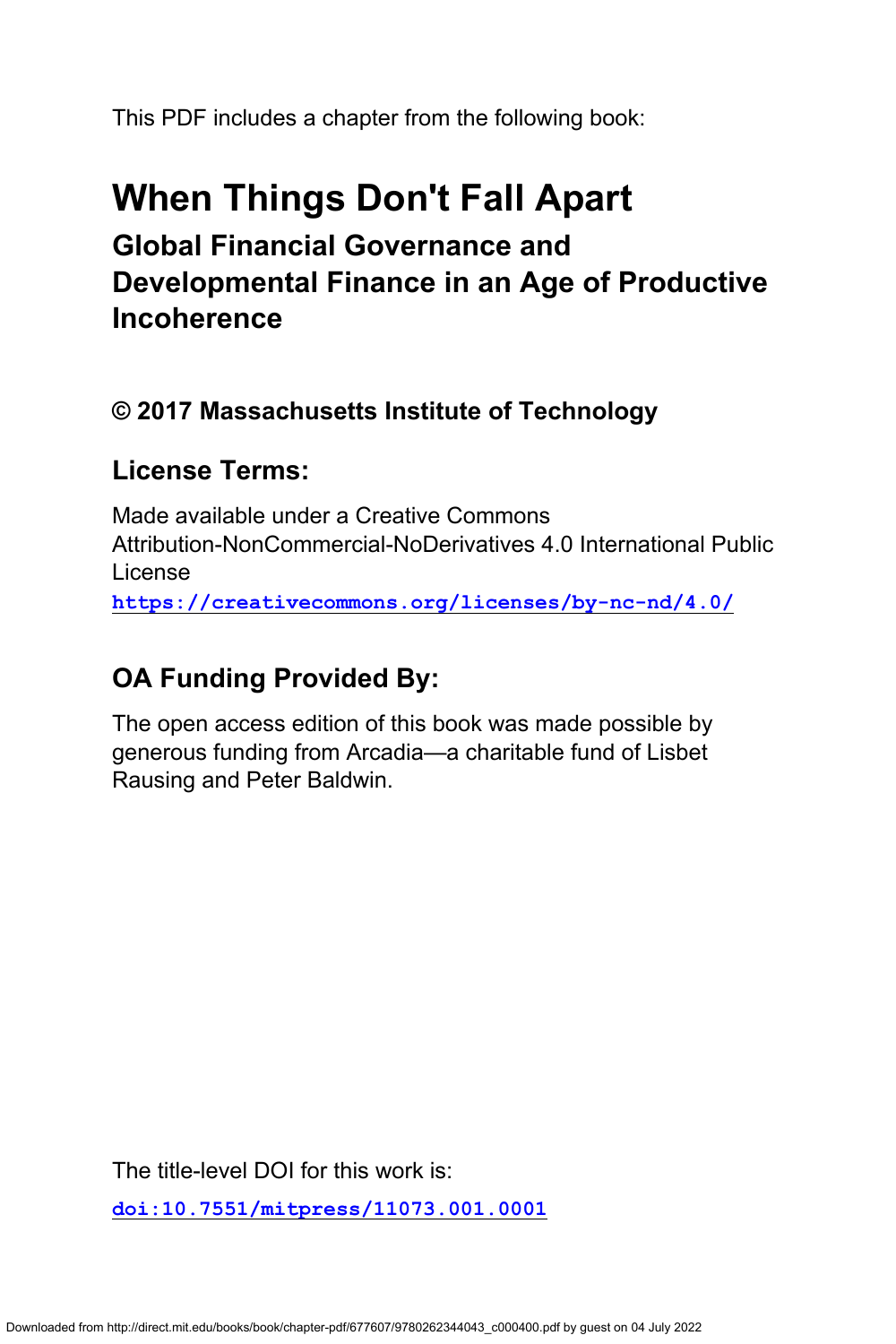### **5 IMF Stewardship of Global Finance**

For over three decades, the IMF served as the chief institution for managing financial crises in EMDEs. In this domain, it had no competitors, leading a prominent student of the Fund to remark that it is "the most powerful international institution in history" (Stone 2002, 1). This was an apt description—certainly up to and through the Asian crisis, when the IMF exerted extraordinary influence over policy and institutional formation over a large swath of the globe.

But the Asian crisis marked a fundamental turning point for the IMF. For better or worse, the declining influence of the IMF after the Asian crisis was not associated with the rise of alternative institutions with sufficient resources, expertise, and legitimacy to respond to national, regional, or global financial crises. It is therefore unsurprising that the global crisis led to the resurgence of the IMF, restoring it to its leading position in crisis response—directing assistance to ailing economies, conducting surveillance, and disciplining clients.

Those arguing on the side of continuity in the global financial governance architecture marshal substantial additional evidence to support a univocal reading. They claim that the crisis has induced only trivial adjustments in IMF governance and practice. But continuity is only half of the story and by no means the most interesting half. A more adequate reading concludes that the crisis has had complex, contradictory, and uneven effects on the institution. If we look carefully inside the Fund and at the external environment in which it operates, we can glean evidence of substantive discontinuities, inconsistencies, and, in deference to the best analyses of the matter, what I will refer to as ambiguities across various dimensions of the institution. $1$ 

Continuities at the IMF during the global crisis entail replenishment of its financial resources and reinvigoration of its central mission; stability in its formal governance practices, leadership selection, and overrepresentation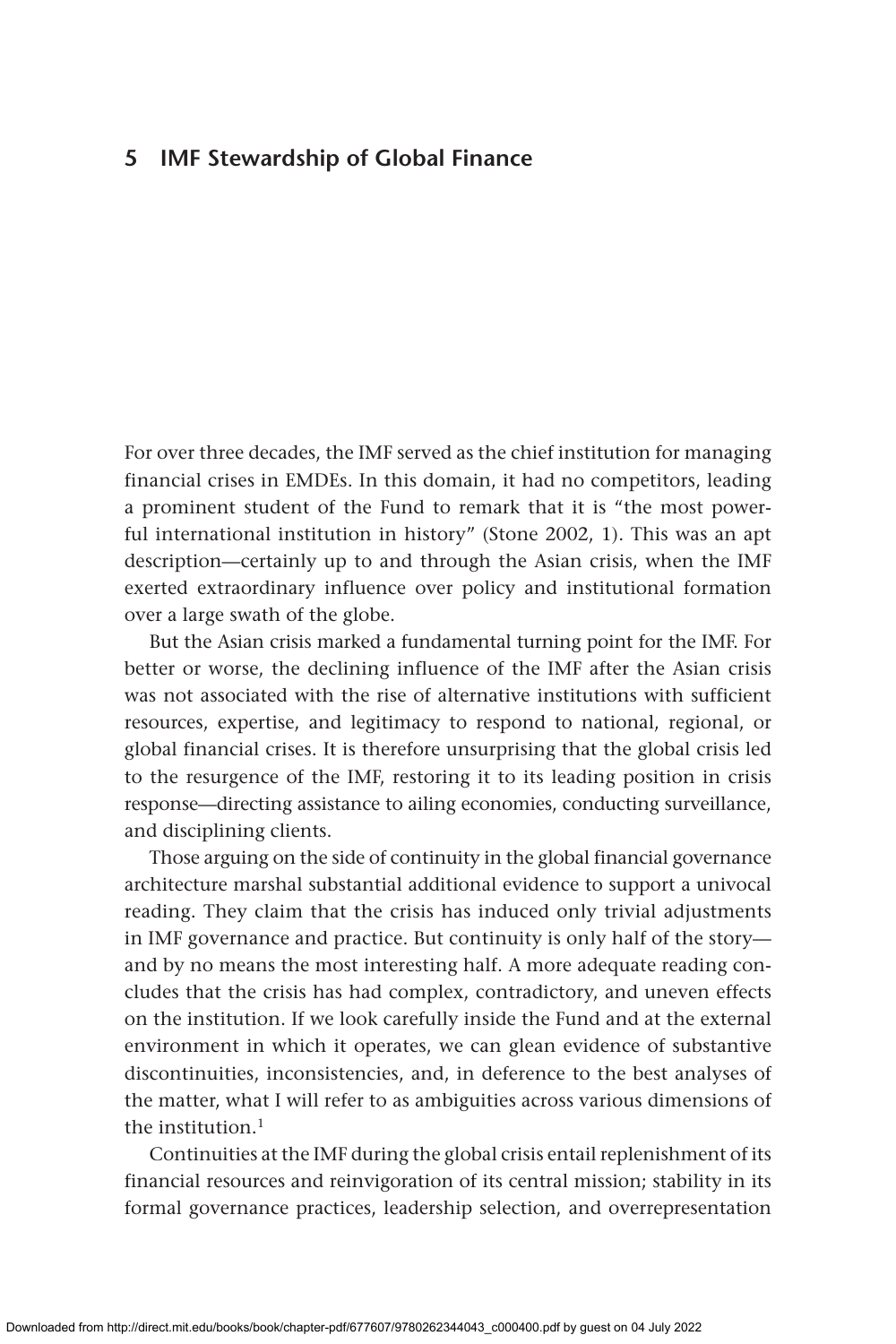of key member states; and continued reliance on politically intrusive austerity policies in client economies despite a fleeting embrace of countercyclical policy during the earliest days of the crisis.2 Discontinuities entail substantial shrinkage in and transformation of the IMF's geography of influence; the nature of its partnership with European institutions; financial support to the institution from EMDEs, which extends opportunities for informal influence over IMF practices; the institution's practical and rhetorical support for capital controls; and the new architectural context within which the Fund is entering into new kinds of complementary and competitive institutional relationships. Key ambiguities entail inter alia a widening gap between IMF rhetoric and research on the one hand and its operations on the other. Ambiguity is most apparent in the scope of IMF conditionality; its attention to social spending targets and vulnerable groups during crises; and its practices regarding austerity, inequality, and fiscal consolidation. These assertions are summarized in table 5.1 and elaborated in what follows.

### **A Conceptual Note for Economists: Constructivist Accounts of Ambiguity, International Organizations, and Institutional Change**

A word is in order, especially for an economics audience, on the matter of institutional practice and change. Within political science, constructivism refers to a broad school of thought that refuses to reduce institutional behavior to geopolitical or economic imperatives or to self-interest (see Abdelal, Blyth, and Parsons 2010). In the words of leading constructivists, "The central insight of constructivism is that collectively held ideas shape the social, economic, and political world in which we live" (ibid., 2). The constructivist approach examines existing and emerging tensions among stakeholders and the myriad fluid factors that bear on their influence over institutional practice. Constructivist accounts emphasize the centrality of shared ideas and norms not because these are seen to cancel economic and material power but because those imperatives are always mediated by the ideational framing that agents engage to make sense of the world. Critical questions for constructivists, then, are how the diversity of ideas and norms that permeate institutions and epistemic communities, and that are held by clients and other external actors, affect institutional practices; how, when, and why ideas and norms change; how actors within institutions and in epistemic communities demarcate standards of appropriateness and legitimize particular understandings of rights and obligations; and how changes in these domains ramify at the level of institutional and policymaker behavior.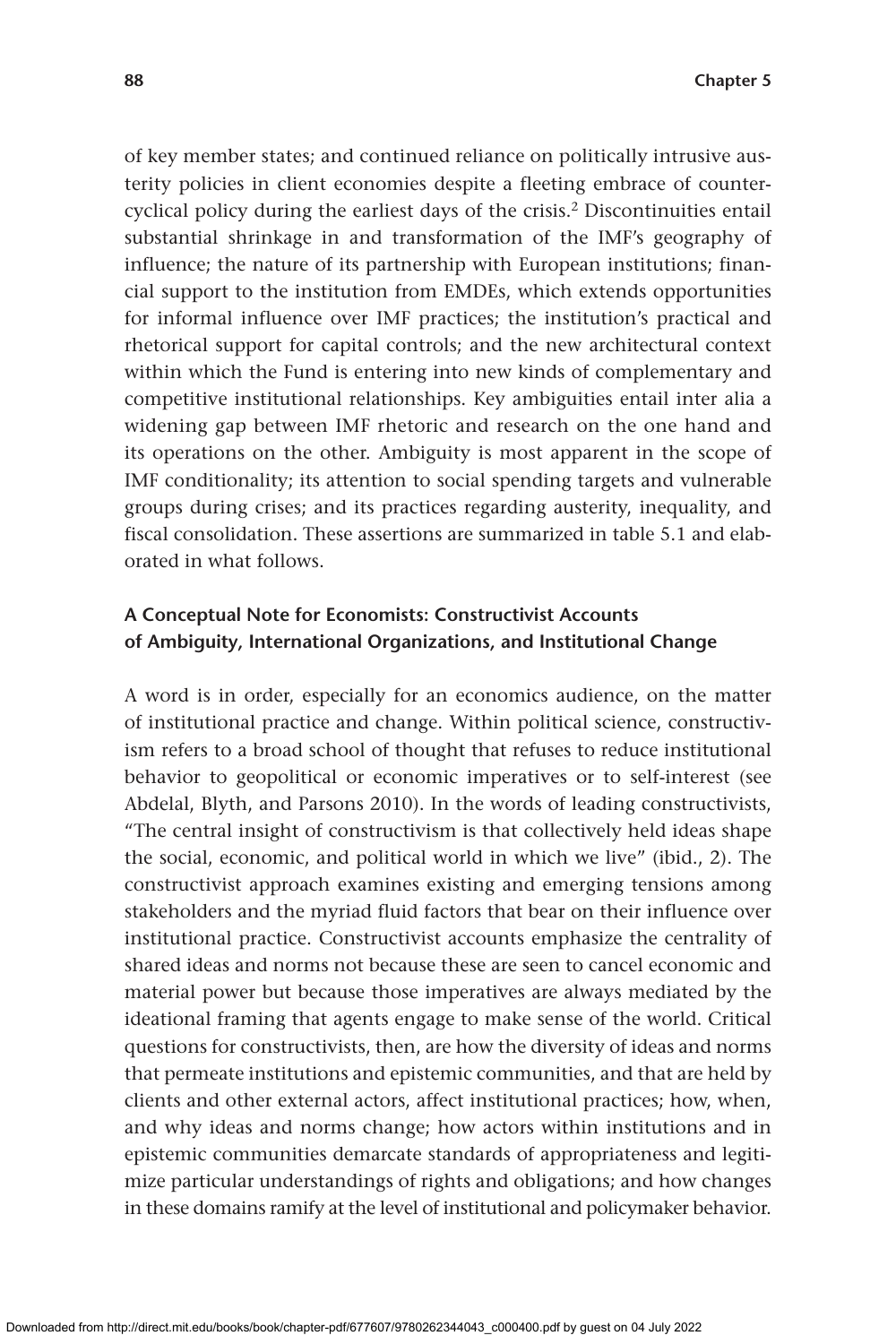| an | ×. |  |  |
|----|----|--|--|
|----|----|--|--|

Continuities, Discontinuities, and Ambiguities at the IMF during the Global Crisis

| Institutional<br><b>Attributes</b>   | Continuity                                                                                                                                                                                         | Discontinuity                                                                                                                                          | Ambiguity: New<br>Rhetoric, New<br>Research, Old Practice                                                                                                                                                                              |
|--------------------------------------|----------------------------------------------------------------------------------------------------------------------------------------------------------------------------------------------------|--------------------------------------------------------------------------------------------------------------------------------------------------------|----------------------------------------------------------------------------------------------------------------------------------------------------------------------------------------------------------------------------------------|
| <b>IMF</b> identity<br>and influence | • Resurrection of its<br>role in crisis manage-<br>ment and restoration of<br>its financial vitality                                                                                               | • New and con-<br>strained geography of<br>influence<br>• IMF in the Troika<br>• Institutional<br>complementarity or<br>competition on the<br>horizon? |                                                                                                                                                                                                                                        |
| <b>IMF</b><br>governance             | • Gridlock on formal<br>governance reform,<br>2010-2015<br>• Resilience of the<br>"gentleman's agree-<br>ment" on leadership<br>selection<br>• Lack of indepen-<br>dence from key member<br>states | • New lenders, rising<br>powers, new (infor-<br>mal) channels of<br>influence                                                                          |                                                                                                                                                                                                                                        |
| IMF practice                         | • Austerity and<br>politically intrusive<br>policy adjustment in<br>support packages<br>• Restoration of<br>traditional discomfort<br>with countercyclical<br>policy                               | • Support for capital<br>controls, particularly<br>on inflows but also<br>on outflows                                                                  | • Narrower scope of<br>conditionality<br>• Attention to social<br>spending targets,<br>the poor, and the<br>vulnerable in support<br>packages<br>• Growing inconsis-<br>tency on austerity,<br>inequality, and fiscal<br>consolidation |

Source: Author's analysis.

As this discussion suggests, constructivist accounts often stress processes that are complex, slow, and incremental and that involve layering of new ideas and practices over old.3

Constructivism peers into the black box by examining the internal culture of international organizations with an eye toward illuminating the diverse influences on their identities and changes in practices over time. The concept of ambiguity emerges within this context and is deployed in diverse ways. Jacqueline Best (2005; 2012) advances a sophisticated set of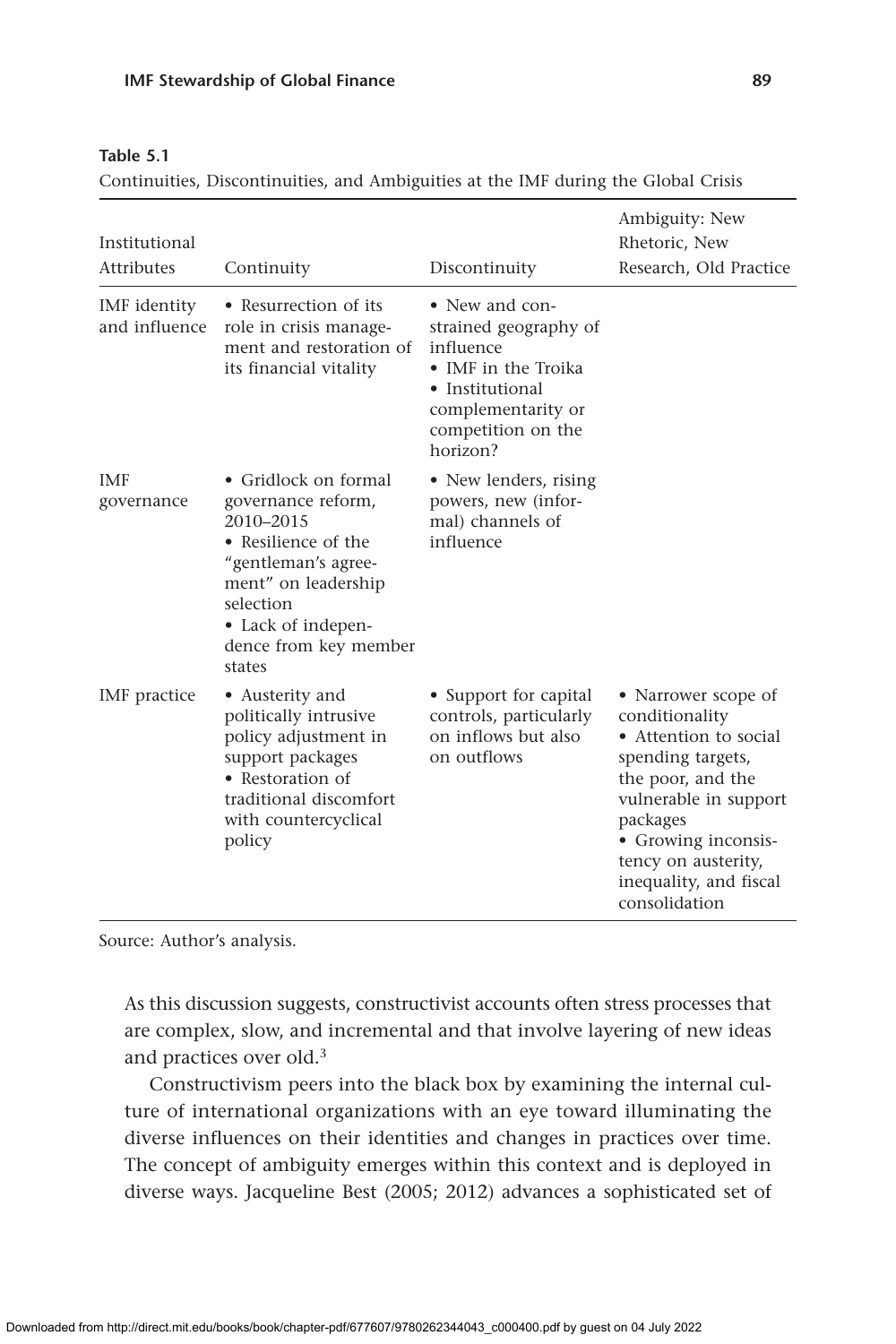arguments about the fuzziness of rules within (complex) international organizations. Rather than impeding institutional performance, ambiguity is theorized as functional and even necessary to institutional viability and success. Fuzziness promotes cooperation among actors with diverse and even conflicting understandings and interests. It facilitates institutional expansion and the exercise of staff discretion, rather than the paralysis and turmoil that would arise in an organization with unambiguous rules. Ambiguity also helps to explain the divergences that arise routinely between institutional mission statements and actual practice. In Best's account, ambiguity arises not as a deliberate organizational strategy (even though internal actors may prefer it) but rather as a consequence of unresolved conflicts among major principals.4

Alternative constructivist accounts of the BWIs emphasize "strategic ambiguity" (Van Gunten 2015) or "organized hypocrisy" (Weaver 2008).<sup>5</sup> Strategic ambiguity arises as a form of productive avoidance in the presence of conflict among and between societal norms, multiple political masters with heterogeneous preferences, divergent interests and norms of internal staff, and in the absence of professional consensus. Under these circumstances, the organization may purposely enact vague policy and permit ceremonial rather than literal conformity to adopted policy as ways of managing. Organizational hypocrisy is apt to deepen when the interests of critical stakeholders diverge dramatically and/or when there is a breakdown in the professional consensus among an organization's staff members and among outside professional experts. Such moments generate "escalating hypocrisy" (as per Kentikelenis, Stubbs, and King 2016)—a dynamic layering process that can sustain the myth of organizational cohesion in the face of division, or organizational reform in the face of continuity. In their account, Kentikelenis, Stubbs, and King argue that, as the global crisis progressed, the IMF came to be marked by institutional schizophrenia. In this view, the Fund has come to cloak itself in multiple and increasing layers of rhetorical appeasement, becoming increasingly adept at using ceremonial reforms in order to mask the growing gap between its new rhetoric and the retention of its standard practices.

As the foregoing suggests, constructivism has little difficulty accounting for gaps between institutional rhetoric, research, and practice. Ambiguity speaks directly to this issue, of course, and serves as an important counterbalance to analyses that reduce inconsistencies in IMF practice to alleged dishonesty, callousness, failures of management oversight, or institutional self-promotion.<sup>6</sup> To be sure, these motivations figure into gaps between IMF policy and rhetoric. But this is just part of the story. The use of a blunt, reductionist approach to examine international organizations (as some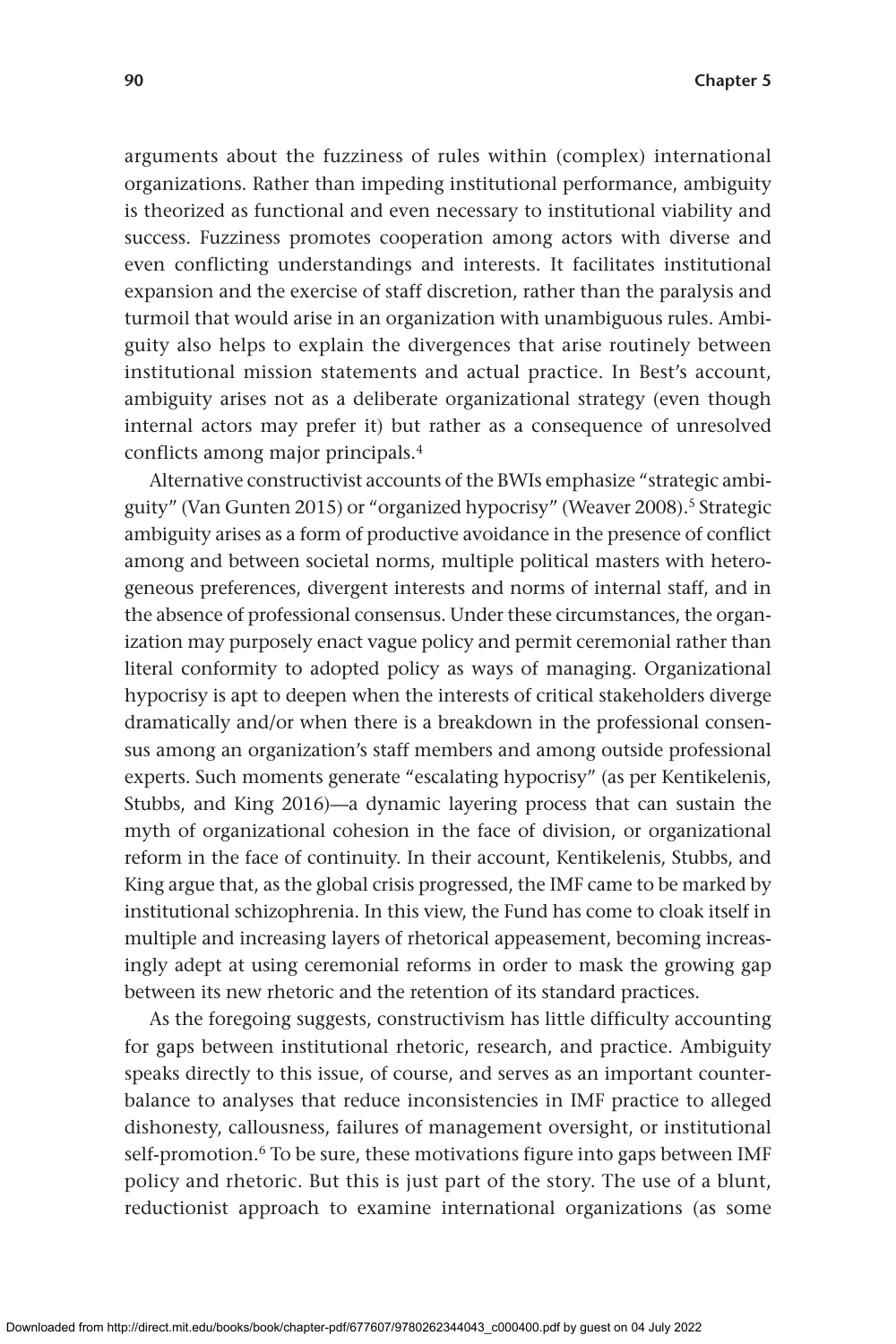analysts are wont to do) diverts attention from internal policy debates, tensions, pressures by diverse stakeholders, subtle changes, and contradictions, all of which can ultimately culminate in fundamental change even in the most hidebound institutions.7

Research on an organization's staff members (as opposed to its leadership) illustrates the ways in which space emerges between top-level decision making and ground-level application.8 Recent analyses of the IMF, for instance, have demonstrated the degree to which staff economists shared a powerful worldview over the past several decades. The consensus around the virtues of market liberalization was sustained by recruitment and hiring practices that emphasized shared educational backgrounds, expertise, and normative commitments, socialization practices within the IMF, and a technocratic culture that yields professional authority to the IMF's economists. These factors contributed to a shared vision in which applied economics is seen to be driven by solid objective analysis. The technocratic presumption provided IMF economists considerable leeway to operate in ways that ultimately frustrated directives or contradicted rhetoric from the organization's leadership (Barnett and Finnemore 2004, 22–27). Momani (2010) explains what she sees as the IMF's "split institutional personality" in these terms—as the consequence of the institution's rigid organizational and technocratic culture and the narrow disciplinary and paradigmatic training of IMF staff economists. In this account, IMF staff economists possess neither the intellectual breadth nor the will to change their practices, even when the institution's leadership articulates new commitments that may even be embodied in policy directives.<sup>9</sup>

#### **Institutional Change**

Constructivism also has much explanatory power with respect to institutional change. The emphasis on the relative influence of shared ideas and norms helps to round out alternative materialist accounts that reduce institutional behavior and change to economic or other "objective" factors. Constructivist accounts combine the subjective and objective domains. Hence, exogenous shocks like economic crises may induce—though not dictate the content of—ideational transformations, which in turn bear on institutional behavior (see Blyth 2002). Crises may permit the flourishing of previously latent or subordinate ideas and norms, alter the balance of power within an organization among advocates of contending ideas, or create the ideological space for the generation of new ideas altogether.<sup>10</sup> Ambiguity facilitates normative adjustment when the stakes are high for internal actors. But since in the constructivist view ideational change is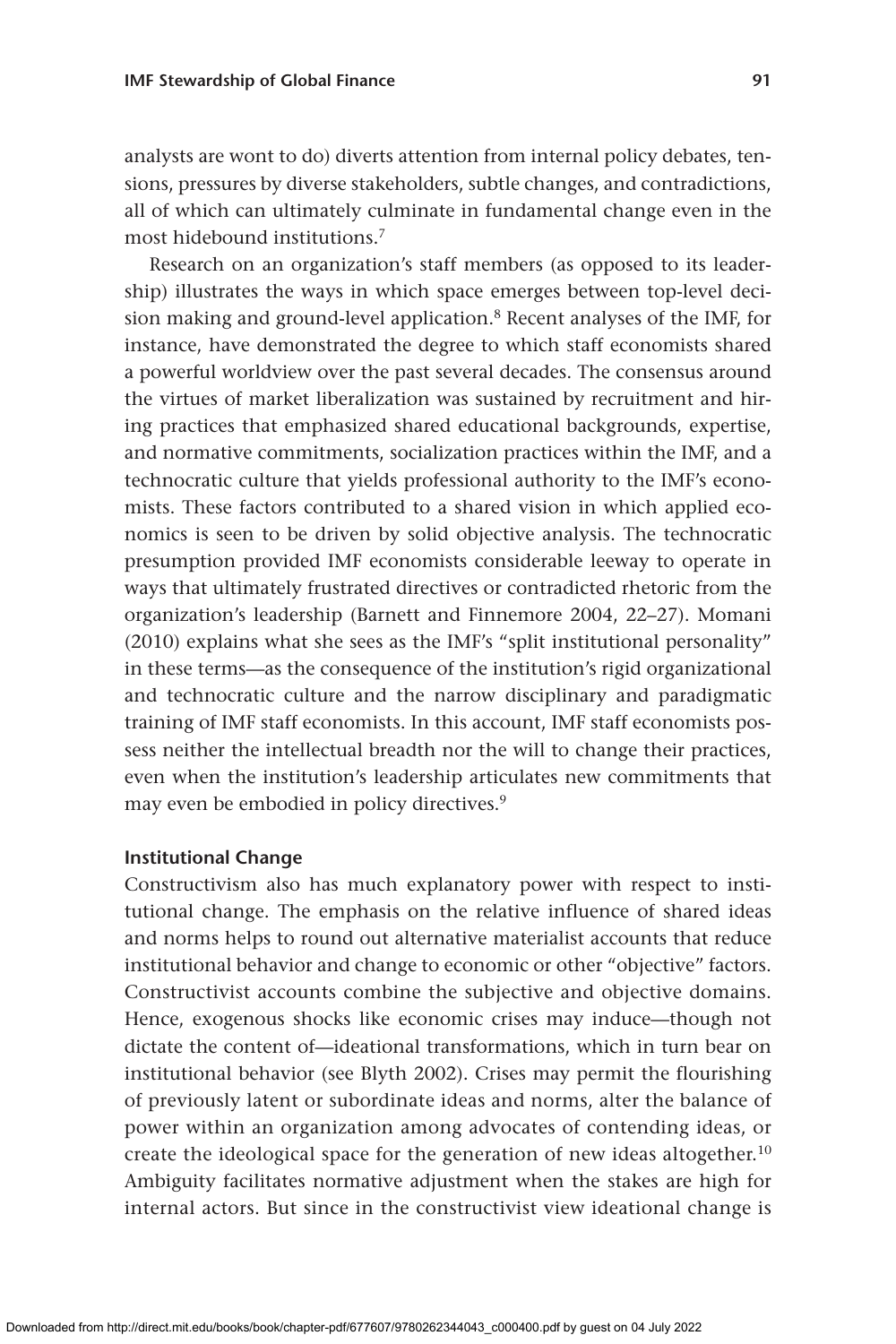underdetermined by objective factors, change is theorized as messy, contingent, and contested, reversals are likely and perhaps even inevitable, and there is no stable ideational equilibrium.<sup>11</sup>

In recent work, Best (2014; 2016) has explored postcrisis transformations at the IMF. She finds that the overconfidence of staff members during the neoliberal era has been shaken by the series of financial crises, and especially by the global crisis. Today, IMF staff members operate with an appreciation of the risk of failure. This is to the good, since hubris combined with authority can be dangerous (DeMartino 2011; 2013a). In Best's view, there has been a pronounced shift at the IMF and other international organizations toward tentative policy advising, experimentation, and new metrics for assessing success and failure. But the pursuit of fail-safe policy entails a paradox, especially to the degree that decisionmakers seek to insulate themselves from the consequences of failure. As Best (2016, 6) puts it, "Ironically, this move towards more cautious policy responses may actually produce more failures in the longer-term: a development program that is limited to those initiatives whose outcomes can be quantified will avoid tackling many crucial challenges; and a system of financial regulation that continues to act as though systemic uncertainties are reducible to micro-level risks will be more [failure] prone."

We now turn to the primary focus of this chapter, which is to chart the degree to which the IMF evolved during and since the global crisis. As will be apparent in what follows, constructivist (and other) insights inform the analysis and sustain the major conclusions, which are read through a Hirschmanian lens.

#### **IMF Identity and Influence**

As with G-20 leaders, officials at the BWIs recognized the need and opportunity for fundamental reinvention in the early days of the crisis. As World Bank president Robert Zoellick put it in 2009: "The old order is gone. . . . Today we must build anew" (Zoellick 2009, 19). IMF managing director Dominique Strauss-Kahn echoed that, calling "2010 . . . a year of transformation" (Strauss-Kahn 2010a). But reality was far more complicated than the claim of wholesale reinvention suggests.<sup>12</sup>

#### **Continuity**

The global crisis has been good to the IMF. It rescued the institution from the irrelevance that followed the Asian crisis. The demands of the crisis reversed the short-lived downsizing of the institution during spring 2008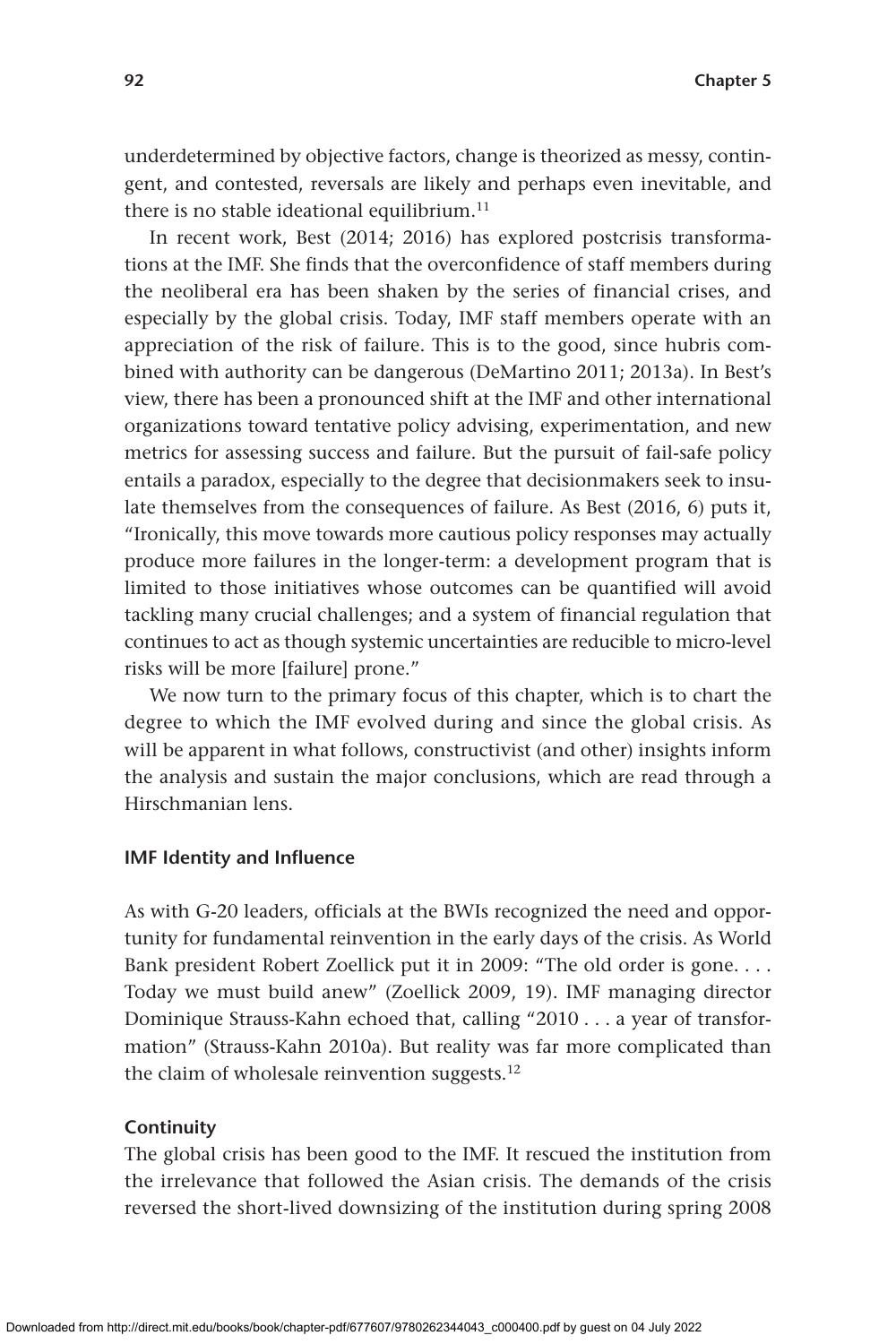and spring 2009. More than one hundred economists were hired by the end of April 2009, and the IMF's workforce rose in size by about 20% between the end of fiscal year 2009 and 2012 (IEO 2014, 42).

#### The Crisis and the Resurrection of the IMF

The IMF's loan portfolio had shrunk dramatically by the time Strauss-Kahn was appointed managing director in November 2007. Total outstanding loans were then US\$17 billion, compared with US\$110 billion four years earlier (Weisbrot 2015, 156). By the time Strauss-Kahn resigned in May 2011, outstanding loans had risen to US\$125 billion, and agreed-upon loans were at least two times greater (ibid.). Nonconcessional lending by the IMF was almost nil before the crisis; it stood at US\$400 billion in 2008–2013 (IEO 2014, 2). The institution approved 17 SBAs for more than SDR50 billion in the first year of the crisis, and an additional 20 SBAs for SDR50 billion between September 2009 and the end of 2013 (ibid., 26).

Relative to borrowers' quotas, the size of loans during the global crisis was the largest in the institution's history (Nelson 2014a, 161). The average size of the 84 loans that the IMF extended between 2002 and 2007 was 94.6% of country quotas; the 92 loans extended after 2008 and through 2012 averaged 398.3% of quota (ibid.). The largest of the IMF's programs after 2008 ranged from 10% to 16% of the recipient country's GDP (Reinhart and Trebesch 2016, 12). By contrast, the median IMF program during the EMDE debt crises of the 1980s reached just 4% of GDP (ibid.). The Mexican and Indonesian loan programs of 1995 and 1997, respectively, made headlines at the time because the loans were almost six to seven times their quota, but they amounted to just over 5% of GDP (ibid., 11, table 1).

The maximum amount of cumulative access for IMF members was raised from 300% to 600% of quota in March 2009 (Boughton 2012, 752). The IMF also provided what it terms "exceptional access" to borrowers whose needs exceeded the official limit. It had done so in the past for "systematically important" countries, such as Mexico, Brazil, Argentina, Turkey, Indonesia, and Korea (Nelson 2014a, 161). From March 2009 to 2011, over half of approved arrangements exceeded 300% of quota (Edwards and Hsieh 2011, 80). Between 2008 and 2012, there were six IMF programs above 1000% of member quota (Reinhart and Trebesch 2016, table 1). Greece's 2010 loan amounted to 3212% of its quota (and its 2012 loan, 2159%), Ireland's 2010 loan was 2322% of quota, and Portugal's 2011 loan was 2306% of quota (ibid.).

The IMF's reempowerment was driven by several factors. It enjoyed monopoly status by virtue of its expertise in responding to financial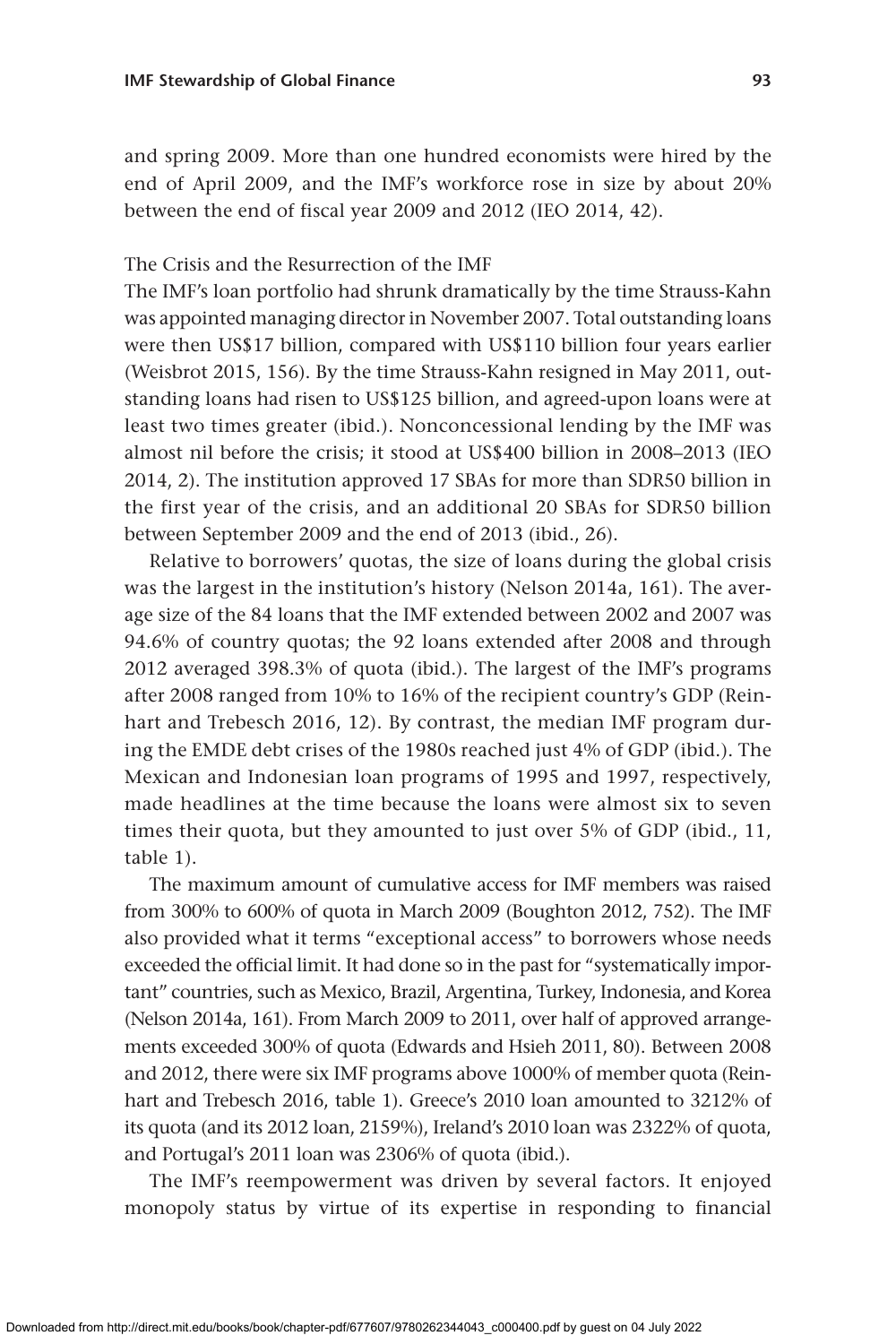distress. As Nelson (2014a, 156) observes, "Aside from perhaps one state (the USA) and one supranational organization (the EU), there is no other governmental or intergovernmental player that can match the IMF in terms of command of material resources," let alone social power and experience in crisis response. Events on the periphery of Europe also had a significant impact on the IMF. European officials perceived a need for the IMF's expertise, financial resources, and authority. The IMF responded by inserting itself into the European rescues, and even in countries like Ukraine that are far from the heart of Europe (Lütz and Kranke 2014).

The IMF's resurrection was facilitated at critical moments by key member states. In November 2008, the G-20 announced the need to ensure the adequacy of the IMF's resources (and those of other multilateral financial institutions) and its readiness to increase them as necessary (Lesage et al. 2013). Though the matter received little attention, the Japanese government's decision to lend US\$100 billion to the IMF in November 2008 came at an important moment, helping to catalyze financial support from the United States, EU, China, and others (Grimes 2009c; Holroyd and Momani 2012; Jiang 2014, 173).

Prior to the April 2009 G-20 Leaders' Summit in London, U.S. Treasury secretary Timothy Geithner primed the pump for IMF recapitalization by calling for a tripling of its lending capacity and for rapid progress on longpromised governance reforms (Beattie 2009). G-20 leaders responded by reconfirming IMF leadership in crisis response efforts. The significance of the G-20's decision was not lost on Strauss-Kahn, who, at the end of the meeting, said that, "Today is the proof that the IMF is back" (Landler and Sanger 2009). The decisions not only restored the IMF's mandate but also yielded massive new funding commitments (though a portion of what was announced as *new* funding turned out not to be) (Woods 2010; Helleiner 2014b, 51). G-20 leaders committed US\$1.1 trillion to combat the crisis, with the bulk of the funds, US\$750 billion, to be delivered through the IMF. The commitment permitted the tripling of the IMF's lending capacity called for by Geithner. It boosted the institution's lending resources by US\$500 billion through what are called the New Arrangements to Borrow (NAB) and a new general allocation of SDRs equivalent to US\$250 billion (Lesage et al. 2013).13

The use of the NAB as a vehicle for increased support has consequences for the IMF, as I discuss later. The NAB provides the IMF with a temporary funding source to supplement the standard mechanism of quota subscriptions paid by member nations. The NAB provides support to the IMF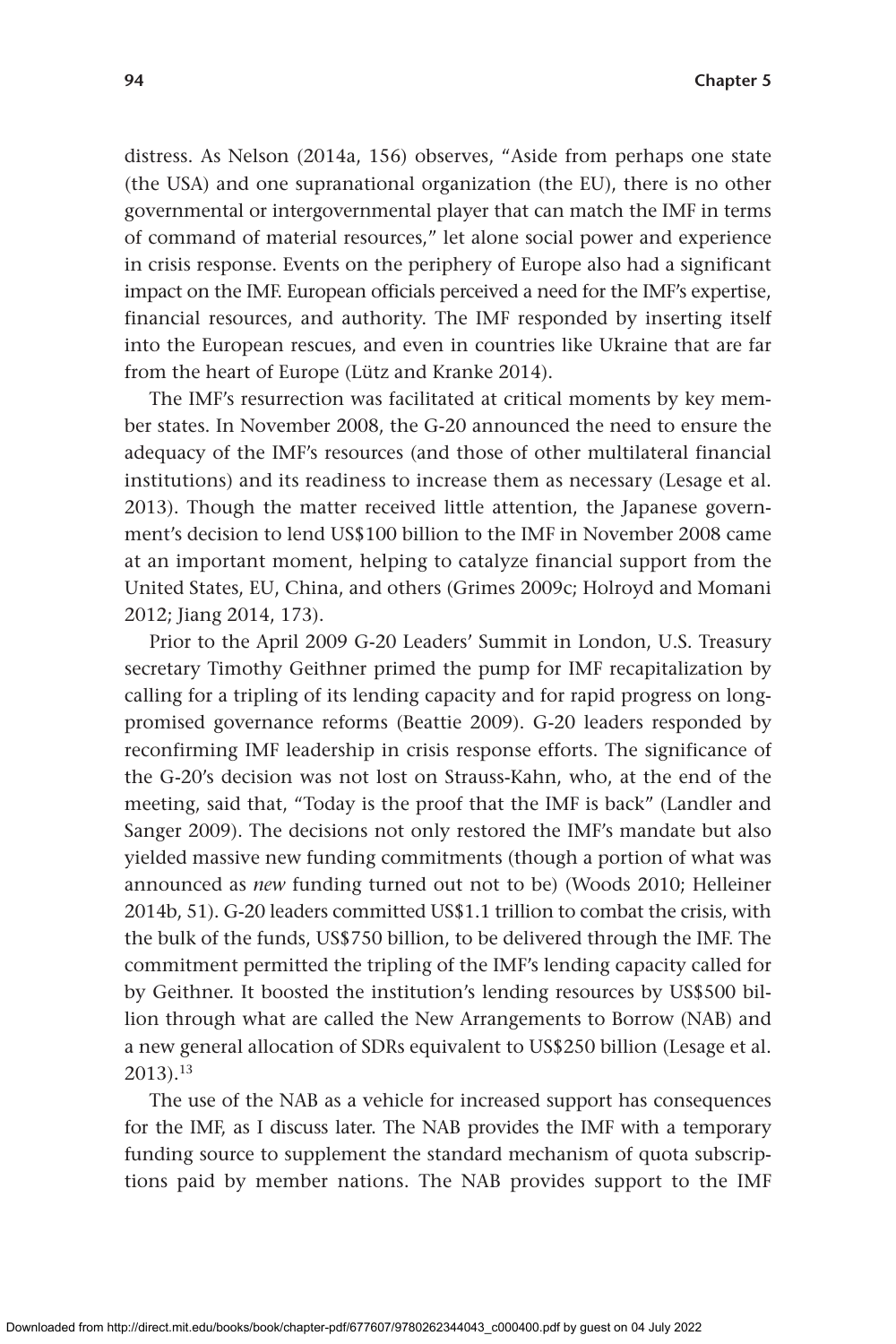through bilateral credit arrangements between the Fund and 38 countries and institutions, such as central banks. Loans under the NAB were to be reaffirmed every six months, and were intended to provide temporary support until the permanent increase in IMF resources called for in a 2010 reform agreement was put in place.

The G-20 gave the IMF a second tranche of new funds in June 2012 as the Eurozone crisis expanded. At the G-20 Leaders' Summit in Los Cabos, it was announced that the IMF would receive a new infusion of US\$456 billion, to come from 37 EMDEs and AEs, though the United States would not be contributing. Geithner argued that the Eurozone's problems should be solved in-house. He articulated this view as early as mid-March 2012, when he said that the Treasury Department had "no intention to seek additional US resources for the IMF" (quoted in BWP 2012), a position that was important for the administration of President Barack Obama leading up to the 2012 election insofar as opponents were eager to target him as wasting taxpayer resources on Europe.

The global crisis reinvigorated not only the IMF but also other multilateral institutions, such as the World Bank and the Inter-American Development Bank (IADB).<sup>14</sup> The activism of these institutions was facilitated by the G-20's April 2009 decision to devolve a portion of the new financial commitments to the IMF to regional/multilateral institutions following a proposal by Indonesia (Chin 2010).

#### Did the United States Outgun the IMF?

Even while U.S. credibility was initially damaged by the crisis, its unilateral monetary power was reaffirmed early on as the Federal Reserve acted quickly to open currency swap lines with the central banks in countries of geostrategic importance. A currency swap is an agreement between two or more central banks that enables a central bank in one country to provide (via an exchange or swap) a certain amount of foreign currency liquidity to another central bank in the event of a sudden liquidity shortage. Swaps enhance financial stability by relieving pressures in short-term money markets. Swaps may also be used to stabilize a currency or maintain trade patterns with key trading partners.

During 2007 and 2008, the Fed opened vast, ad hoc, temporary swap arrangements with 14 central banks. The value of the swaps peaked at almost US\$600 billion in November and December 2008; all of the swaps expired in February 2010 (Helleiner 2014b). In September and October 2008, the Fed extended swaps to major AE central banks, namely, the European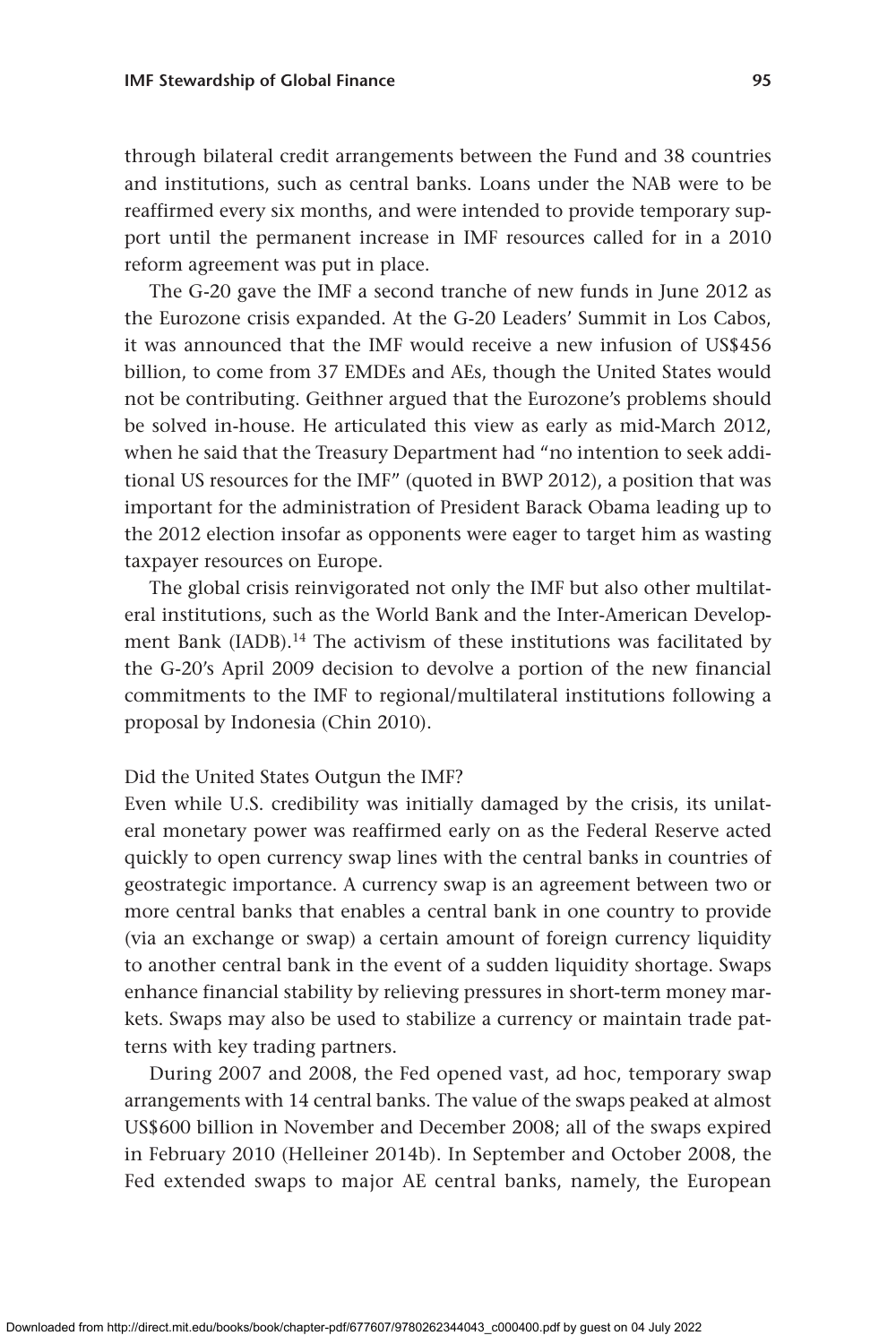Central Bank (ECB), Bank of Japan, Swiss National Bank, and the Bank of England, and also to the central banks of Canada, Australia, Sweden, Denmark, Norway, and New Zealand. These were quickly followed by swaps with "diplomatically and economically" important EMDEs, namely, Mexico, Brazil, Singapore, and South Korea, each of which signed a US\$30 billion agreement with the Fed. Mexico already had a standing swap agreement with the Fed, but the 2008 agreement extended the amount to which it had access. Notably, the global crisis occasioned the Fed's first swaps with EMDEs outside of Mexico. Swaps were "highly sought after and highly welcomed" since they were seen as an alternative to IMF support (Gallagher 2014, 75). Most of the central banks that had swap agreements with the Fed drew on them extensively. U.S. interests, including the exposure of U.S. banks to certain foreign markets, critically shaped decisions to extend swaps.15

Some IMF observers have concluded that the breadth and depth of U.S. bilateral swaps signaled to the BRICs and other EMDEs the necessity of committing new funds to the IMF as a means of offsetting U.S. influence. At the same time, however, the size and speed with which the United States opened swaps early on moderated the bargaining power that BRICs contributions to the IMF might otherwise have facilitated, and which the BRICs might have been able to parlay into IMF governance reform (Helleiner 2014b; James 2014; Lesage et al. 2013).

U.S. swaps raise the following question: does this exercise of monetary power imply that the IMF played a subordinate role during the global crisis? For some analysts, the answer to this question is largely "yes." Helleiner (2014b) argues that the Fed's swaps were the single most important type of stabilizing monetary cooperation during the global crisis, dwarfing the IMF's support. In his view, the swaps reflect and reinforce the vast unilateral monetary power of the United States (see also James 2014; Prasad 2014). A more nuanced response to the question suggests that IMF impact and agency cannot be so easily dismissed. While it would be wrongheaded to deny the continuity of U.S. monetary power, the IMF undertook critical stabilization efforts that U.S. officials could not have undertaken on their own. IMF assistance packages (especially relative to quotas and GDP) and the number of countries with Fund programs after 2009 enhanced the institution's influence during and following the crisis. The crisis also restored the IMF to its role in enforcing policy change in clients. It is best, then, to recognize the interdependence of U.S. and IMF power and influence during and since the crisis. The crisis response by the United States and other leading countries helped to restore the IMF to a central position in global financial governance.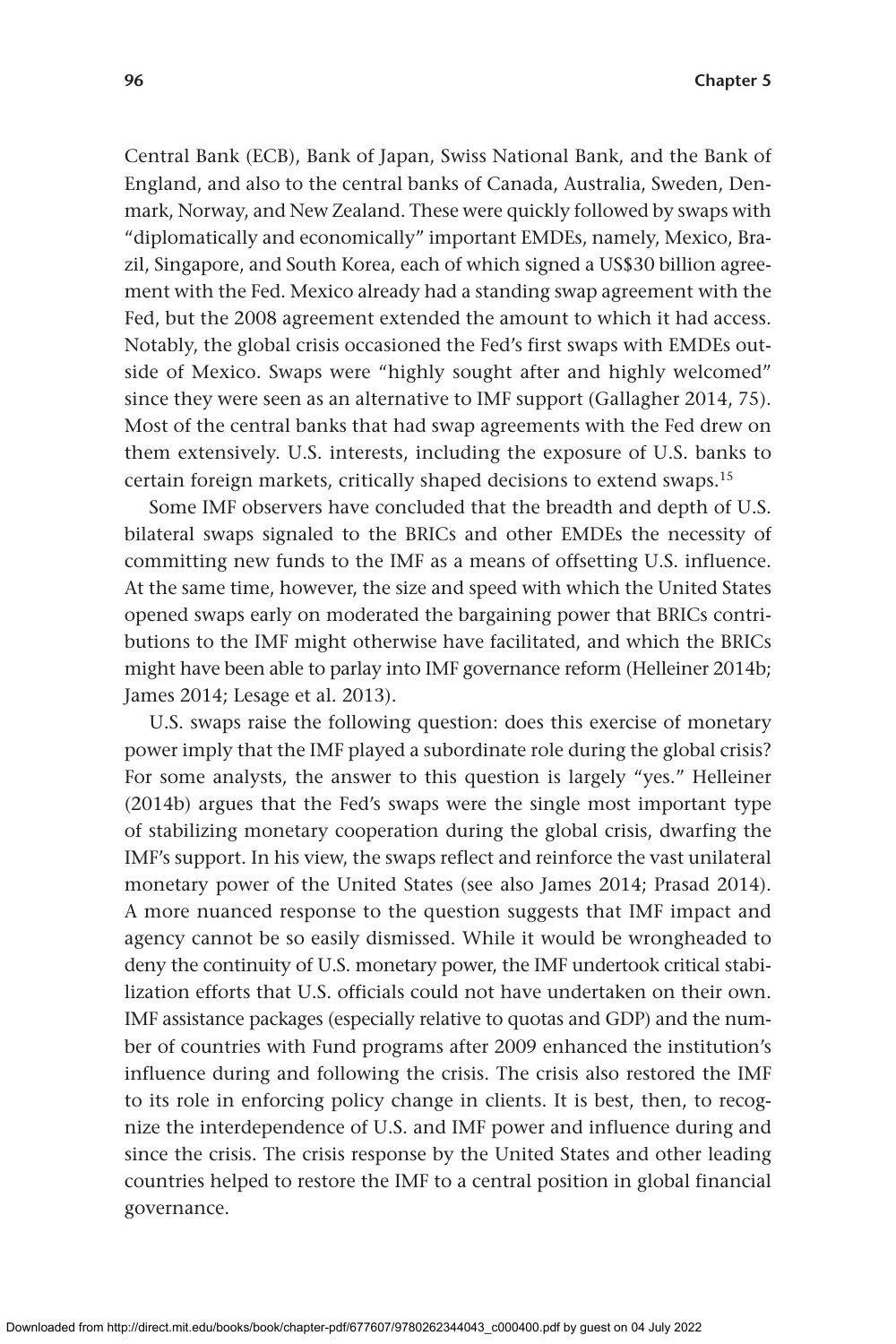It is important to note in this context that there were political limits on the willingness of the United States to serve as unilateral international lender of last resort and to increase its support to the IMF. The U.S. Treasury began to distance itself from Europe in late 2009. It also refused to join others in the G-20 in a second round of IMF funding in 2012. In this context, contributions to the IMF by the BRICS and other EMDEs became more important. These shifts help to explain why demands for IMF governance reform by the BRICS became more assertive in 2012—as was apparent in the war of words waged by BRICS representatives, particularly Brazil and India (Nogueira Batista 2012).16

The Fed was not alone in undertaking bilateral swaps. The global crisis induced the rise of ad hoc "swap diplomacy." Since 2008, more than 80 swap agreements have been signed, involving over 50 countries in every region of the world. At the start of 2015, swaps represented collectively US\$1 trillion in lendable resources (McDowell 2017, 2, table 1). Swaps constituted a large, broad, ad hoc international liquidity network (ibid.). In April 2009, the Fed itself accepted swaps from the ECB, the Swiss National Bank, the Bank of England, and the Bank of Japan. The ECB also created small swaps with Poland, Denmark, Switzerland, Sweden, and Hungary. The PBOC and the Bank of Japan each expanded existing swaps to South Korea. The PBOC ultimately established swaps with more than 20 countries. The Danish and the Swedish central banks extended a small swap to Latvia in December 2008 as a bridge to its IMF loan. And the central banks of Denmark, Sweden, and Norway each extended small swaps to Iceland in May 2008 before the country received an IMF loan (Helleiner 2014b, 41–42, fn63; Henning 2016, 129).17

For advocates of continuity, the creation of an international swap network has had limited implications for the international monetary system (McDowell 2017). But this view employs a narrow metric for gauging significance. The cross-cutting swap network reflects the disorderly nature of the initiatives that emerged during the crisis. Central banks and the IMF scrambled to respond to a global crisis of uncertain proportions and borders. That central banks played a critical stabilizing role is undeniable. For now, it bears repeating that this melee provided the IMF with the means and opportunities to reestablish itself as a leading, if not the leading, institution of crisis management.

#### **Discontinuities**

The global crisis marked a sharp transformation in the IMF's geography of influence, with the institution no longer enjoying wall-to-wall influence across EMDEs. Most of the institution's clients during the global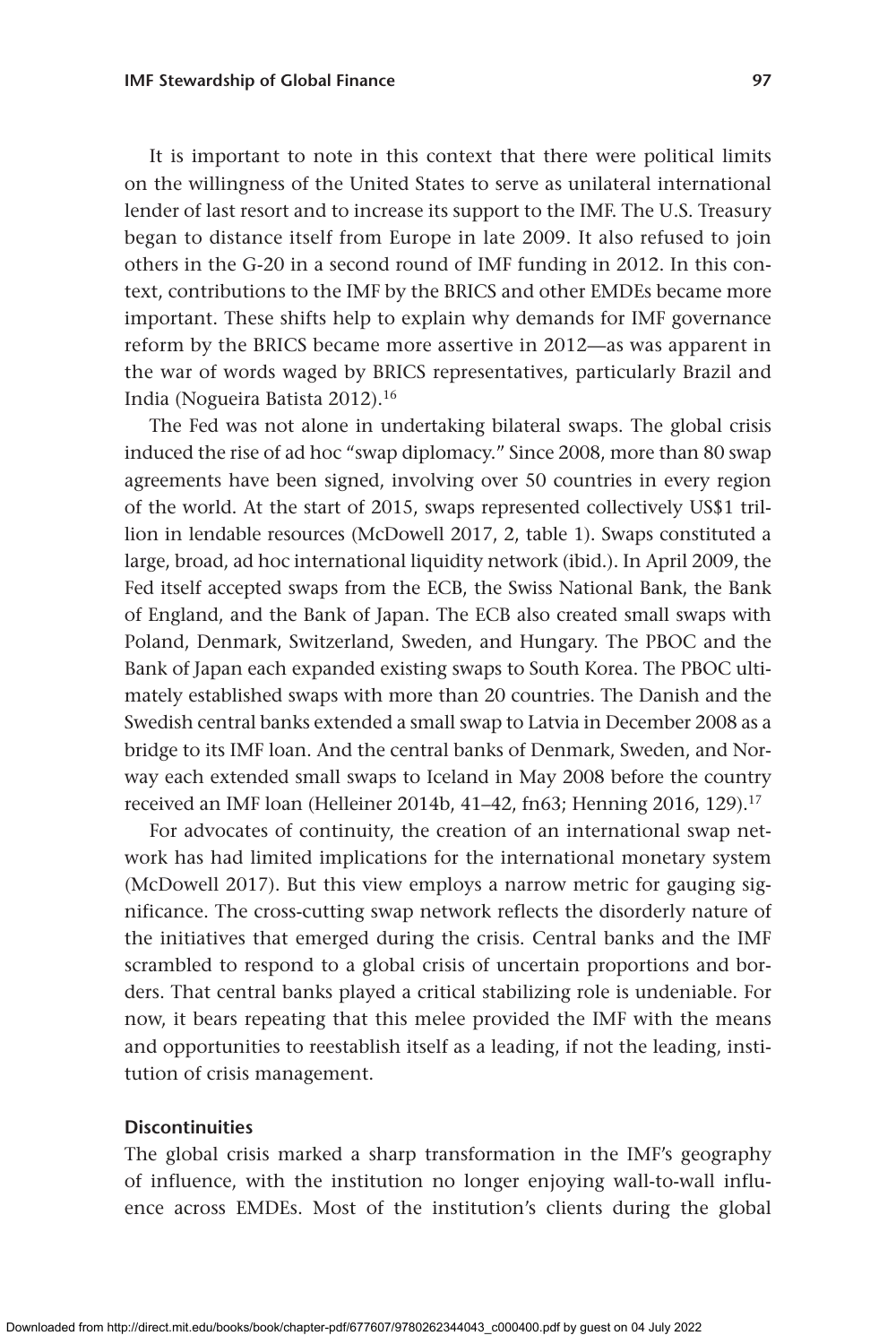crisis—especially those that received its largest support packages—came from regions that it had rarely frequented in the past. The rise of relatively autonomous EMDEs, such as Brazil, China, South Korea, and India, has had dramatic impacts on the IMF's sphere of influence. Many EMDEs enjoyed the fiscal space to provide financial support to the IMF for the first time in its history. Equally important, their behavior served as an example for less powerful countries that were able to respond to the crisis in ways that would have been inconceivable during previous crises.

#### New Geography of Influence and the IMF in the Troika

The IMF has provided crucial assistance to EMDEs during the global crisis via SBAs and other programs. But Europe has been the IMF's chief preoccupation. The IMF has made loans to countries on the periphery of Europe, including Iceland, Ireland, Greece, Portugal, Cyprus, Central and Eastern European countries, and Ukraine. Iceland's 2008 SBA was the first for an AE in decades, and in 2010 Greece became the first country in the Eurozone to sign an SBA. Greece continues to be the most challenging of the IMF's new clients and its biggest failure (Mody 2016; Moschella 2016). IMF loans to Eurozone countries peaked in 2014 at US\$92 billion (IMF 2016d). As of March 23, 2015, the IMF had arrangements with eight countries in Europe (including precautionary lines of credit, as with Poland), with commitments totaling about US\$78.8 billion (IMF 2015c). By March 15, 2016, the number of loans to European countries had fallen. By then, five countries in what the IMF terms emerging Europe had outstanding loans (with commitments totaling around US\$37.4 billion), and total outstanding credit to European members was around US\$56 billion (IMF 2016d). Programs in Greece (2010 and 2012), Ireland (2010), and Portugal (2011) were record breaking in terms of loan size in dollars and loan size relative to GDP and quota (Reinhart and Trebesch 2016, 19, table 1).

IMF loans had been regionally concentrated during prior crises. But the extent of the concentration and involvement in Europe was unprecedented in the organization's history. The IMF lent over US\$200 billion from 2008 to 2015, of which around two-thirds went to AEs in Europe (Weisbrot 2015, 157; Reinhart and Trebesch 2016, 10). Greece, Ireland, and Portugal accounted for around 80% of total IMF lending during 2011–2014 (IEO 2016, 2). As of mid-February 2015, almost 85% of outstanding credit (plus a prospective US\$10 billion disbursement to Ukraine in 2015) was extended to Greece, Ireland, Portugal, and Ukraine (Schadler 2015, 5). Programs in the European periphery place the IMF in a familiar role in a new neighborhood. The IMF is again promoting procyclical austerity policies, though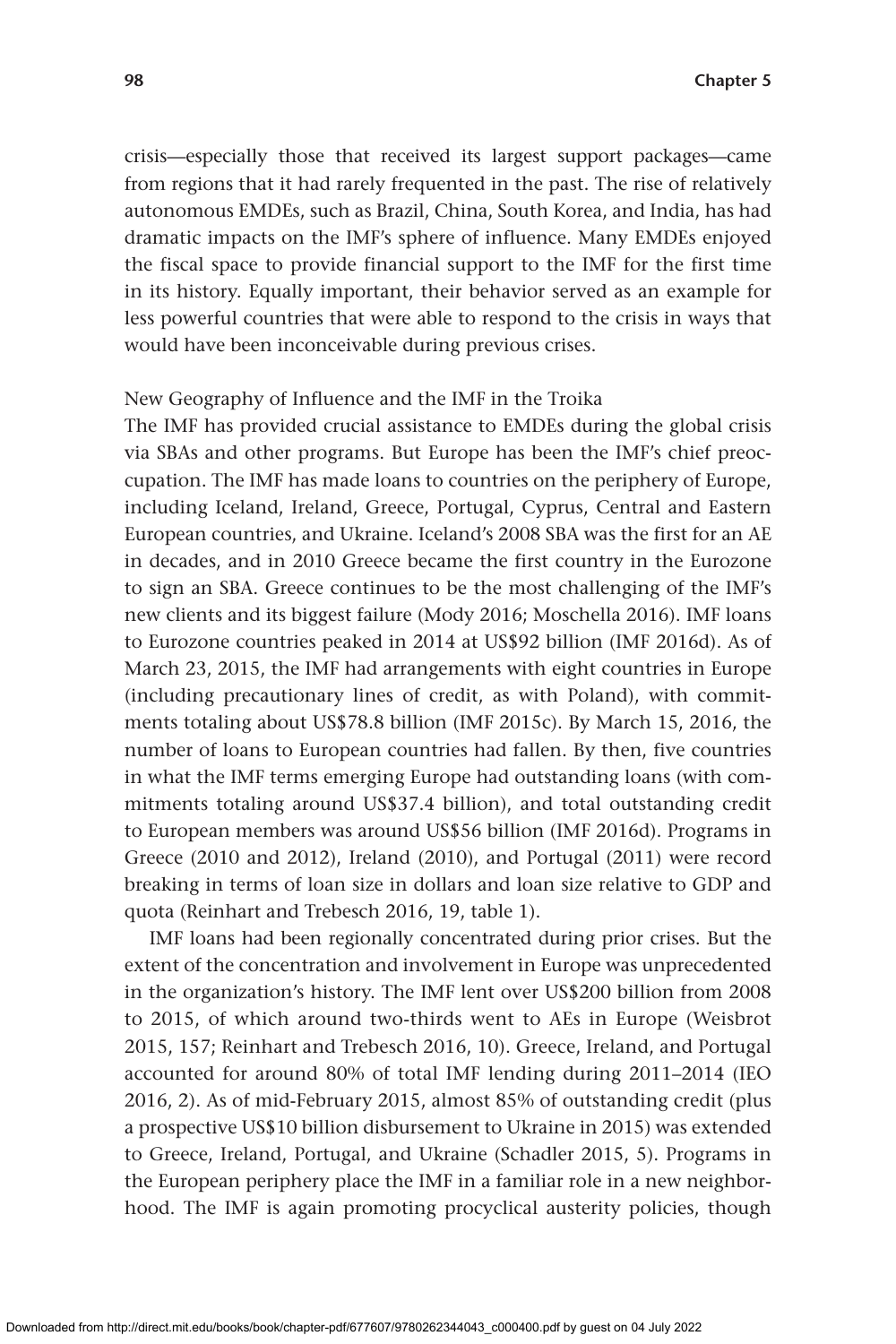mostly in high-income Eurozone countries and some middle-income countries in Eastern Europe and the former Soviet Union (Weisbrot 2015, 157).

The crisis in the European periphery brought the IMF into a partnership with two European institutions—the EC and the ECB—forming the "Troika." The Troika was formally launched on March 25, 2010, in connection with Greece, when euro area heads of state declared "their willingness to take determined and coordinated action, if needed, to safeguard financial stability in the euro area." They proclaimed themselves ready "to contribute to coordinated bilateral loans" as part of "a package involving substantial IMF financing and a majority of European financing" (quoted in Moschella 2016, 5). The Troika was a partnership of necessity. The IMF alone could not fill the borrowing gaps faced by European clients, and European institutions, while (at least initially) possessing sufficient financial resources for the assistance packages, needed to import the institution's expertise, authority, and credibility (Nelson 2014a).<sup>18</sup> The treaty establishing the European Stability Mechanism (ESM) does not legally require IMF involvement when precautionary financing is extended to member nations, though it does state that assessments "shall be conducted together with the IMF," "wherever appropriate and possible" (quoted in Henning 2016, 124).<sup>19</sup> As recently as winter 2016–2017, European creditor nations affirmed their strong preference to include the IMF in its programs (ibid.).

During earlier crises, the IMF worked with the G-7 and other multilateral institutions, especially the World Bank. The IMF had also previously been involved in discussions with European institutions—for example, around the formation of the European Monetary Union after the signing of the Maastricht Treaty (Moschella 2016, 5). Prior to the launch of the Troika, the IMF also worked with the EC on programs for EU members that were not part of the Eurozone, and worked with European actors in the case of (non–EU member) Iceland. But the IMF had not been involved as regularly and deeply with other institutions until the Troika. The arrangement has constrained the IMF in particular ways since "each participant was bound by the decisions of the group and the expectation that any concerns or disagreements would not be raised in public" (Bernes 2014, 12; IEO 2014, 7). As we will see, these expectations were not always fulfilled.

The IMF's Subordinate Position within the Troika

There is substantial evidence that the IMF has occupied a subordinate position in the Troika and that the relationship between the IMF and its European partners has been fraught with tension over fundamental policy decisions.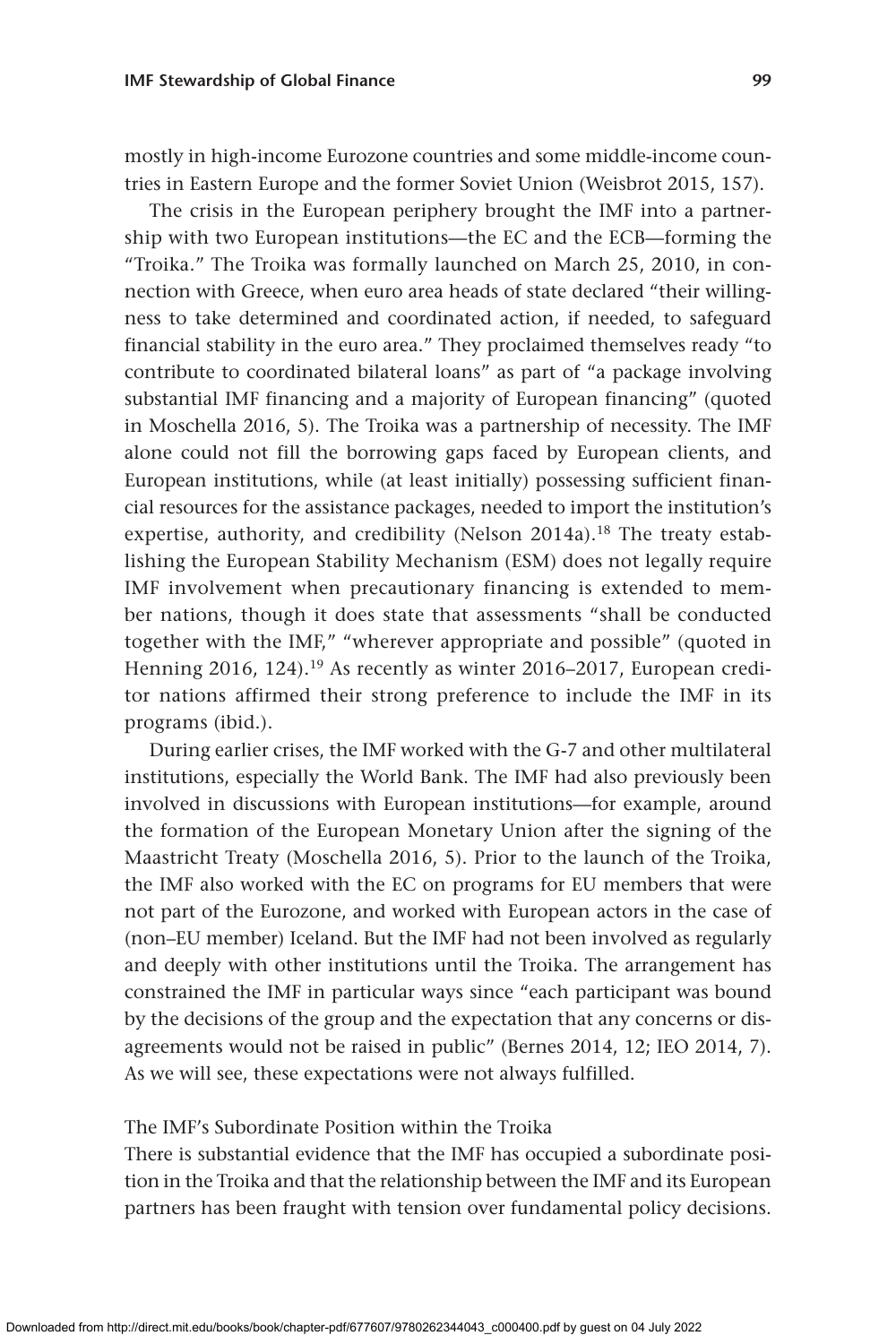In the case of Latvia and Romania, the IMF attempted unsuccessfully to temper European demands for severe austerity (Lütz and Kranke 2014, table 3). In Estonia, Latvia, and Lithuania, the IMF initially favored external devaluation of domestic currencies, while European Troika members and Baltic governments themselves favored the painful strategy of "internal devaluation" involving downward adjustment of nominal wages and fiscal contraction (Kattel and Raudla 2013, fn13).<sup>20</sup> The IMF's IEO also takes note of tensions with the EU in the Baltics. In the summer of 2009, IMF staff apparently had doubts about the realism of Latvia's fiscal targets and the decision to maintain the currency peg, and mission staff reported that its negotiating position was weakened by EU action (IEO 2014, fns43, 46).

More broadly, European Troika members have generally been far more "hawkish" than the IMF on fiscal policy (Clift 2014). For example, in negotiations over Ireland's program, the IMF favored a fiscal adjustment that was half the size demanded by the EC and ECB—ultimately the Troika demanded a fiscal adjustment that represented a compromise between their respective proposals (ibid.).<sup>21</sup> Leaked reports on Cyprus reveal disagreement within the Troika. European Troika members in May 2013 pushed to impose a levy on insured and uninsured depositors in the country's solvent and insolvent banks, over the objections of the IMF (Evripidou 2013).22

Tensions within the Troika surfaced in negotiations around all three of Greece's assistance packages. Conflicts between the German government and the IMF also flared on several occasions. A leaked internal (German) Bundesbank report written after Greece's first SBA refers to the IMF as the "Inflation Maximizing Fund" (Evans-Pritchard 2010; Vary 2011). The report illustrates the depth of German fabulism on Greece and the IMF. Equally revealing is German finance minister Wolfgang Schäubel's April 2014 remark that "Greece could serve as a model for Ukraine" (Weisbrot 2015, 2).

The IMF's evaluation of Greece's first SBA reveals its relatively weak position in the Troika. In 2013, the IMF issued an "Ex Post Evaluation" of the first SBA in Greece (IMF 2013a). The assessment notes that European partners ruled out debt restructuring despite the fact that the IMF flagged the country's public debt as unsustainable (ibid.,  $29$ );<sup>23</sup> that Europeans demanded conditions that were too detailed and broad ranging, and were slow to make decisions; and that it was difficult to coordinate with European Troika partners (IMF 2013a; Whelan 2013).<sup>24</sup> Officials of the EU were disquieted by the IMF report, and an EU spokesperson announced that it "fundamentally disagrees" with its substance (*New York Times* 2013).25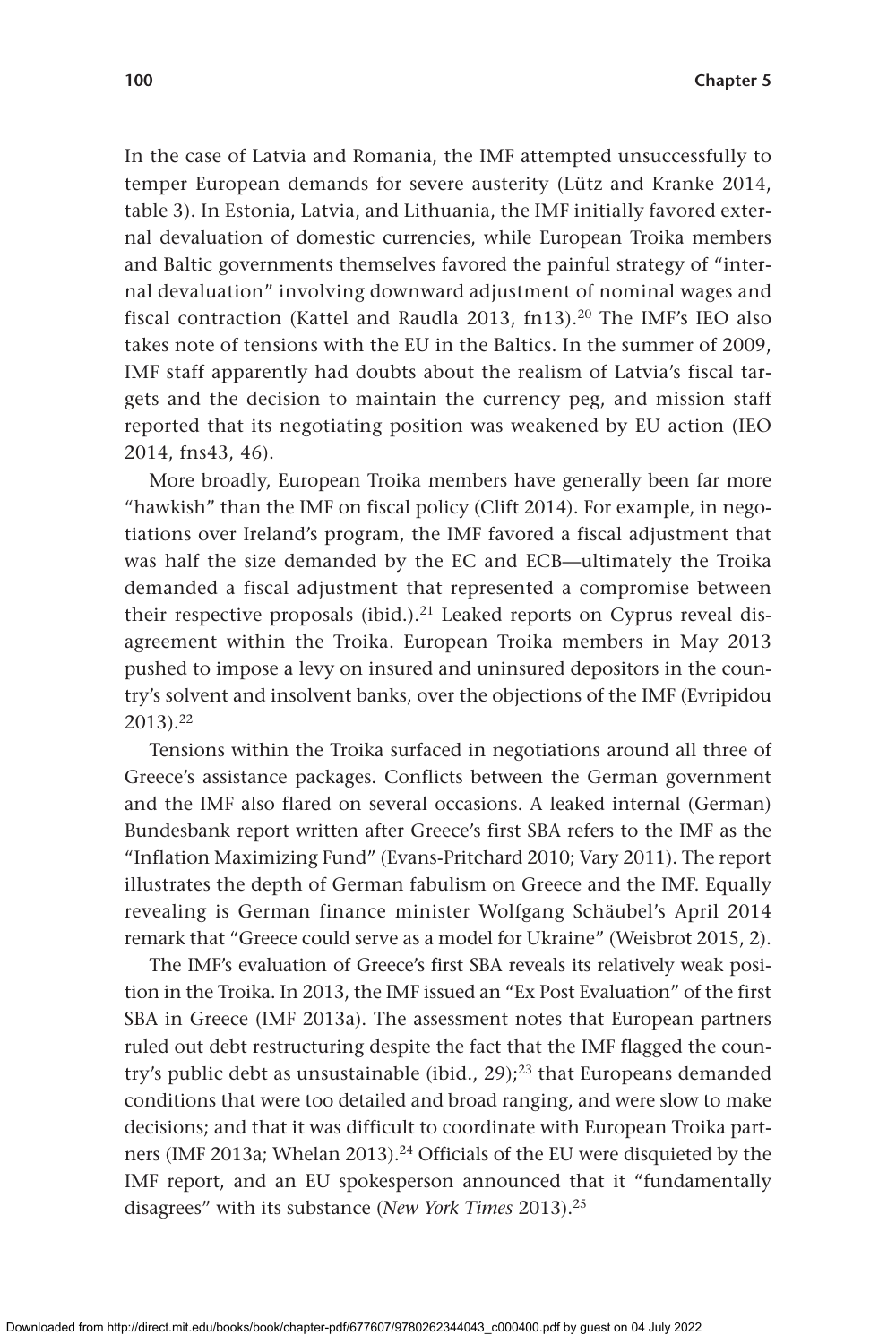The first SBA with Greece was replaced by another in March 2012 for €130 billion (not all of which was disbursed). Intra-Troika tensions flared again during the negotiations that culminated in the signing of the agreement. Conflicts within the Troika in the summer of 2011 centered on bank recapitalization, debt relief and sustainability, and fiscal policy (Moschella 2016). The IMF advocated swift bank recapitalization, whereas European lenders were hostile to the idea (Eichengreen 2012, 3; Moschella 2016). Greece was ultimately permitted to restructure its debts in early 2012 after European leaders found the case for a partial write-down too obvious to ignore (Moschella 2016). Banks and investors accepted a deal that paid them about half the face value of their bond holdings.<sup>26</sup>

In July 2015, conflicts between European and especially German officials and the IMF were apparent in a pitched battle over a third loan to Greece.<sup>27</sup> The IMF issued a "debt sustainability analysis" on July 2, just three days before a referendum that Greek prime minister Tsipras called to force a popular vote on the Eurogroup's austerity package.<sup>28</sup> Senior IMF officials (including IMF managing director Christine Lagarde and then chief economist Olivier Blanchard) announced that the institution could not participate in a new Greek program in which debt was unsustainable. Greek debt was then at 175% of GDP, above the 110% of GDP that the IMF had set as a sustainable target. The analysis indicated that Europe's officials needed to develop a plan for easing Greece's debt burdens via restructuring or sizable debt relief, something that the German government found unacceptable. U.S. Treasury secretary Jacob Lew reinforced the IMF's message. In commenting on the sustainability analysis, an IMF staff member said that "the EU has to understand that not everything can be decided based on their own imperatives" (Taylor 2015). Not surprisingly, Prime Minister Tsipras viewed the IMF's intervention favorably, and cited it in a televised appeal to voters before the referendum. European members of the IMF's Executive Board reportedly tried to stop publication of the sustainability analysis, and the EC responded to the IMF's analysis by producing its own, less pessimistic analysis. Undaunted, the IMF's message on debt sustainability was reinforced in a memo to EU authorities ahead of a summit on Greece. The memo stated that "Greece's debt can now only be made sustainable through debt relief measures that go far beyond what Europe has been willing to consider" (IMF 2015b, 1). The memo highlighted other points of contention between the Fund and European Troika members, such as the feasibility of a medium-term primary budget surplus target of 3.5% of GDP and the assumption that Greece would be able to borrow at AAA rates on international markets by 2018.29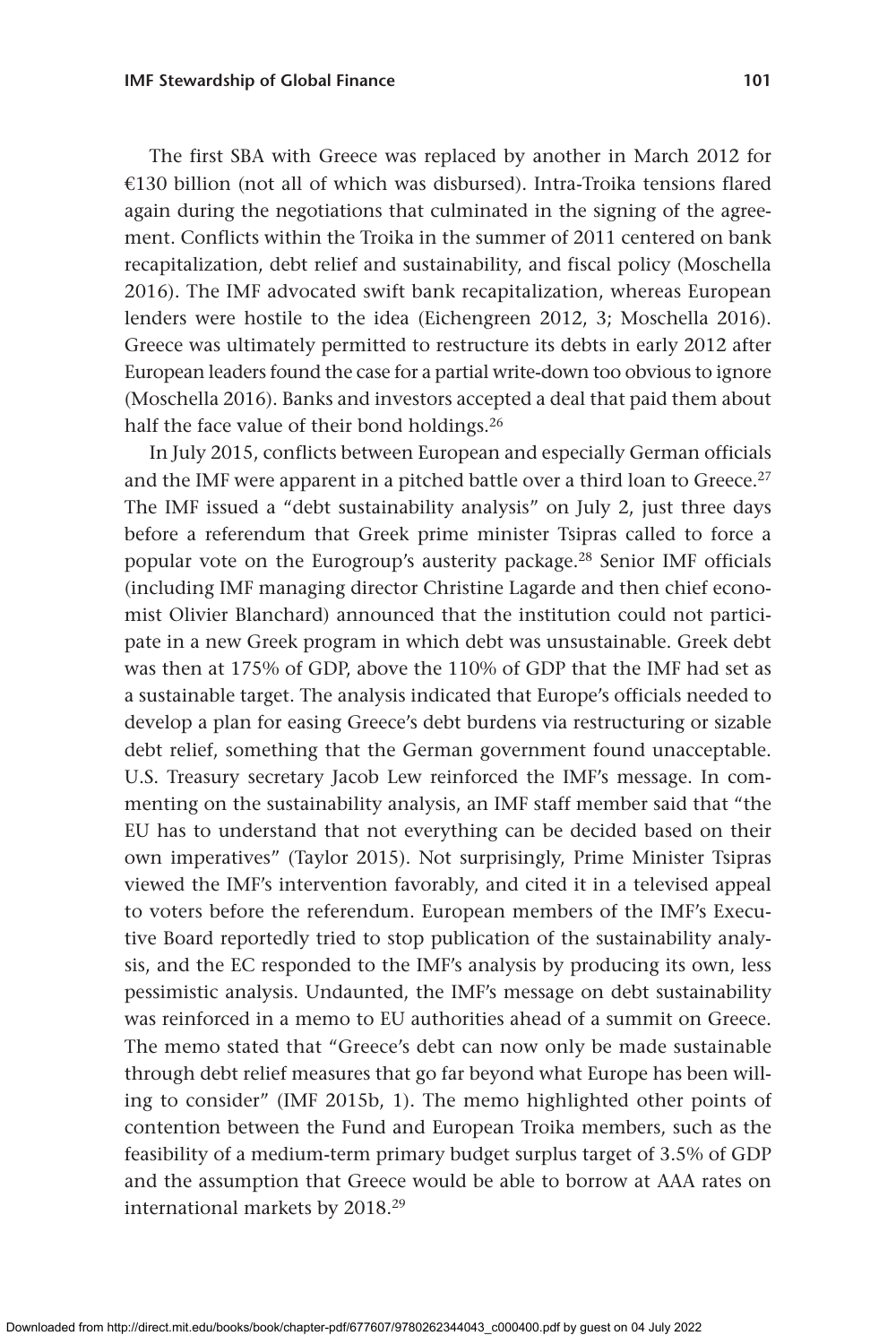In August 2015, Greece ultimately reached agreement with European officials on a third loan of €86 billion (US\$94 billion). European negotiators pressed for and received from the government commitments to new, more severe austerity policies and a primary budget surplus of 3.5% of GDP by 2018. In addition, a Eurosummit statement that preceded the agreement with Greece included the provision that "the government needs to consult and agree with the Institutions [as European Troika members started to refer to themselves at that time] on all draft legislation in relevant areas with adequate time before submitting it for public consultation or to [the country's] Parliament" (EU 2015, 5).

During 2015 and the first half of 2016, the IMF continued to flag its refusal to participate in the third loan to Greece until Europeans agreed to significant debt relief (Lagarde 2015b). Lagarde said that the budget surpluses that were a part of the August 2015 agreement would require "heroic" efforts by the Greek population, and that maintaining such surpluses well into the future is "highly unrealistic" (Donnan and Giles 2016). The IMF's shift to persistent advocate of Greek debt relief rather than "persistent scold" surprised many observers (Thomas 2015), particularly since it had hardly played a positive role in earlier rounds of the Greek crisis (see Galbraith 2016).

In May 2016, the IMF walked back from confrontation with European officials. It signed off on a May 2016 deal to unlock \$US11.5 billion in loans in a deal that commits Greece to greater austerity while putting off further discussion of IMF participation until late 2016, following a new analysis by the Fund of what the Eurogroup's vague commitments mean for Greece's debt (Varoufakis 2016). Prior to release of the formal analysis, IMF research director Maurice Obstfeld and director of the European Department Poul Thomsen noted on the institution's blog in December 2016 that assessment of the European plan revealed that it would deliver a primary budget surplus of 1.5% of GDP by 2018 and that additional austerity required to achieve a 3.5% surplus would prevent "the nascent recovery from taking hold" (Obstfeld and Thomsen 2016). Notwithstanding the absence of any signs of recovery in Greece (nascent or otherwise), the blog post triggered a new round of dueling public statements. Eurozone officials expressed disappointment that IMF staff published the blog post during negotiations with Greece, and they chided the institution for its breach of confidentiality norms. They stated that they "hope that we can return to the practice of conducting program negotiations . . . in private" (Reuters 2016a).<sup>30</sup>

The simple arithmetic of the assistance packages helps to explain the IMF's junior position.<sup>31</sup> There was a great deal of variability in the degree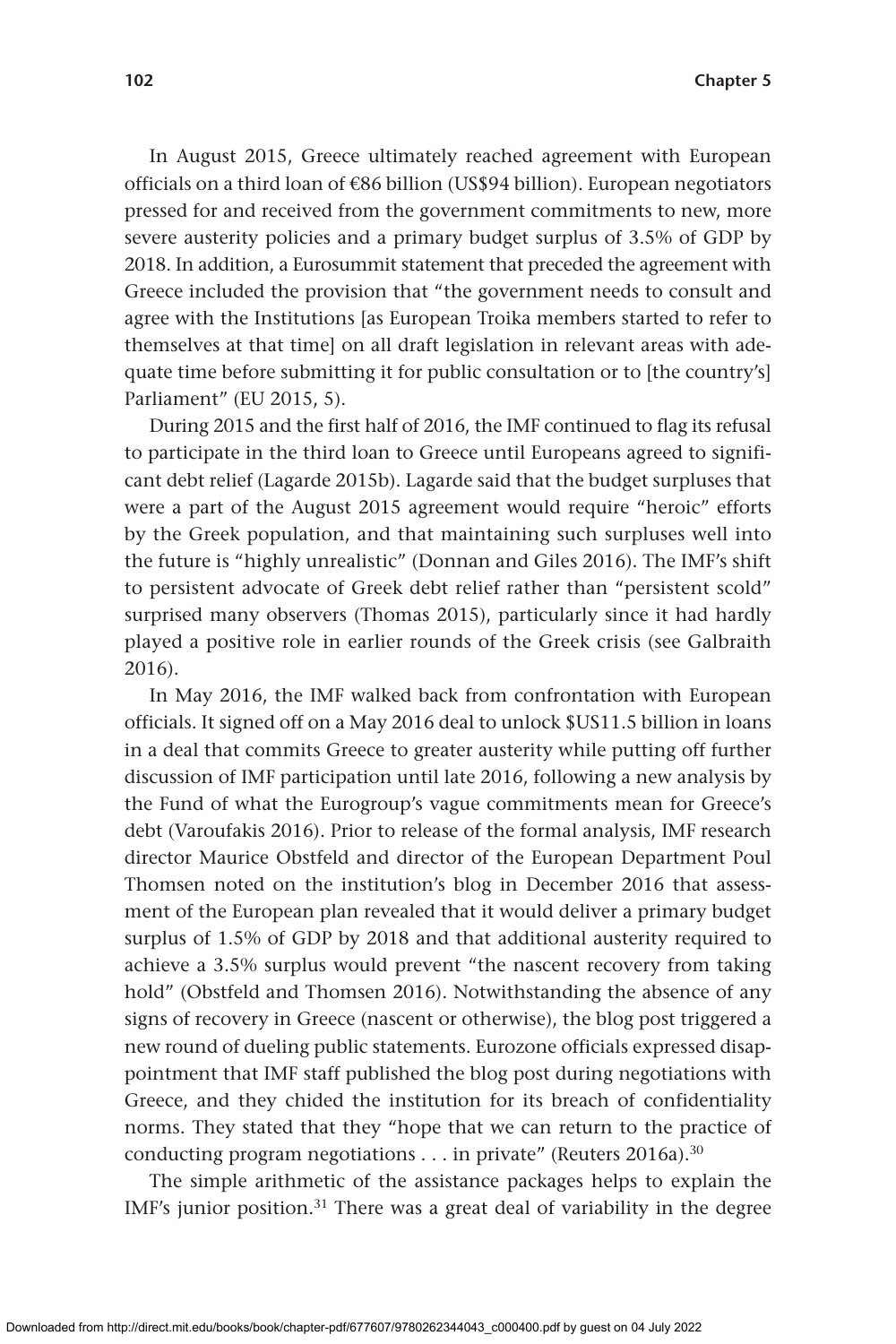to which the IMF cofinanced European programs. It provided a relatively small portion of the financing toward many of the region's SBAs. Many of these programs had a complex financing geometry involving a number of European governments and support mechanisms. For instance, Greece's first package in 2010 involved an IMF commitment of €30 billion, in comparison with €80 billion in European assistance (though this amount was later reduced). The IMF contributed just  $\epsilon$ 1 billion to a  $\epsilon$ 10 billion combined financing initiative with the ESM in a May 2013 agreement with Cyprus and US\$2.1 billion to Iceland's November 2008 SBA, while Denmark, Finland, Norway, and Sweden contributed US\$2.5 billion, Poland US\$200 million, and the Faroe Islands US\$50 million. The IMF contributed US\$17 billion to Ukraine's April 2014 program, while the United States, Europe, and World Bank contributed US\$15 billion in additional lending. In May 2011, the IMF provided financing of  $E$ 12.6 billion to Portugal, while the EU provided €25.2 billion in a three-year package. In the region's most complicated cofinancing arrangement, the IMF provided  $E22.5$  billion of the total of  $667.5$  billion in assistance to Ireland in December 2010.<sup>32</sup> In the case of Latvia (2008) and Greece (2012), the IMF provided 20% or less of the total financing, whereas in Hungary (2008) and Romania (2009 and 2011) the IMF provided more than 60% of the support and the EU provided the balance (Miyoshi 2013, 19–21).

Notwithstanding intra-Troika conflicts, the IMF should not be viewed as the failed savior of Greece or other peripheral European countries. The IMF ultimately supported many European demands for greater austerity in Greece and elsewhere, and continues to do so. The IMF equivocated in its position on debt sustainability in Greece. The IMF also charges a much higher interest rate than European creditors (up to 3.9%, while Europe charges slightly above 1% on average); IMF loans have to be repaid on average in five to seven years, compared with up to fifty years for European loans; and the IMF has extracted more than €86 million annually in profits on European loans since 2013 (Gros 2016). Indeed, some observers emphasize cooperation rather than conflict within the Troika (Weisbrot 2015). A balanced assessment must conclude that there is ample evidence of both conflict and cooperation.

The IMF's decisions and recommendations in Europe are deeply influenced by the European governments on its Board of Governors and Executive Board, especially the larger and more powerful countries among them (Lütz and Kranke 2014; Weisbrot and Jorgensen 2013). European chairs have significant influence in program approvals, not least because they hold almost a third of IMF quotas (Mohan and Kapur 2015, 51). European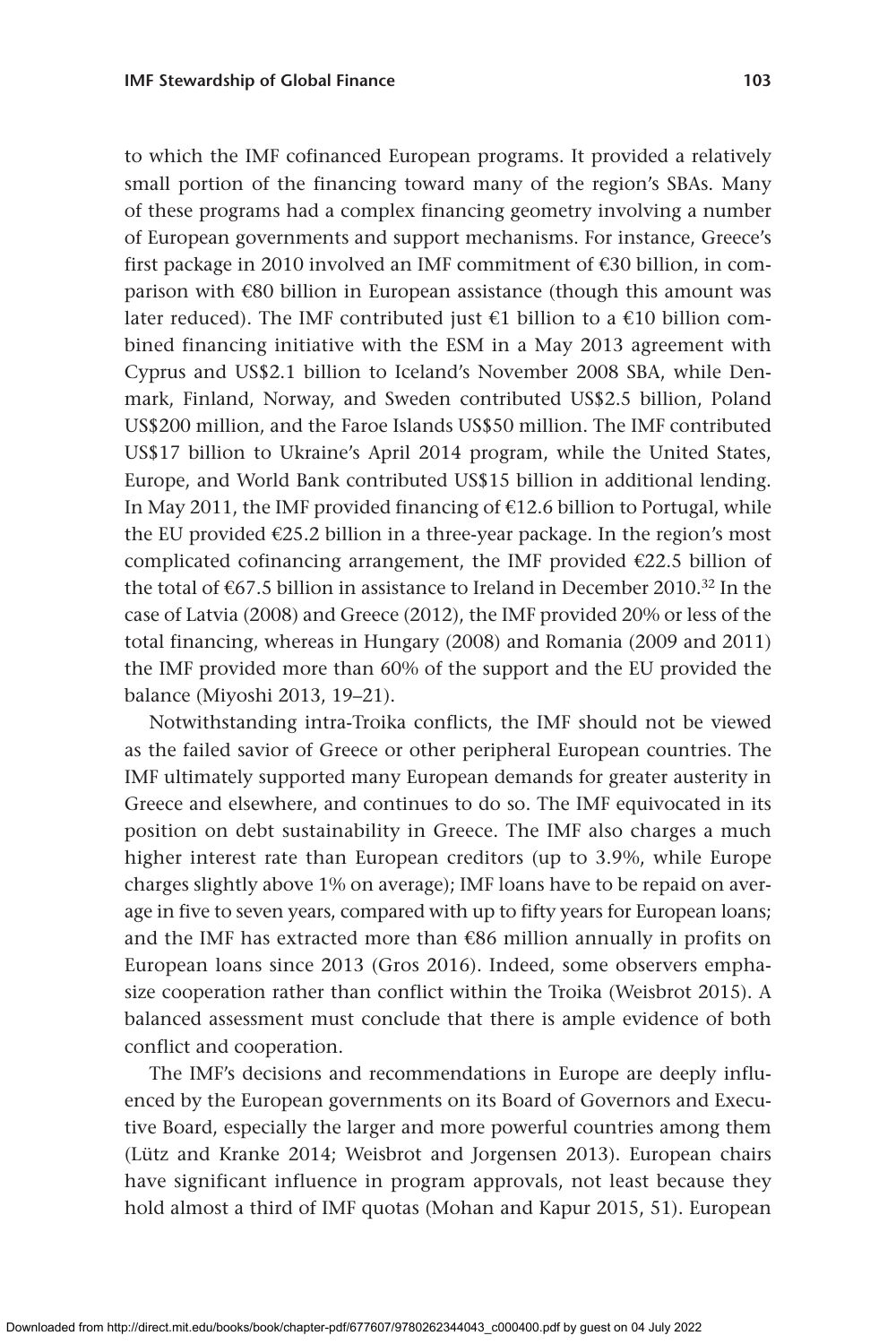overrepresentation facilitated not only IMF decisions to provide large amounts of support to the region but also decisions on exceptional access and systemic risk waivers (discussed later). Hence, Vestergaard and Wade (2015, 3) could argue that overrepresentation was "invaluable in securing the IMF's willingness to act as a junior partner of the eurozone politicians."

Increasing Complementarity or Competition on the Horizon?

Despite massive increases in lending capacity, the IMF by itself is nevertheless inadequate to the task of responding to crises in internationally integrated, highly liberalized, liquid, and increasingly opaque financial markets. This is apparent when we compare the IMF's still limited resources against the massive pools of capital held by money managers, and the resources in shadow financial markets, derivatives, and private equity and hedge funds, or even when we consider its resources against the collective size of the SBAs in relatively small countries on the European periphery (see Henning 2009b, 3).33 Liquidity support from the IMF during crises will increasingly need to be augmented, and in some cases it may be supplanted by other institutions (see chapter 6 and Grabel 2013b). The IMF is now, and will continue to be, pressed into relationships of convenience during crises, in which it complements the resources of existing and new institutions, even when such arrangements dilute IMF autonomy.34 The IMF's strained partnership with the Troika illustrates the importance of thinking carefully about the nature of any partnerships between the institution and liquidity support arrangements in EMDEs, and the importance of doing so outside the context of a crisis (see chapter 6).

Institutional substitution, or forum shopping, is emerging as a live possibility for countries in distress (see chapter 6). Today the IMF faces competition from China and even the World Bank. For instance, writing early in the crisis, Wade (2010, fn10) noted that the IMF lost new business to the World Bank outside of the European rescues. Even in Europe, Turkey broke off negotiations with the Fund in early March 2010 because of the severity of its conditions. A few weeks later, the country negotiated a US\$1.3 billion loan with the World Bank (ibid.).

The case of Nigeria illustrates the new opportunities for forum shopping. In February 2016, the Fund called on policymakers to remove its currency peg and capital controls, a recommendation that the country's president rejected. Soon after, Finance Minister Kemi Adeosun announced that the country would not apply for IMF loans (Nwachukwu 2016). Instead, Adeosun announced that Nigeria would receive US\$6 billion in FDI from China (*Premium Times* 2016), while also receiving support from the World Bank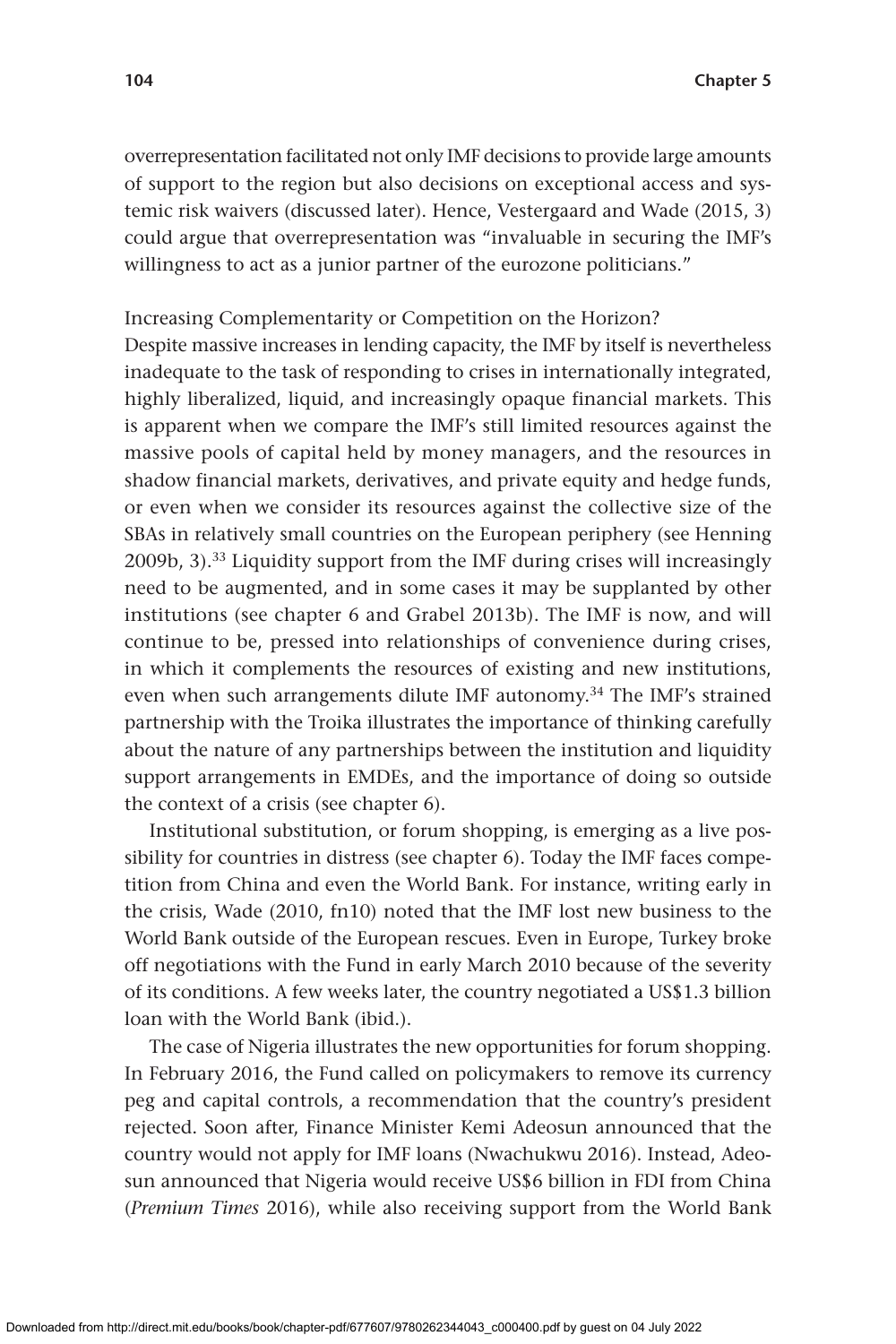through its International Development Association (IDA), the unit at the World Bank that works with the poorest countries. In 2016, the government also applied to the World Bank and the AfDB for additional, larger loans (of US\$2.5 billion and US\$1 billion, respectively) (*Financial Nigeria* 2016).35

The government of Azerbaijan has also engaged in successful forum shopping. In July 2016, the country's finance minister highlighted both the continuing stigma on borrowing from the IMF and the high interest rates on its emergency assistance (Farchy 2016a). The government announced that it was pursuing lower-cost loans from the World Bank and possibly the Asian Development Bank (AsDB) and European Bank for Reconstruction and Development (EBRD). The same dynamic played out in a number of other country contexts during 2016. Indeed, as a consequence of increased demand, the International Bank for Reconstruction and Development (IBRD, the World Bank's main lending arm) lent US\$61 billion in fiscal year 2016 (Donnan 2016c). By comparison, the previous peak of IBRD lending during the crisis was US\$44.2 billion in 2010 (ibid.).

The increase in emergency budgetary support by the World Bank not only suggests a growing trend toward forum shopping. It also suggests the messiness in global financial governance as countries turn to other multilaterals for emergency support that would traditionally have come from the IMF. By now, IMF staff are certainly aware that institutional competition or opportunities for forum shopping are broadening. A key question going forward is how this awareness will affect IMF practices.

#### **IMF Governance**

Many IMF observers, myself included, hoped that the global crisis would create space for long-awaited governance reforms that would give EMDEs more voice and influence at the institution. Governance changes at the Fund could involve formal and informal adjustments. On the formal level, voting rights and decision-making procedures at the institution can be altered. On the informal level, there is the possibility of changes that bear on the relative influence of individual members over decisions, practices, and norms at the institution even in the absence of reform of formal procedures.

#### **Continuities**

Formal IMF governance processes have long been a point of contention among EMDE member states and civil society organizations. To date, progress on even modest formal governance reforms at the BWIs has been glacial.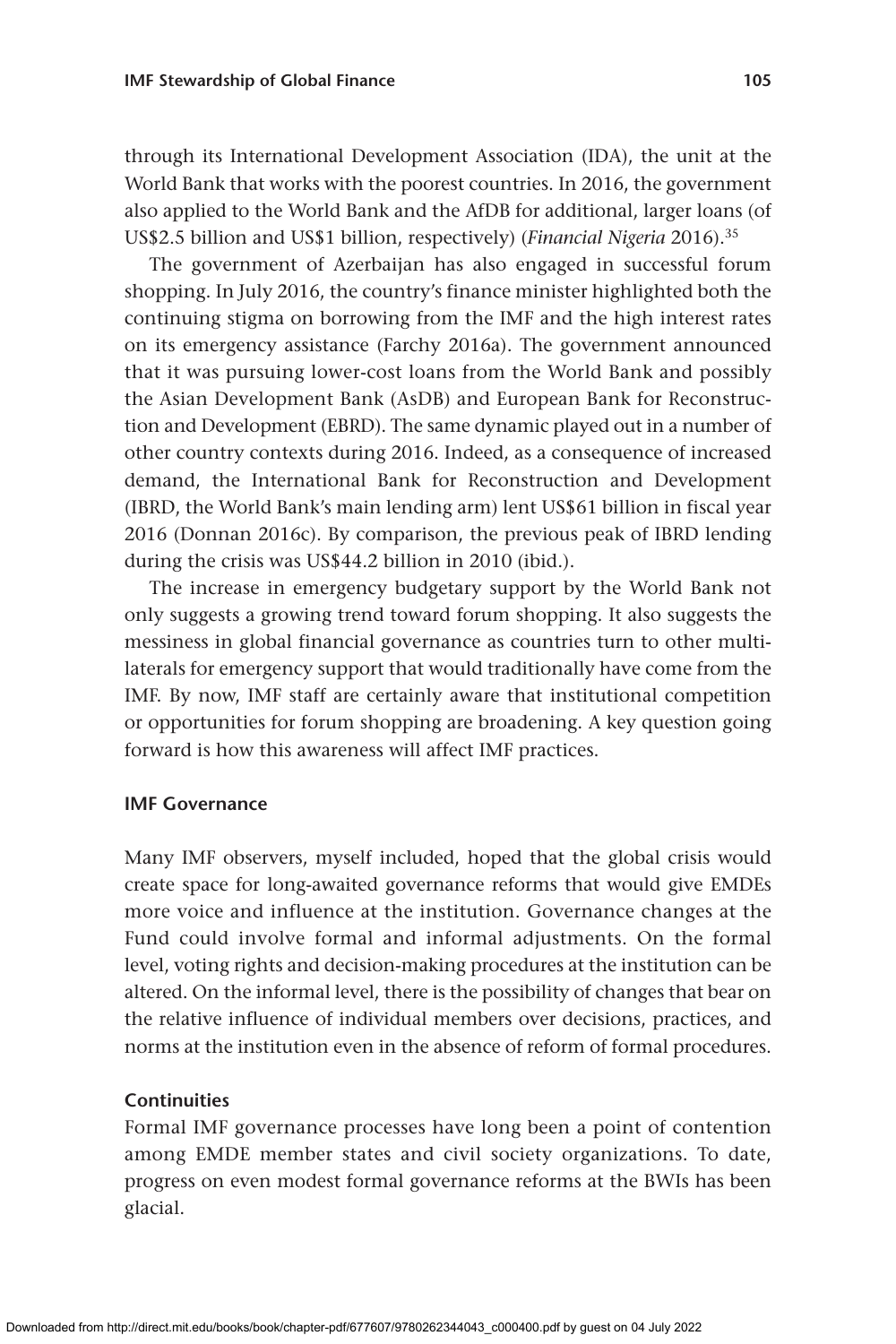After nearly twelve years of pressure, the Singapore reforms of 2006 embodied largely inconsequential changes in the voice and vote of EMDEs at the IMF. Under the agreement, the voting share held by the United States fell from 17% to 16.7% and that of high-income countries fell from 52.7% to 52.3%. China secured an increase from 2.9% to 3.6% in its voting share, and the shares held by the remaining 163 of the IMF's 185 member countries dropped from 37.1% to 36.6% (Weisbrot and Johnston 2009).

In 2007, Brazil's then finance minister Guido Mantega expressed frustration with stubbornly slow and insignificant progress on IMF governance reform. At the IMF's annual meeting in October 2007, Mantega maintained that absent serious governance reforms EMDEs "would go their own way. . . . We will seek self insurance by building up high levels of international reserves, and we will participate in regional reserve-sharing pools and regional monetary institutions. The fragmentation of the multilateral financial system, which is already emerging, will accelerate" (Mantega 2007, 3). These sentiments continued to resonate and deepen during the global crisis.36

#### Governance Reform and the Global Crisis

IMF quota subscriptions (hereafter quotas) are the funds that each member nation hands over to the IMF. They constitute a significant part of the Fund's capital and provide a secure permanent basis for its lending. Quotas largely determine how much a member can borrow and its share of voting rights, which translate into member countries' voting weights on the Fund's Board of Governors and Executive Board. Each country gets a "basic" vote, plus additional votes in proportion to its quota. The United States has always enjoyed unilateral veto power at the IMF since it holds over 17% of total quotas and over 16% of total votes. It is the only country holding veto power over important decisions, such as changes to the organization's Articles of Agreement, which require an 85% supermajority of member votes. U.S. veto power has been termed the "most important 'frozen asymmetry' of the IMF governance structure" (Lesage et al. 2013, 20). Given the voting shares held by the United States, it is not surprising that the institution "reflects US economic policy preferences more faithfully than perhaps any other international organization" (Henning 2009b, 1).

In late 2008, new quota negotiations began at the BWIs and in five regional development banks. In mid-March 2009 (in advance of the first BRICs Leaders' Summit in June 2009), the BRICs issued a communiqué that explicitly linked quota reform to an increase in their contributions to the BWIs (Armijo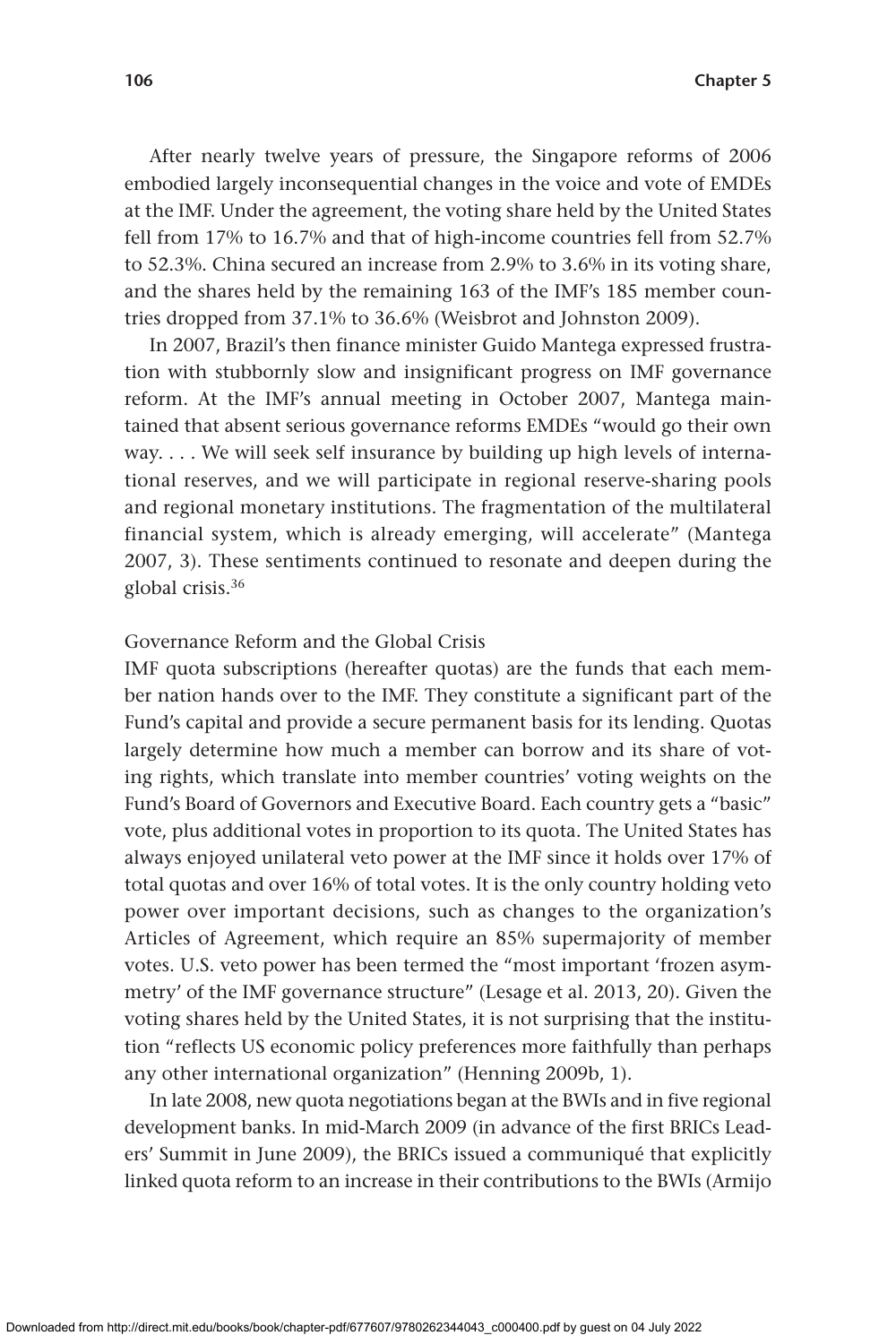and Roberts 2014, 516). The first EMDE funding commitments to the IMF in April 2009 were not conditioned on implementation of specific governance reforms. Nevertheless, the institution's new funders, particularly Brazil and China, used the moment to emphasize the need to reallocate IMF quotas (and hence voting shares) to reflect more accurately the economic significance of large EMDEs in the global economy (Woods 2010). During the April 2009 discussions, senior Chinese officials announced that Beijing would be willing to increase its contributions if its quota reflected its economic weight; namely, by basing its quota on output per person (Landler 2009). In the fall of 2009, the BRICs countries and the Group of 24 (G-24) proposed a 7% increase in quotas in favor of EMDEs (Wroughton 2009; Reuters 2009a).<sup>37</sup> China proposed a far more ambitious goal: in September 2009, a finance ministry official called for establishment of a timeline to transfer 50% of the voting rights at the BWIs to EMDEs (Reuters 2009a; 2009b).38

At the time of the negotiations, the BRICs did not consistently present a united front on governance reform. The Russian government was particularly ambivalent. On various occasions, it aligned itself with critics of IMF governance, and it was among the most outspoken critics of the "exorbitant privilege" enjoyed by the United States (Johnson 2008). But Russian officials occasionally distanced themselves from positions taken by fellow BRICs countries. For example, during the fall 2009 meeting of the IMF and World Bank in Istanbul, a Russian central bank official emphasized that its purchase of IMF bonds was not conditioned on IMF governance reform (Reuters 2009b). Russia's ambivalence exemplifies what Jones (2011) notes is the fluid, uncertain relationship among the BRICs and between them and other EMDEs (see Ban and Blyth 2013, fns1, 2; Mittelman 2013).

In 2009, the G-20 announced with much fanfare that it had moved forward on its commitment to reform formal governance at the BWIs. Representatives agreed to redistribute quota shares by at least 5% from "overrepresented" members to what it termed "dynamic" EMDEs at the IMF, and by at least 3% at the World Bank by January 2011 (G-20 2009b). The language of the agreement was opaque, making it difficult to determine exactly which countries would gain votes and which would lose them. The lack of linguistic clarity reflected conflict within the G-20 (Wade 2011, 363). The G-20 also agreed in 2009 to reallocate some seats on the IMF's Executive Board to EMDEs by consolidating some European seats, and to increase the IMF's general quota so as to triple its lending capacity. The IMF's International Monetary and Financial Committee (IMFC) endorsed the G-20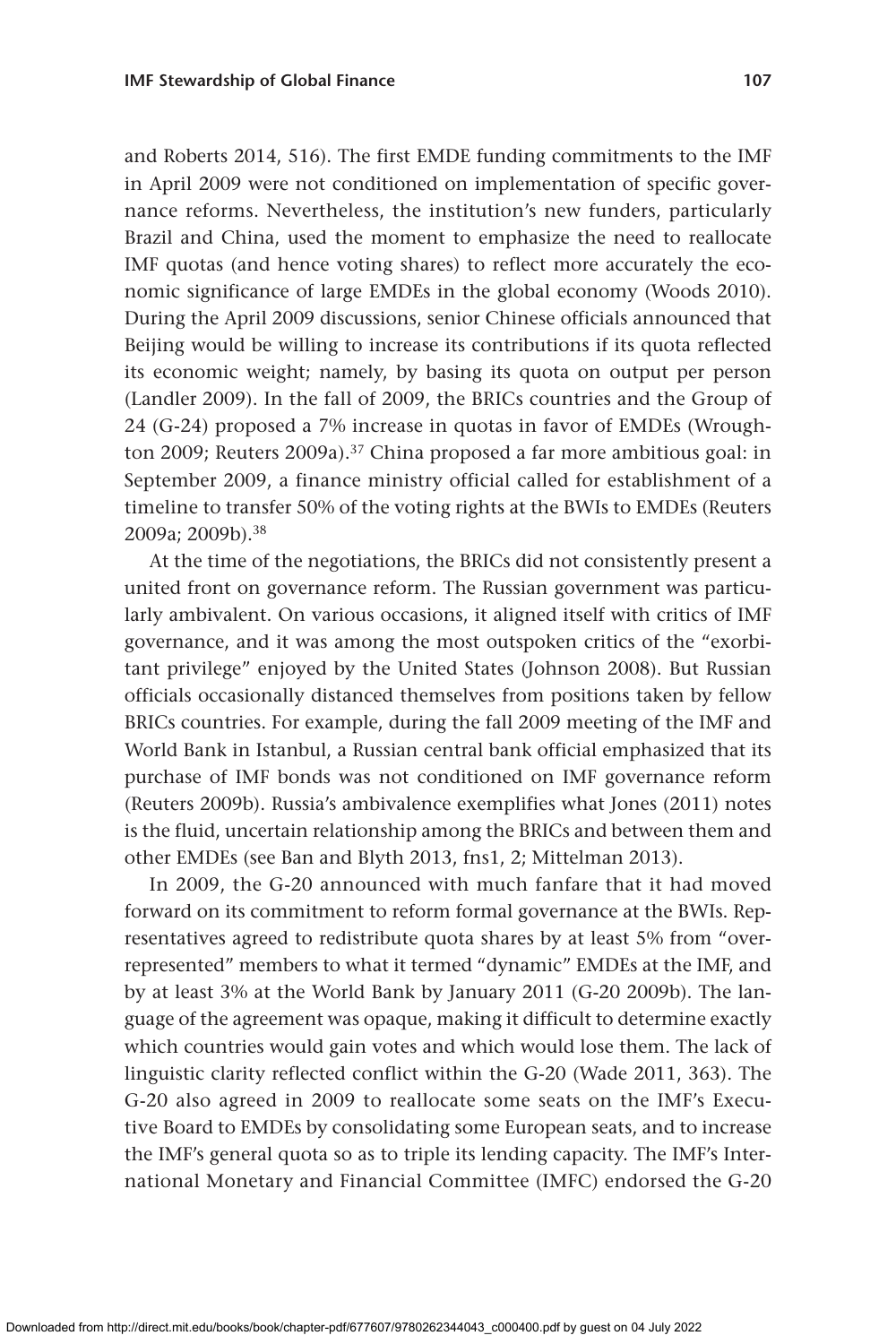agreement the following month (Lesage et al. 2013), continuing the vague language on quota redistribution. Negotiations on the governance reform components of the agreement then stalled for a year owing to conflicts between the United States and Europe and among European countries.

In October 2010, the Finance G-20 regained momentum on IMF governance reform when its members agreed to a number of proposals, including a shift of 6.2% in quota shares to dynamic EMDEs by October 2012 (G-20 2010). In November 2010, the IMF's Executive Board approved this measure, which was included in a broader package known as "The 2010 IMF Quota and Governance Reform Agreement" (hereafter the 2010 agreement). Specifically, the 2010 agreement involved several measures: a vast increase in the lending power of the institution by doubling IMF quota resources; an amendment of the IMF's Articles of Agreement to provide for an all-elected Executive Board;39 and a shift of 6% in quota and voting shares away from AEs (principally in Europe) toward rapidly growing EMDEs, with an understanding that, in order to increase the representation of EMDEs, "advanced European" countries would reduce their representation on the 24-person Executive Board by two seats via a complicated arrangement involving sharing and rotation of seats and chairs within groups (Truman 2015; IMF 2010f; Lesage et al. 2013, 560-561; Wade 2011, 364-365).<sup>40</sup> Under the agreement, China would become the IMF's third-largest member country behind the United States and Japan. Moreover, the top ten shareholders at the Fund would henceforth represent the ten largest economies in the world, which now include China, Brazil, India, and the Russian Federation (Eichengreen and Woods 2016; IMF 2016b). (We will see that the headline figure of 6% overstates the degree of change.)

The IMF's Board of Governors ratified the 2010 agreement in November of that year. It was to be implemented in October 2012, following ratification by member countries. The majority of members approved the agreement. But approval by an 85% supermajority was required. Implementation of the agreement then stalled for five years because the U.S. Congress failed to approve it in late 2012 and again in January 2014, even though the government's executive branch had done so and despite repeated exhortations by the IMF.<sup>41</sup>

In the face of gridlock, the IMF was unable to secure the anticipated increase in its secure quota-based lending resources. It remained dependent on the willingness of its members to lend to it on a temporary bilateral basis through the NAB. The IMF was forced to rely on temporary borrowing for 70% of its credit capacity, with only 30% of lending capacity derived from stable country quotas (IEO 2014, 25). This left it vulnerable to sudden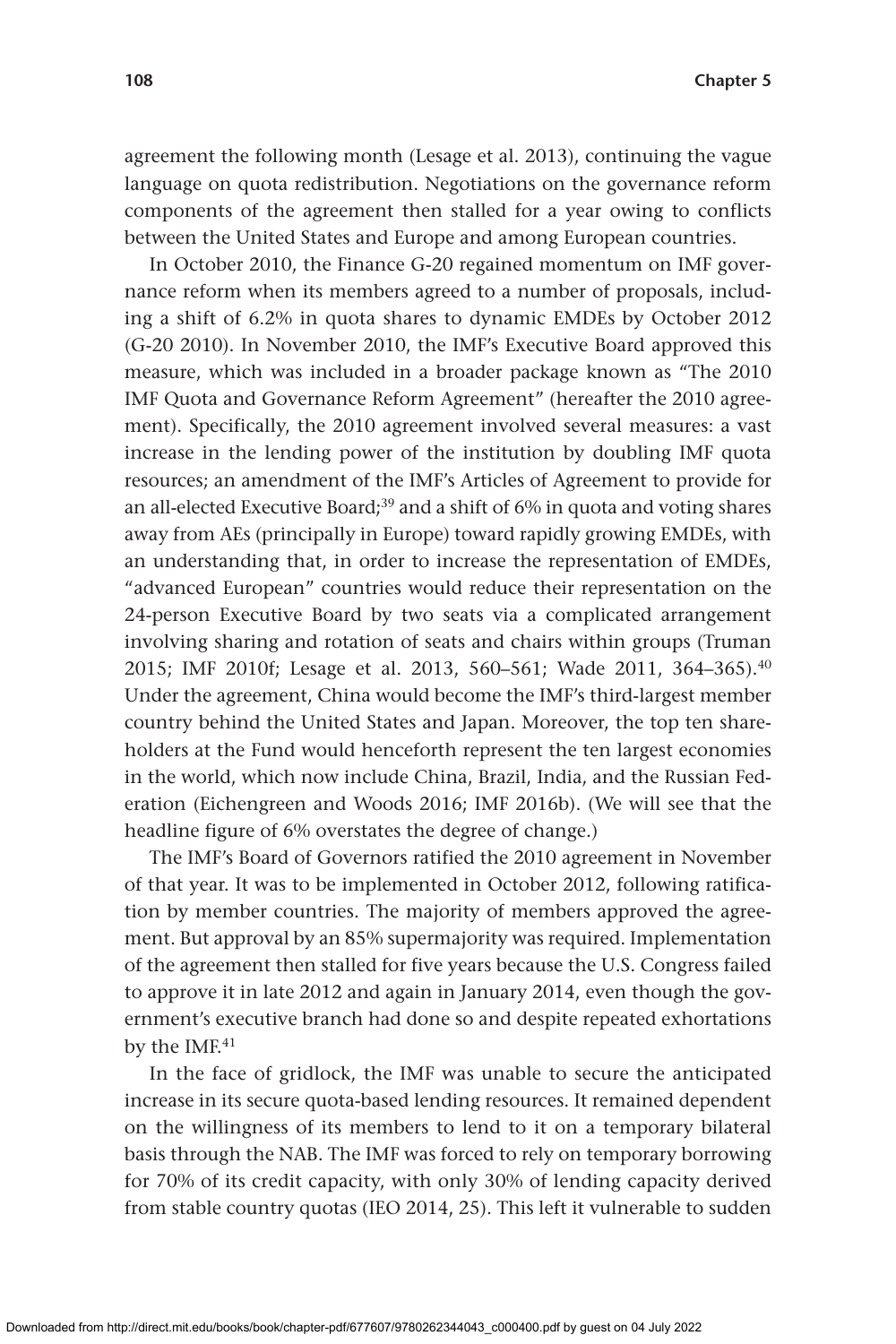demands on its resources. The degree of dependence on temporary borrowed loans had no historical precedent: prior to the global crisis, member quotas provided more than 80% of the IMF's lending capacity (Mohan and Kapur 2015, 47; IEO 2014, 25).

Congress finally ratified the 2010 agreement in mid-December 2015, as part of an "Omnibus" spending bill. Congressional Republicans were ultimately won over because the language of the bill required the United States to take all necessary steps to repeal a systemic risk exemption that the IMF had introduced in 2010 (to be discussed) and that the U.S. executive director at the IMF vote to repeal this exemption (U.S. Congress 2015, section 9004-5). The Treasury Department agreed to push to repeal the exemption to appease congressional Republicans (Calmes 2016).

Strauss-Kahn wrapped the 2010 agreement in hyperbole, calling it "historic" and calling the "landmark reforms" "the most fundamental governance overhaul in the IMF's 65-year history and the biggest ever shift of influence in favor of EMDEs to recognize their growing role in the global economy" (IMF 2010f). In the view of critics, what Strauss-Kahn hailed as landmark change was better described as "microscopic" and even "misleading" (Vestergaard and Wade 2014; 2015). The reforms shifted just 2.6% of voting shares from AEs to EMDEs, with the rest of the increase in dynamic EMDE shares coming from what were deemed to be overrepresented EMDEs. The G-7 countries as a group sacrificed just 1.8% of their aggregate voting power (Vestergaard and Wade 2013b). The 2010 agreement made the shift in voting shares to EMDEs appear more significant by virtue of a new classification system introduced at the time, under which South Korea and Singapore were reclassified as EMDEs even though they continued to be grouped with AEs in the IMF's flagship publication, *World Economic Outlook* (Lesage et al. 2013). Civil society groups noted that the agreement did little to address Africa's effective disenfranchisement at the Fund (BWP 2010b). The agreement also maintained the unilateral veto power of the United States since its voting share fell (trivially) from 16.7% to 16.5%, whereas BRICs countries as a bloc hold 13.51% of voting shares and are therefore deprived of veto power (Lesage et al. 2013).42

#### Why Did the BRICs Governments Approve the 2010 Reforms?

It may seem puzzling that BRICs country governments ratified the 2010 agreement, given its serious shortcomings and the financial contributions to which their governments committed themselves.<sup>43</sup> After all, at the beginning of 2009, the BRICs together held more than ten times the amount of currency reserves that the IMF had at its disposal. Despite these holdings,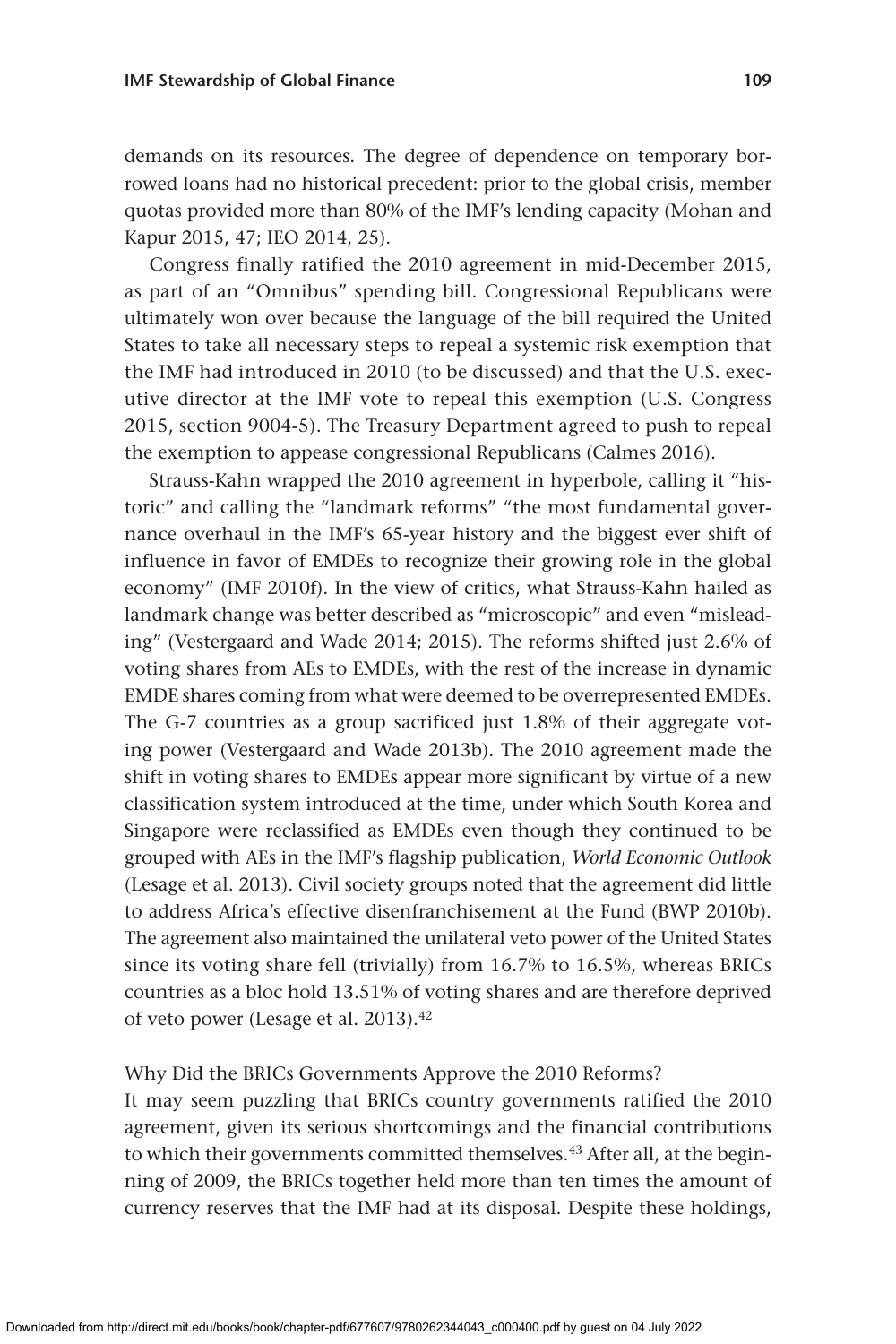the group was in a relatively weak and sometimes divided position at the IMF. The bloc was not in a position in the short run to force governance changes that were more significant than those embodied in the 2010 agreement.

Approval of the 2010 agreement by the BRICs reflects several factors. Its members preferred to minimize default risk and to outsource conditionality by contributing to the IMF rather than engaging in bilateral assistance. Notwithstanding solidaristic rhetoric, BRICs leaders privileged increasing their own influence at the Fund over the broader matter of increasing EMDE influence. The incremental nature of the 2010 agreement was seen by BRICs governments to open the door for increasing their influence at the Fund over time. The BRICs also saw it as being in their interest to contribute to the IMF to reduce the likelihood that the United States would unilaterally inject massive amounts of liquidity into the global financial system, thereby undermining the value of the dollar-denominated investments that they held.

The "Gentleman's Agreement" on IMF (and World Bank) Leadership Early in the crisis, critics raised another aspect of governance reform that centered on the process by which leaders of the BWIs are selected. EMDEs had long chafed at the Bretton Woods–era gentleman's agreement that has ensured that the IMF's managing director is a European and the World Bank's president an American. G-20 finance ministers agreed to end this practice at their March 2009 meeting in Sussex, England (Eichengreen 2009). In reality, the practice continued.

In April 2011, BRICS<sup>44</sup> representatives announced that they sought an end to the gentleman's agreement (Armijo and Roberts 2014, 514–515). It appeared that the first chance to act on this would be at the conclusion of Robert Zoellick's term as World Bank president in June 2012 (ibid.). But the arrest and resignation of Strauss-Kahn in May 2011 provided an earlier opportunity. IMF directors representing the BRICS quickly issued a statement calling for an open, merit-based selection process (ibid.). Some—though by no means all—EMDE leaders and representatives at the IMF used the opening in 2011 to press publicly for Mexico's Agustín Carstens. Lagarde and, very briefly, Stanley Fischer also emerged as candidates. Russia briefly promoted the candidacy of Kazakhstan's Grigori Marchenko, but quickly endorsed Lagarde (Armijo and Roberts 2014, 515). Old appointment patterns prevailed in July 2011 when the IMF's Executive Board, using the usual weighted voting that reflects country quotas, replaced Strauss-Kahn with Lagarde, a fellow European. Supporters of Lagarde's appointment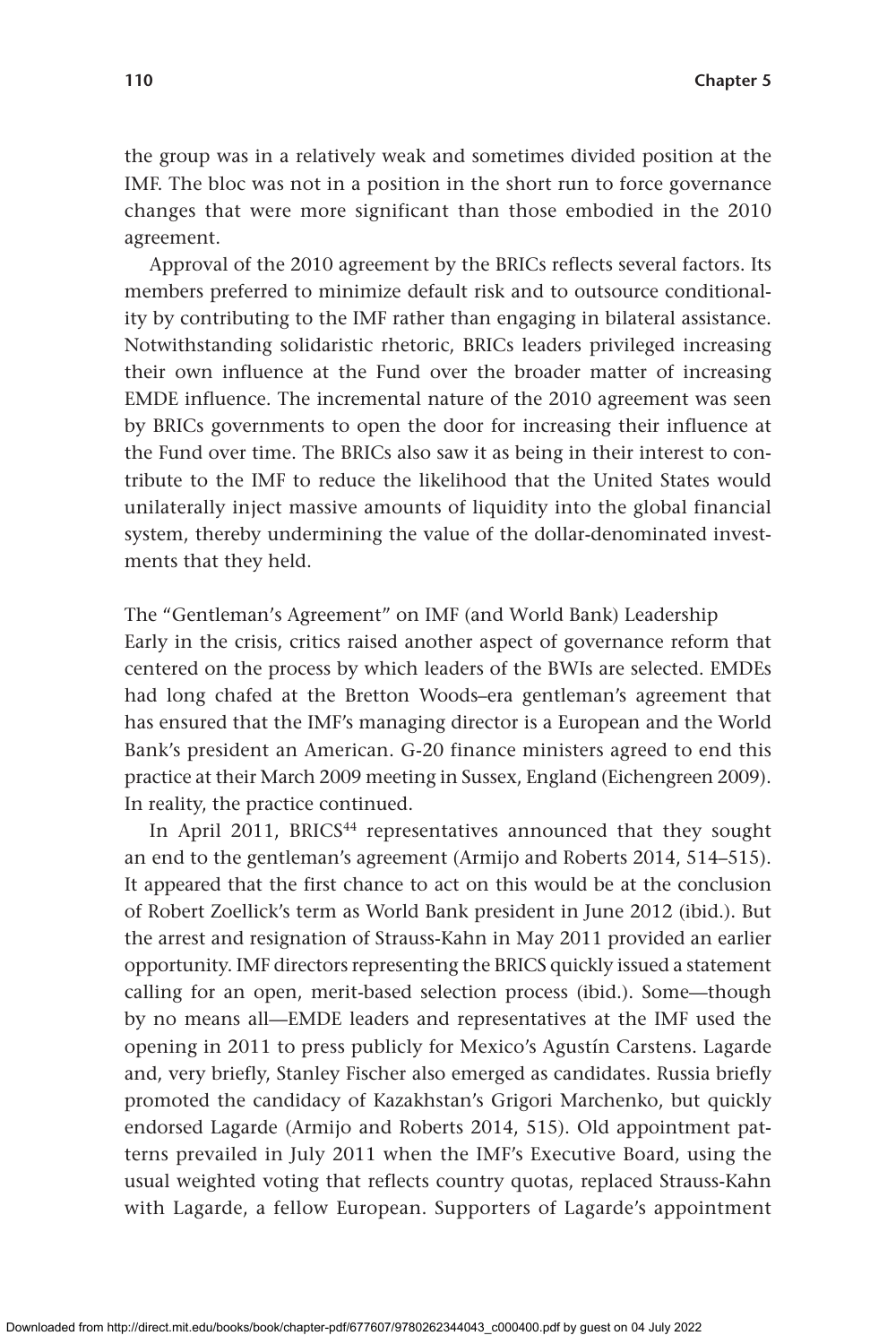justified the decision on grounds that a European was needed at the helm because of the Eurozone crisis. Critics rightly identified the hypocrisy of this view insofar as Europeans led the IMF through decades of crises in EMDEs. Lagarde was quietly reappointed to a second IMF term in February 2016, when she was the sole candidate for the position.

The commitment to the gentleman's agreement on leadership was also reaffirmed at the World Bank. In April 2012, it was announced that an American, Dr. Jim Yong Kim, would serve as World Bank president beginning in July 2012. Two highly qualified candidates had emerged early on as leading candidates for the World Bank post. Nigeria's former finance minister (and former World Bank managing director), Dr. Ngozi Okonjo-Iweala, was nominated for the post by South Africa. Colombia's former finance minister and former UN undersecretary-general for economic and social affairs, Dr. José Antonio Ocampo, was nominated by Brazil. World Bank governors in Europe interviewed candidates Kim, Okonjo-Iweala, and Ocampo and reportedly deemed the latter the best prepared, possessing the clearest ideas about where to take the Bank, and the most knowledgeable on economics (Wade 2012). Ocampo withdrew on April 13, 2012, to make space for Okonjo-Iweala's candidacy once it became clear that it was politically important that the World Bank's executive directors representing EMDEs—a group known informally as the G-11 inside the Bank—present a unanimous vote for one candidate (Wade 2012; Wroughton 2012b). Okonjo-Iwela withdrew shortly thereafter, once other EMDEs threw their support behind Kim and when it became clear that politics and bilateral relations with the United States rather than merit were driving the process.45

The fluid and sometimes conflictual relationships within the BRICS and between the BRICS and other large EMDEs created space for Kim's appointment.46 The BRICS and other EMDEs did not offer unified support for either Ocampo or Okonjo-Iweala. Kim's candidacy was supported by Mexico and Russia; Ocampo by Brazil and not by the government of his country of origin, Colombia; and Okonjo-Iweala by South Africa. In addition, Kim's appointment was facilitated by the ability of the United States to exploit these fractures by offering leadership carrots to EMDEs, such as when Jin-Yong Cai, a Chinese national, was appointed chief executive officer of the International Finance Corporation (the private sector lending arm of the World Bank Group) in August 2012 and Kaushik Basu, an Indian national, was appointed chief economist at the World Bank in September 2012 (see Wade 2012).<sup>47</sup> Following the pattern with Lagarde, Kim was the only candidate put forward at the end of his first term, and he was unanimously reappointed in July 2016.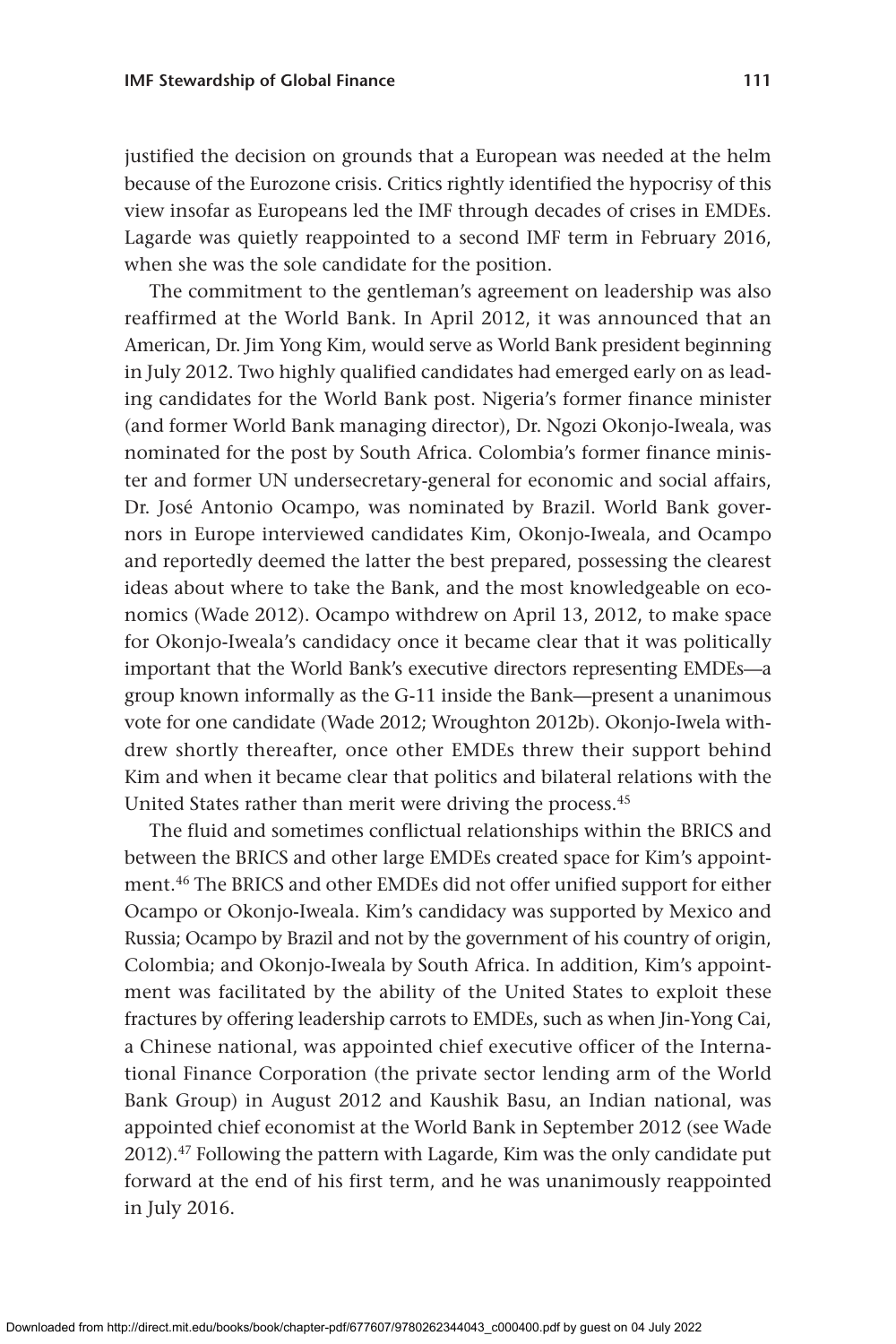#### Lack of Independence from Key Member States

The circumstances surrounding the IMF's decision to grant exceptional access to Greece (and others in the Eurozone) and the introduction of the systemic risk waiver provide a window into the overrepresentation of key member states in IMF decision making.

In 2010, it was clear that Greece would either need to default on its debt, which largely comprised bonds held by private investors and banks in France, Germany, and Britain, or would need exceptional access to IMF loans beyond its quota to support debt service (Ellmers 2016, 11). French and German banks blocked debt restructuring (Blustein 2015, 11). U.S. banks were indirectly exposed to Greek debt through credit default swaps that insured European bank loans (Ellmers 2016). With restructuring off the table, the IMF granted exceptional access to Greece in 2010. The IMF's exceptional access policy allows nations to access funds provided that four criteria are met—namely, that there is a high probability that public debt is sustainable in the medium term; the country faces exceptional balance of payments pressures; it has good prospects for regaining market access; and it has a policy program likely to succeed. The Fund acknowledged that it violated the first of these criteria when lending to Greece in 2010. In order to approve the 2010 loan, the IMF introduced the systemic risk waiver. The waiver provides exceptional access to borrowers when there is "high risk of international systemic spillover effects," even if public debt is deemed unsustainable in the medium term (IMF 2010c, 20). The waiver did not require an upfront debt restructuring. Waivers were also invoked to justify IMF loans to Ireland and Portugal.

The decision to create the systemic risk waiver tarnished the IMF's credibility (Schadler 2014; Robertson 2015). As the IMF itself later acknowledged, the waiver aggravated long-standing internal concerns about governance. EMDE and other representatives criticized the exceptional treatment of Europe as another instance of the IMF's lack of evenhandedness, the imprint of Europe's overrepresentation on the Executive Board and managing directorship, and the specter of U.S. influence (IEO 2013, 25–26, 29; 2014, 7, 25; Blustein 2015, 2; Ellmers 2016). Representatives from EMDEs questioned whether the exceptional access granted to Europe would be available to them in future crises (IEO 2013, 25; 2014, 7, 25). The waiver was also controversial among the IMF's rank and file (Ellmers 2016). In January 2016, the IMF dropped the systemic risk waiver following horse trading in the U.S. Congress in late 2015 around the 2010 reform agreement.<sup>48</sup>

The IMF's lack of independence from European members is also apparent in the decision to support so many European rescues, to join Greek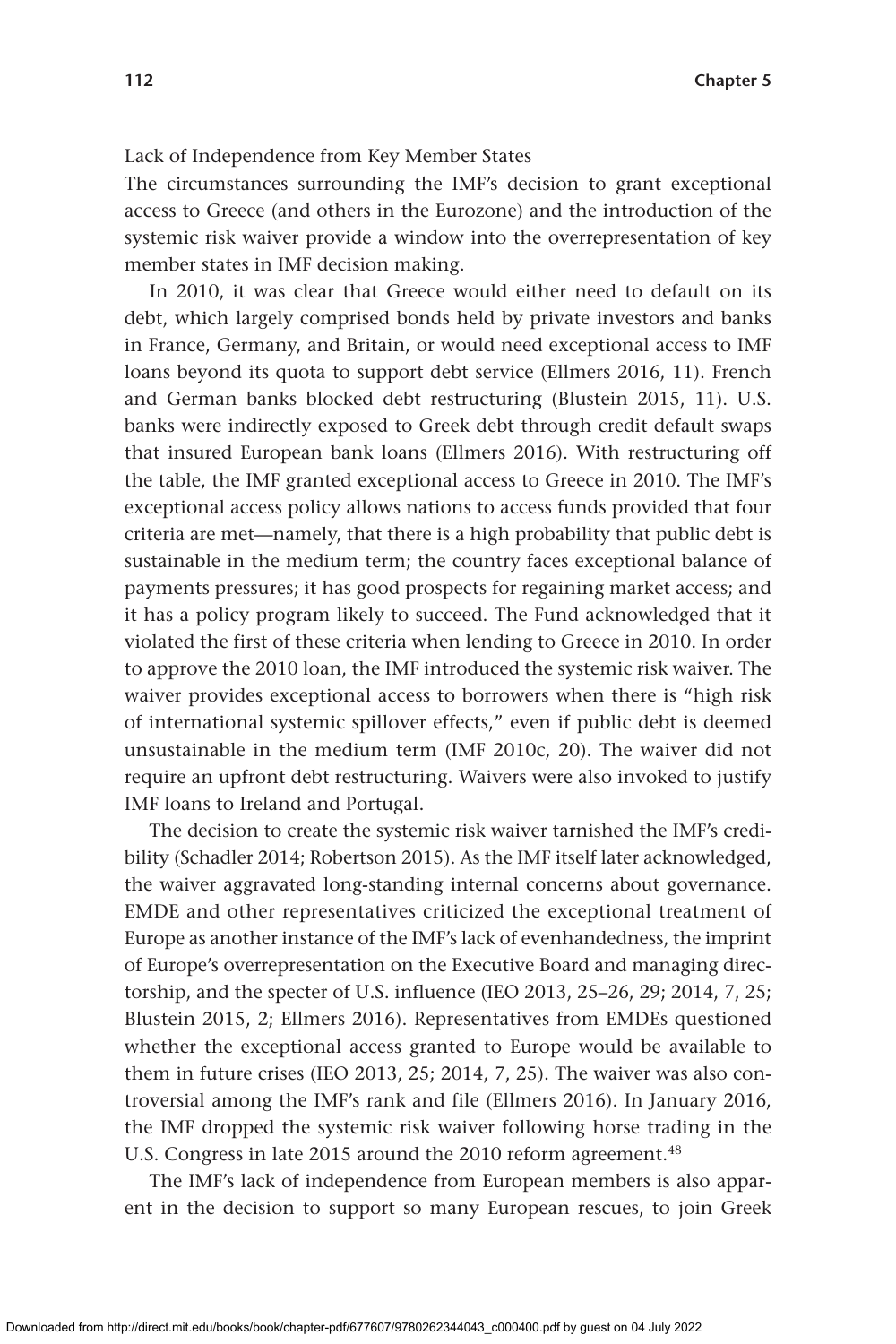programs absent debt write-downs or extensions of payment periods, and to serve as a junior partner to European institutions. Mody puts the matter bluntly: "The IMF's subordination to its major shareholders became painfully clear when it parachuted into the euro crisis" (Mody 2016). In a similar vein, Rogoff argues that the IMF "sycophantically supported each new European initiative to rescue the over-indebted eurozone periphery, committing more than \$100 billion . . . risking not only its members' money but ultimately its . . . credibility" (Rogoff 2011). Mody (2016) also sees the IMF's shift to a fiscal consolidation message in 2010 as consistent with (and reflective of) the sentiments of the United States and powerful European members.

The contents of IMF Article IV surveillance reports also reflect the substantial influence of key states.<sup>49</sup> They are often given a pass on macroeconomic conditions that induce a stern warning for less powerful states (IEO 2011, 25, 44; 2013, 25–26, 29). Powerful members exercise influence not just over what is in surveillance reports but also over what is removed. In a study of Article IV and other reports from 2012 to 2014, Eichengreen and Woods (2016, table 1) find that "deletion rates" are generally higher for advanced and emerging economies than for developing countries (see also IEO 2013, 26).

#### **Discontinuities**

The preceding discussion of IMF governance offers substantial evidence of continuity. But concurrent and continuing changes at the IMF (and World Bank) are beginning to reconfigure channels of informal and even formal influence of member states. These changes will no doubt accelerate in the coming years. One channel of evolution stems from the new roles that leading EMDEs are assuming at the institution.

#### New Lenders, Rising Powers, New Influences?

During the crisis, China was initially reluctant to contribute additional funds to the IMF. At the November 2008 G-20 meeting, the country's representatives argued that it had already fulfilled its quota to the institution. It emphasized that its voting power should increase if other countries wished it to contribute more. It also insisted that were additional funding to be forthcoming, it would be through modalities that minimized its risk (Jiang 2014, 172–173). As the crisis worsened, however, China saw fit to reverse its position.

Some of the Fund's former clients took on a new role at the April 2009 G-20 meeting that gave the IMF its first tranche of funding related to the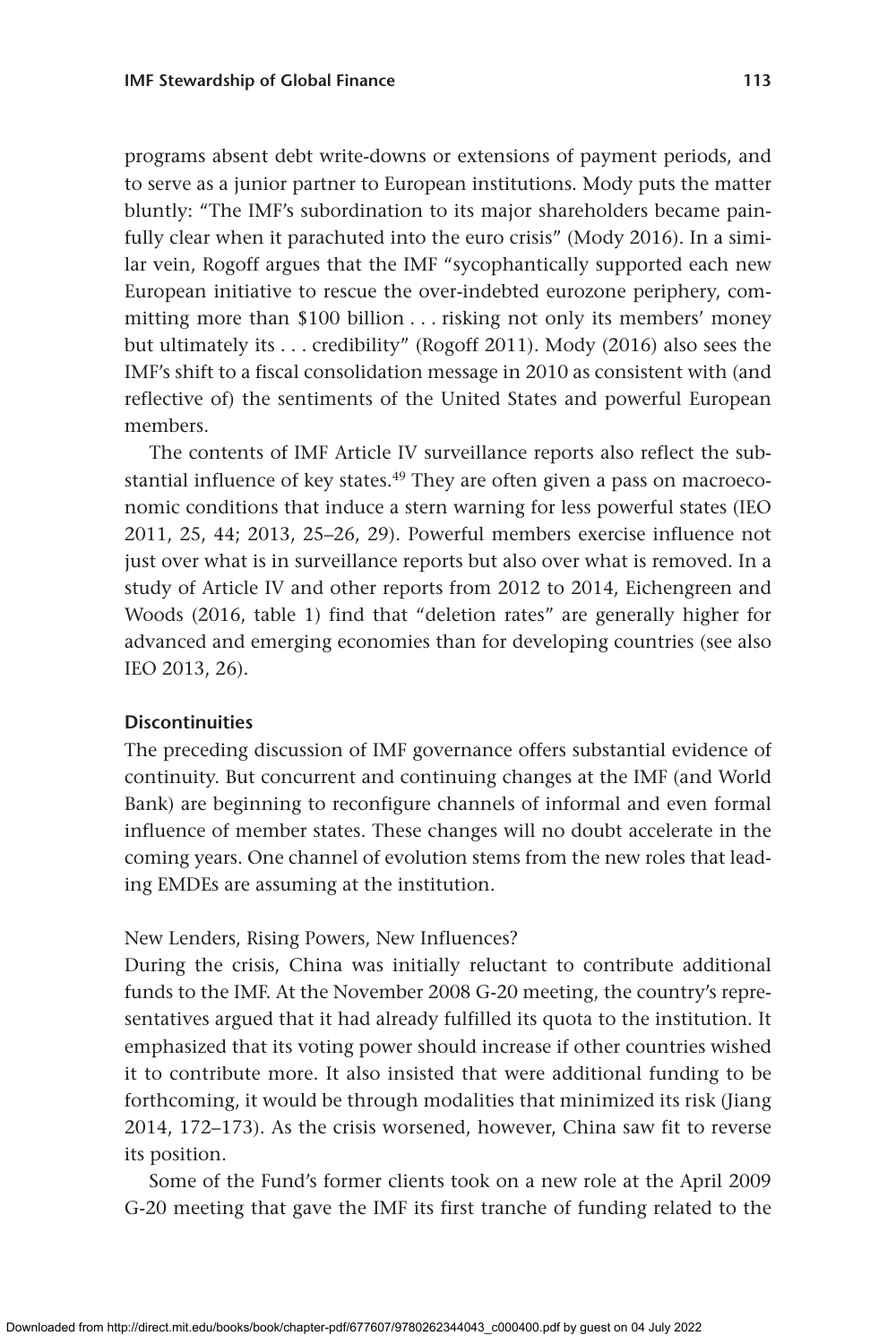global crisis. For the first time in IMF history, the institution issued its own bonds. This provided the vehicle for unprecedented financial support from EMDEs. The bonds were SDR-denominated, tradable in the public sector, and limited to a one-year maturity—conditions demanded by new EMDE lenders that were willing to commit funds only through instruments that would maintain pressure for governance reform while also offering them a safe alternative to bilateral support to distressed economies (Holroyd and Momani 2012, 208; Jiang 2014, 174).

Negotiations over new financial commitments and the means through which they were to be committed to the IMF were contentious. China was among the first at the 2009 G-20 meeting to commit new resources to the IMF (Chin 2014b, 194). In doing so, the country's policymakers broke new ground in emphasizing that their contributions would help to stabilize the global economy and protect poorer countries from the fallout of the crisis (ibid.). In Chin's view, equally notable is the fact that the country worked closely with the BRICs (and later the BRICS) and other East Asian governments to press for international monetary and IMF governance reform (ibid.).50 China worked closely with Brazil and Russia to insist that new contributions would take place through purchase of the new SDR-denominated bonds and not through the NAB, since contributions through this channel do not translate into greater voting shares (ibid., 195). Indeed, all of the BRICs countries and South Korea made their contributions through the IMF's SDR bonds rather than the NAB, though most other countries committed new resources to the IMF through the NAB.<sup>51</sup>

China committed to purchasing US\$50 billion of the new bonds, while Brazil, Russia, South Korea, and India each committed to purchasing US\$10 billion. Thus, US\$90 billion in new resources for IMF lending in 2009 came from EMDEs, some of which were past clients. The historical significance of this decision was not lost on Brazil's then president, Lula da Silva, who quipped, "Brazil is now a creditor of the IMF!" (quoted in Armijo, Katada, and Roberts 2015, 37).

In late 2011, Lagarde called on EMDEs for a second tranche of commitments while the IMF also sought new resources from AEs. Among the former, Brazil's government was initially most receptive. However, Brazilian president Dilma Rousseff refused to announce the precise nature and dollar amount of the country's second contribution until she was apprised of plans for IMF governance reform and until Eurozone leaders articulated a credible rescue plan. She also made it clear that the country's decision on new funding would be tied to a later meeting among BRICS leaders, an announcement that signaled solidarity among the often fractious group.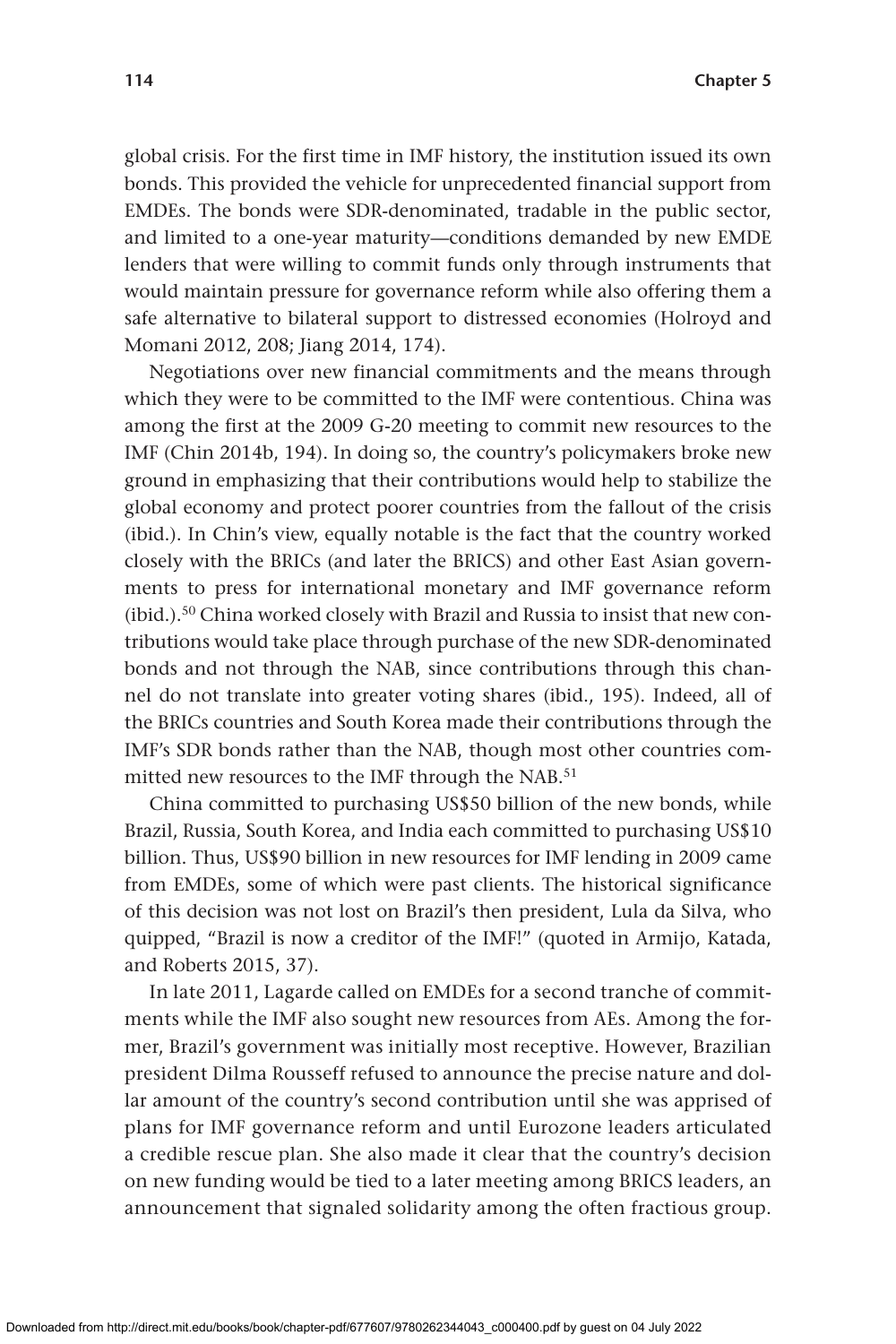Never one to miss a chance to note historical ironies, Mantega stated during Lagarde's visit to the country, "It's a great satisfaction to us that this time the IMF did not come to Brazil to bring money like in the past but to ask us to lend money to developed nations" (quoted in Leahy 2011).

At the same time as Lagarde sought a second round of support from the G-20 in 2011, European policymakers appealed directly to the BRICS and other large EMDEs for contributions to the European Financial Stability Facility (EFSF). China, in particular, was targeted for support. The country bought EFSF bonds after French president Nicholas Sarkozy made an emergency call to China's president, Hu Jintao, in October 2011 (Jiang 2014, 167). About 25% of China's currency reserves might have been used to purchase European sovereign debt, which China viewed as advancing its commercial and political interests within the EU (ibid., 166–167). The other BRICS declined European requests for bilateral support. In September 2011, Mantega announced a BRICS bailout fund for the Eurozone but then dropped the initiative when China did not support it (Armijo, Katada, and Roberts 2015, 37).

Lagarde continued to seek additional IMF funding in 2012. G-20 finance ministers announced new commitments at their April 2012 meeting. As expected, the United States was unwilling to contribute. The specific contributions to be shouldered by EMDE members were not announced until BRICS representatives met informally on the eve of the June 2012 G-20 Leaders' Summit in Los Cabos (Chowla 2012). The BRICS pledged US\$75 billion of the US\$456 billion in new IMF funding committed by G-20 countries. China's share was US\$43 billion, Brazil, Russia, and India each committed US\$10 billion, and South Africa pledged US\$2 billion.<sup>52</sup> The new BRICS pledges were made via temporary, bilateral standby credit lines under the NAB to be activated as needed, with the understanding that they were to be drawn on only after the IMF's existing resources had been substantially utilized (Wroughton 2012a). BRICS governments explicitly conditioned release of this second tranche of funds upon implementation of the stalled 2010 agreement (ibid.).53 Mantega clearly articulated the quid pro quo involved in the BRICS position when he stated that the promise of additional funding was tied to "an understanding that the reforms of the Fund's quotas . . . will be implemented according to the timetable agreed by the G20 in 2010" (quoted in Giles 2012). China's President Hu also linked the announcement of new funding to implementation of the 2010 agreement (Jiang 2014, 174). Even after this second recapitalization by the BRICS, Lagarde continued to seek support from EMDEs. During a visit to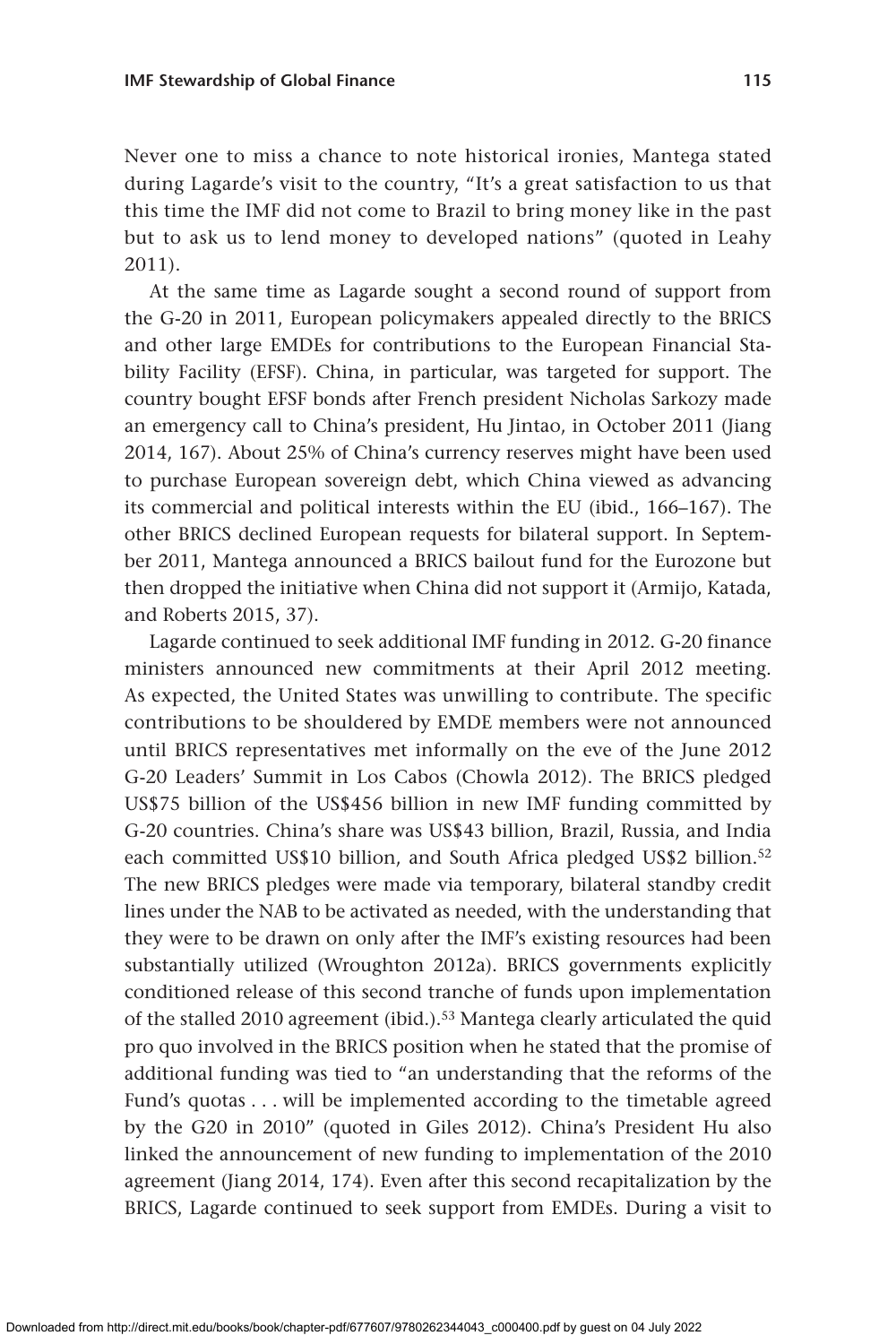Colombia in December 2012, she noted "that (the country) is in a situation where it can offer support" (quoted in Stringer 2012).

What should we make of the BRICS and their potential to exercise their voice at the BWIs? Armijo and Roberts (2014, 519–520) put the matter well: "Instead of dismissing the BRICS as trivial for their limited achievements thus far, it makes more sense to conceptualize them as in the process of building capacity, adjusting to China's looming presence within the club itself, and working through common positions . . . ; the BRICS organization itself functions most readily as an 'outside option' for China to employ to exercise leverage within the major existing global governance institutions . . . ; BRICS' preferences, singly and jointly, for global governance turn on reform and evolution, not revolution."

What is most important about the commitments to the IMF by the BRICS and EMDE members of the G-20 is that they reflect the emergent power and autonomy of countries that weathered the global crisis relatively successfully. Long-standing frustrations with the BWIs and gridlock around the 2010 agreement contributed to the decision by the BRICS in July 2014 to make good on their promise-cum-threat to launch a new development bank and reserve pooling arrangement (Giles 2012).<sup>54</sup> The same frustrations contributed to new China-led initiatives as well (see chapter 6). There is every reason to expect that in the coming years continued frustrations with the IMF by increasingly efficacious actors will generate additional pressure on the institution to reform its formal internal governance procedures. Absent such reforms, we should expect increased forum shopping by a larger set of EMDEs.

#### Informal Channels of Influence

An examination of formal governance procedures—whether it concerns voting shares or leadership selection processes—does not address the fact that institutional decisions and practices are also influenced by myriad informal processes. As with any extensive, complex organization, the IMF comprises diverse constituencies that often disagree among themselves about fundamental matters pertaining to the institution's mission and strategies. Scholars whose research looks inside international organizations have documented the myriad fissures within these organizations, the diverse channels of formal and informal influence within them, and the complicated processes by which meaningful change within them may be facilitated or stymied.

There is by now an extensive, insightful body of literature on the various means by which countries seek to achieve greater influence in IMF affairs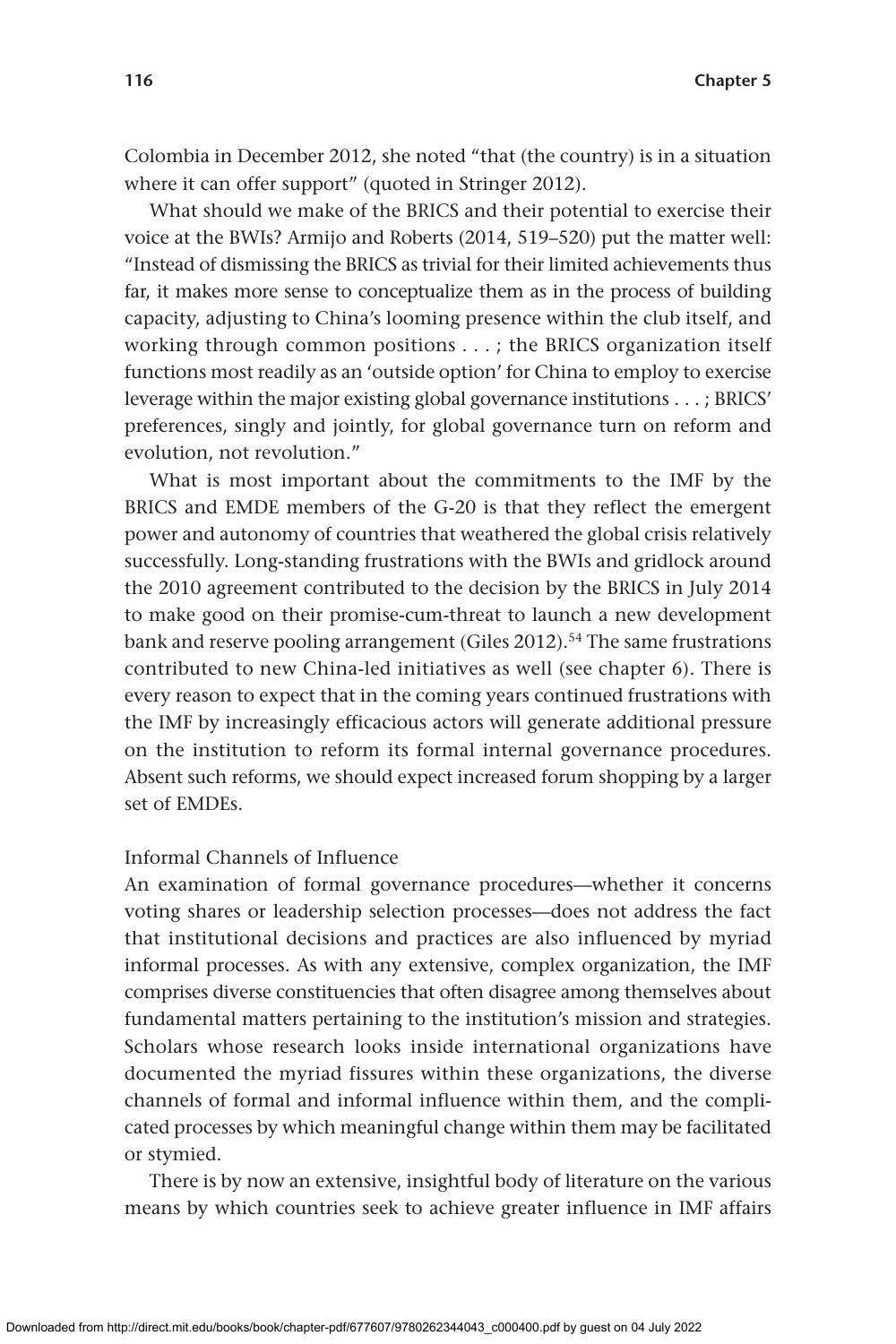than is afforded by their formal voting rights. At the same time, internal staff members can sometimes exert greater influence than is codified within formal IMF procedures.

Nelson (2014a; 2017) finds that formal governance mechanisms at the IMF, including voting by the IMF's Executive Board, can be less important to the institution's activities than some outsiders recognize. On paper, many important decisions require a supermajority, which gives the United States effective veto power. But Nelson notes that Executive Board voting on lending programs is informal and is recorded on an up or down basis, with the board almost always unanimously approving staff proposals. In practice, the procedures provide space for internal and external actors to influence the terms of IMF agreements through informal back channels. Moreover, even when powerful countries use formal channels of influence at the IMF, staff may well reach decisions and take actions that stray from positions that key states communicate through formal voting mechanisms. For example, IMF staff extended a loan to Sri Lanka in July 2009 despite U.S. and U.K. abstentions from an Executive Board vote, by which they conveyed reservations about the loan (Nelson 2014a, 167).<sup>55</sup>

While the EMDE loans to the IMF and increasing EMDE assertiveness are certainly contributing to a gradual process that can be expected to result in significant changes in IMF practices over time, we must keep in mind that it is not generally possible to overhaul both formal and informal practices all at once. Stickiness in either domain may act as a temporary brake on institutional reforms that would seem to be warranted. Alternatively, dynamism in one domain might allow actors to circumvent enduring roadblocks in the other domain. Adjustments in voting shares, then, might be less important than many observers appreciate (as per Nelson 2017). Stagnation in formal governance processes may be overcome by new informal institutional norms and practices that result from changes in funding sources and instruments, personnel, ideologies, recognition of complementarities and/ or competitive threats from other institutions, and the changing economic fortunes of diverse members. In short, we should expect evolution in IMF governance to be messy and uneven, with at least some consequential changes occurring out of the public eye.

From this perspective, the support for the Fund coming from EMDEs represents a landmark event for the institution. It is implausible to assume that these changes in financial flows between member nations and the IMF will not ultimately bear on the ability of EMDEs to exert influence at the institution in ways that decisively alter its informal and even its formal practices. But it is easy to be skeptical about the influence of new lenders on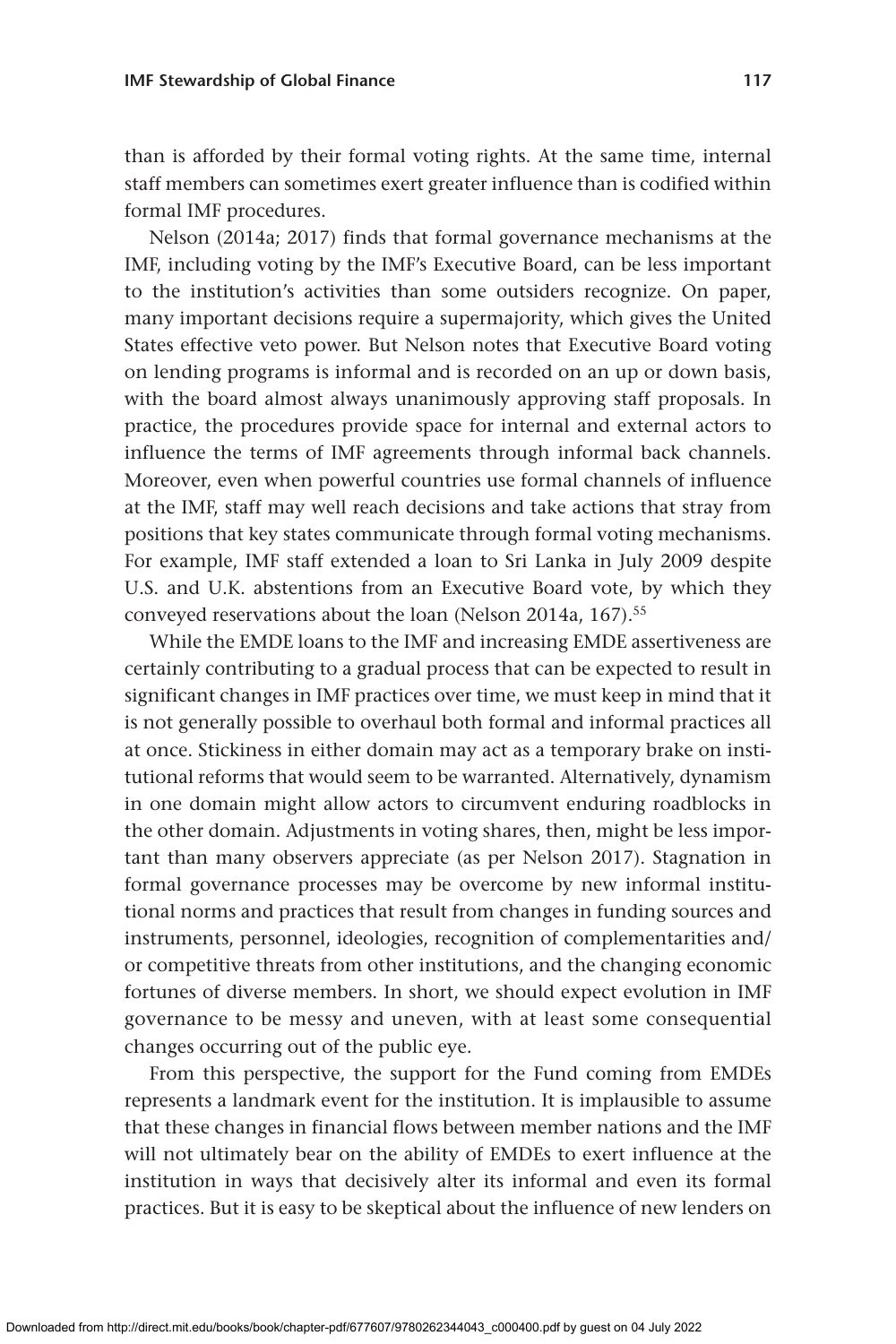the IMF. It took five years to implement the modest 2010 agreement, which was the most high-profile objective that they have sought. But the skeptical view fails to recognize that what we might call *offensive* influence, securing change that is detrimental to the interests of one's opponents, represents the highest level of influence. Lower down on the ladder is *defensive* influence, or the ability to block, derail, or veto initiatives by other parties that one views as detrimental to oneself. If we are interested in searching for evidence of changes in informal governance processes at the IMF, then we might look first for changes in EMDEs' defensive capacity at the IMF.

China's visibility on the global stage and its demonstrated commitment to creating new financial institutions exemplifies the potential that new lenders have to influence informal decision making at the IMF, even only gradually and primarily via defensive influence. The visibility and defensive assertiveness of the Chinese government is reflected in many other ways. For example, the country's policymakers have always pushed back aggressively when the U.S. Treasury has branded it a "currency manipulator."56 China has always resisted U.S. efforts to enlist the IMF in containing or criticizing it.57 For instance, the IMF announced in August 2007 that it would monitor global imbalances as per a plan advanced by the United States. Identification of imbalances would trigger an automatic audit and IMF staff recommendations to correct the problem. In response, China suspended Article IV consultations and presented a competing analysis that centered on the contribution of AEs, especially the United States, to persistent trade imbalances. China found support for this position among its BRICs partners in early 2009 as they were preparing for their first Leaders' Summit. In March 2009, BRICs finance ministers signed a formal statement that called on the IMF to extend surveillance to AEs. In June of that year, the IMF's new Article IV guidelines abandoned the language on exchange rate levels to which China had objected.

BRICS leaders pushed back a second time in April 2011, when the IMF again took up the U.S.-driven idea of providing data on trade imbalances. The communiqué of the fourth BRICS Leaders' Summit, in late March 2012, argued that it was "critical for AEs to adopt responsible macroeconomic and financial policies [and] avoid creating excess global liquidity ... [while also noting that the BRICS were] concerned about the slow pace of quota and governance reforms in the IMF . . . [and calling] upon the IMF to make its surveillance framework more integrated and evenhanded" (BRICS 2012). These examples demonstrate the ways in which the BRICS, as per Armijo and Roberts (2014, 520), can amplify China's leverage and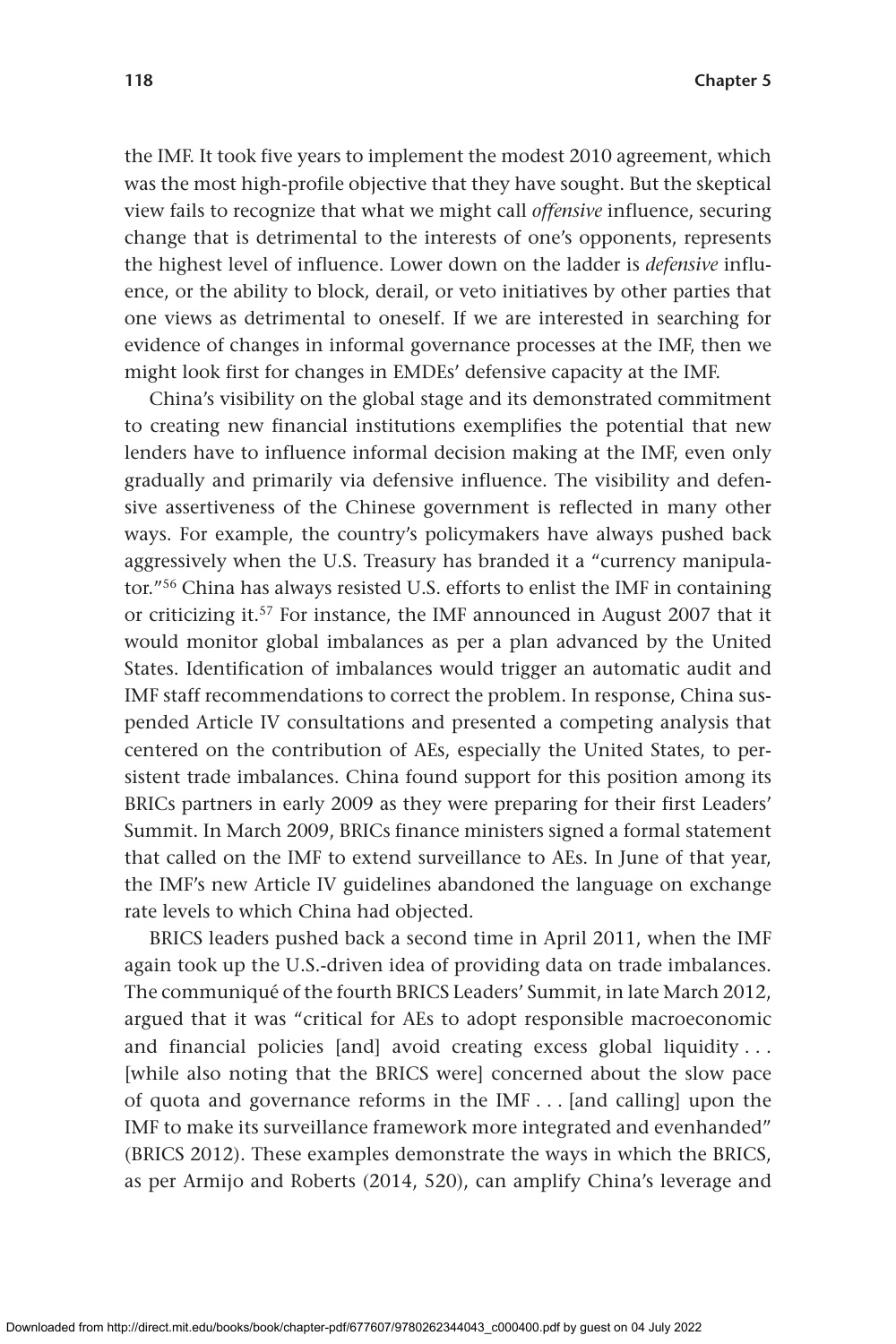deflect criticisms advanced through the BWIs, G-20, and other arenas of global governance.

China's assertiveness is also reflected in the government's indictment of the role of the United States in the global crisis, its questioning of the continued viability of a dollar-denominated international monetary system, and the downgrade of U.S. government debt by China's credit rating agency in August 2011 and October 2013. The appointment in July 2011 of Min Zhu, former deputy governor of the PBOC, as deputy managing director of the IMF provides a channel by which China has already enhanced its influence over informal decision making at the IMF. It remains to be seen how China's growing influence will affect the voice of other EMDEs. Equally important, Zhu's succession by Tao Zhang (in August 2016), also a former deputy governor of China's PBOC, might indicate the emergence of a new norm in which the position is reserved for a Chinese official. In addition, in March 2012, Jianhai Lin was appointed secretary of the IMF and of its IMFC, and in 2008 "Justin" Yifu Lin was appointed chief economist and senior vice president of the World Bank. As Henning and Walter (2016, 9) argue, China's representation among senior staff at the BWIs demonstrates a substantial increase in its informal influence at the BWIs since 2008 (despite continued setbacks in formal governance reform). In November 2015, China also achieved a long-sought (though largely symbolic) goal of having the IMF agree to include its currency in the SDR basket alongside other currencies that the institution had long designated as having "global reserve currency" status; namely, the dollar, euro, yen, and British pound. The decision was operationalized in October 2016.

The now regular (once to twice a month) meetings of the BRICS executive directors at the BWIs have created an informal network of influence that facilitates broader changes at these institutions, notwithstanding tensions within the group (Wade 2011). These and other emergent networks among EMDEs are now laying the groundwork for more significant changes at the BWIs in the future (as per Woods and Martinez-Diaz 2009).

These developments are occurring at a time when the Trump administration in the United States is sending contradictory messages about its role in global institutions. Trump appointees at the Treasury Department are at once indicating that they intend to press to reduce the reach of the IMF in Europe and beyond and to revive failed U.S. efforts to involve the IMF in exchange rate surveillance (Donnan 2017; Mnuchin 2017). At the same time, however, they intend to reduce U.S. funding commitments to the IMF and World Bank, without recognizing that decreased funding will almost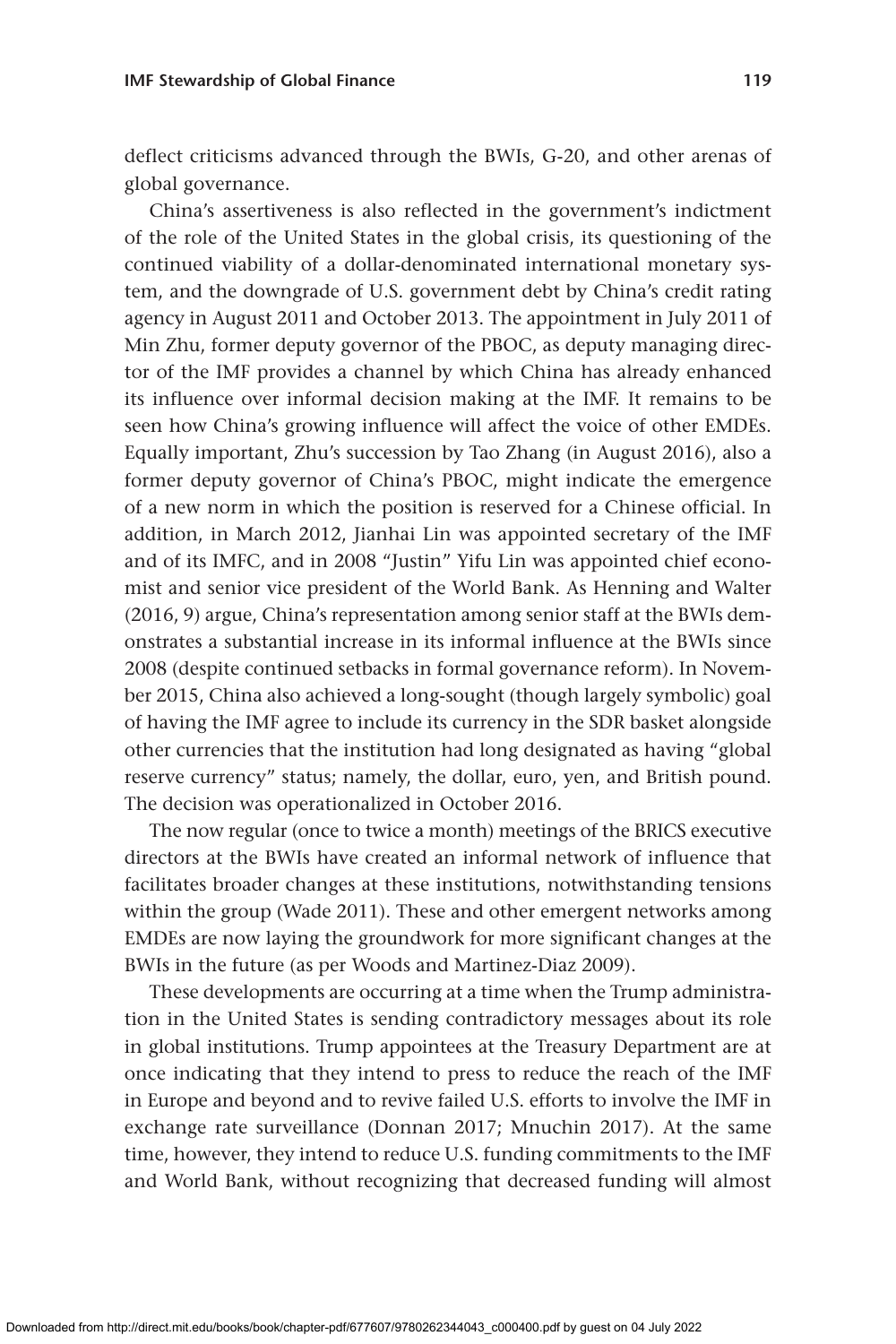certainly reduce U.S. leverage over these institutions (Donnan 2017; *Economist* 2017b). China appears to be seizing the resulting opportunities for increased influence within the IMF (*Economist* 2017b).

The IMF discovered new vitality as first responder to economic distress at the same time as it has faced a diminished terrain over which it can dictate economic policy. Equally important, the institution became dependent on raising new resources from vibrant EMDEs while facing a closed door on contributions by the United States in 2012. Even if this new role for EMDEs does not translate into meaningful formal changes in the institution's governance in the near term, it cannot be dismissed as inconsequential since it reflects broader changes in economic power that are expressed within the IMF in other ways. It is too early to gauge the extent to which the EMDEs are ultimately able to use the emerging networks among their representatives to enhance their formal and informal influence at the Fund. It is also too early to know the degree to which the IMF must change course more than it has to date to maintain its absolute and relative influence in relation to competing institutions and increasingly autonomous EMDEs. But the fact that these are now pertinent questions, even with uncertain answers, indicates the degree to which the IMF confronts a dramatically altered landscape that poses significant challenges to its internal governance and external influence.

#### **IMF Practice**

We now consider the IMF's conduct during the crisis. We find evidence of both important continuity with and significant departures from past practice. The emphasis on practice and rhetoric allows us to identify important ambiguities and inconsistencies and, especially, notable gaps between the institution's public statements, research, and operations.

#### **Continuity**

As the global crisis emerged, the IMF's leadership initially seemed to renounce its traditional embrace of procyclical (austerity) policy responses. In 2008 and 2009, key officials publicly advocated the use of countercyclical macroeconomic policies (involving lower interest rates and increased government spending) to boost growth. Strauss-Kahn and Blanchard championed the dramatic expansion in government expenditures, in November 2008 going so far as to propose to the G-20 that AEs and EMDEs with fiscal space should participate in a global fiscal stimulus equal to 2% of world GDP (IEO 2014, 9; IMF 2008). In May 2009, Strauss-Kahn argued that "fiscal policies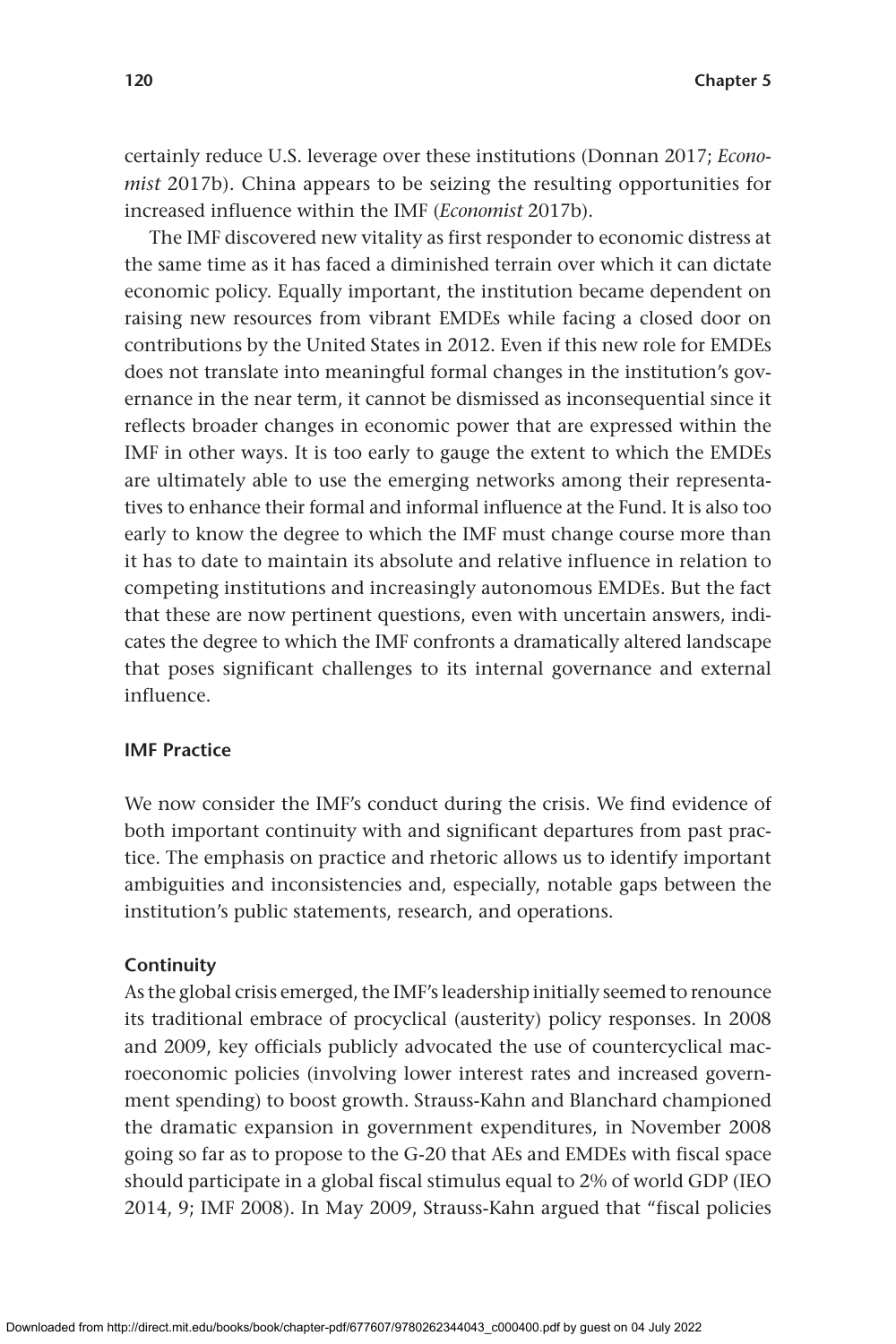should counteract the crisis, not make it worse. . . . Many African countries have room on this front" (quoted in Reichmann 2013, 37; IMF 2009b). Farrell and Quiggin (2017, 16–17) note that what was remarkable was not so much Strauss-Kahn's proposal as the nearly complete "absence of dissent within the IMF, an institution which had until recently been associated with very different economic ideas." The IMF's rhetoric of countercyclicality tracked and reinforced the same powerful Keynesian resurrection in which the G-20 and many prominent and formerly anti-Keynesian economists suddenly found themselves (see Farrell and Quiggin 2017; Skidelsky 2010; 2011).

The early rhetorical embrace of countercyclical policy reflected the sensibilities of key IMF officials and foxhole Keynesianism. But it also served instrumental purposes. Strauss-Kahn and others saw in the early moments of the crisis not just the need but also an opportunity to regain the resources and standing that the institution had previously lost. The IMF's early embrace of Keynesian responses also distracted attention from the degree to which it shared responsibility for the crisis, not least by having reified light touch regulation for several decades and failing to flag fragilities that culminated in crisis.58

Austerity and Politically Intrusive Adjustment in Support Packages Rhetoric and traditional IMF practice were realigned in June 2010 when the Fund began to advise major AEs to pursue "fiscal consolidation" while maintaining monetary expansion if needed.<sup>59</sup> The shift mirrored the pivot back to orthodox ways of thinking about fiscal policy on the part of most G-20 leaders and many prominent economists. Strauss-Kahn returned to the script of his predecessor, Michel Camdessus, when he said in June 2010 that he was "totally comfortable" with deficit cuts "even if it has some bad effect on growth" (BWP 2010a).

In reality, the conditionality programs advanced during and since the global crisis are in important respects similar in scope and content to those advanced during the Asian, Mexican, and other EMDE crises (see Grabel 2011). Nelson (2014a, 162–163) puts the matter well, arguing that "changes in the design of lending arrangements have been subtle (some might say nearly imperceptible) . . . [and that] the crisis of 2008 was not a breaking point in either the scope or content of conditionality" despite the IMF's public advocacy or use of countercyclical policy. Continuity should not be surprising since, in the view of many Fund staff, "many of its patients were suffering from the same disease" (ibid., 163), a disease that it had long treated in other patients.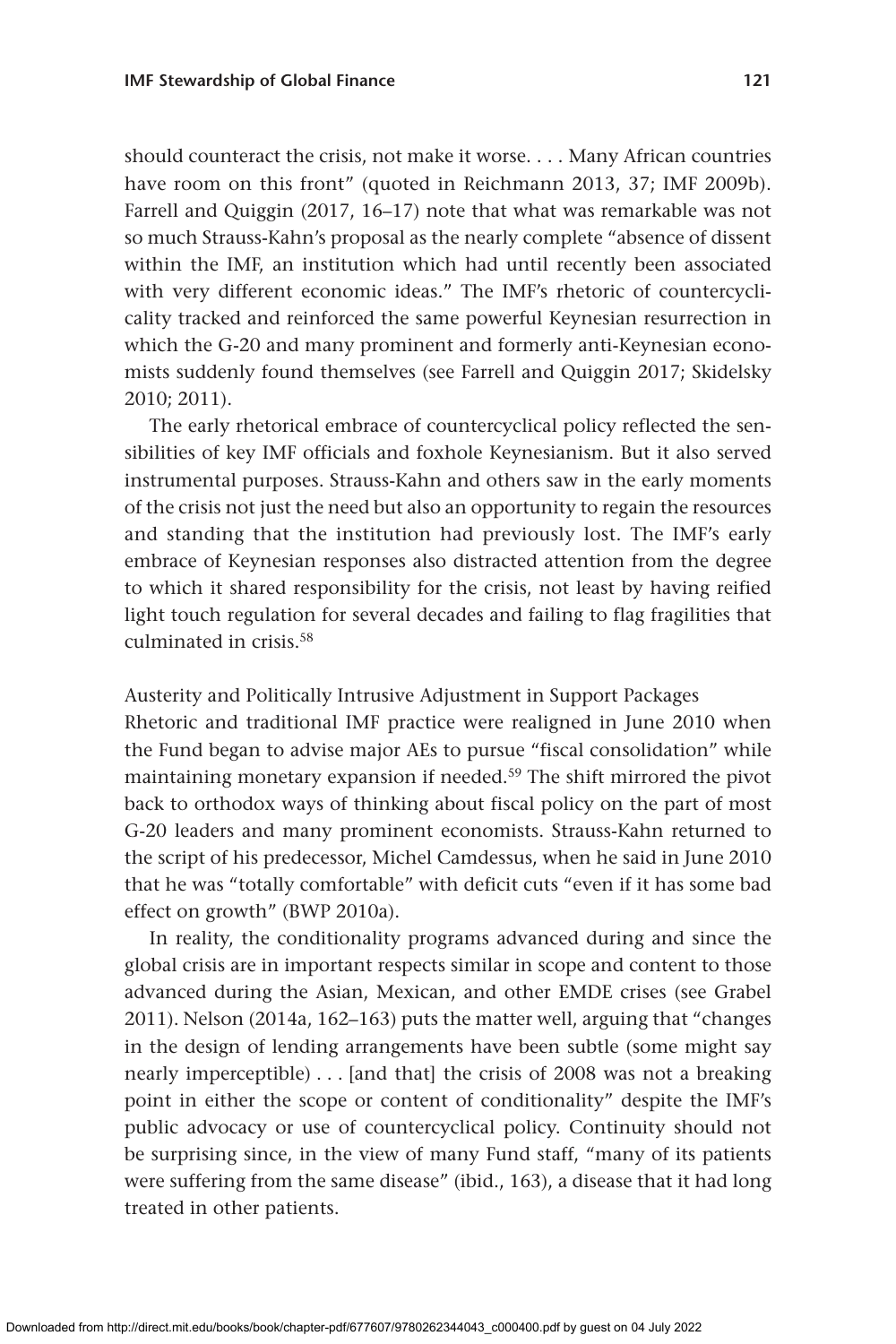#### Support Early in the Crisis

There is by now a vast amount of literature that shows that IMF assistance programs negotiated early in the global crisis featured its traditional austerity prescription and the associated portfolio of macroeconomic policy adjustments. IMF programs in Iceland, Latvia, Hungary, Romania, Greece, Portugal, Pakistan, Ukraine, and El Salvador included limits on or large cuts in fiscal outlays and tax increases (Grabel 2011, 821–822). A review by UNICEF (2010) of IMF programs in 86 countries found that the Fund advised two-thirds of their governments to reduce total public expenditures in 2010 and to further their fiscal contraction in 2011. Weisbrot et al. (2009) studied 41 countries with IMF agreements and found that 31 of these agreements involved tightening fiscal or monetary policy, or both. A study by Islam et al. (2012) of Article IV consultations from 2009 to 2010 in 30 low-income countries and 20 middle-income countries found that fiscal adjustment was a feature in 48 of the 50 cases.<sup>60</sup>

Assistance packages involving the Troika early in the crisis parallel IMF programs elsewhere. SBAs in Hungary in November 2008, Romania in April 2009, and Latvia in December 2008 looked a great deal like earlier programs in EMDEs (Gabor 2010, 822). An examination by Weisbrot and Jorgensen (2013) found that the 67 Article IV consultation reports prepared for 27 countries in the EU from 2008 to 2011 emphasize fiscal consolidation, reductions in social expenditures, measures that weaken the bargaining power and income of labor, and measures that make it more difficult for governments to promote growth and employment or reduce poverty and social exclusion. They also observe that a number of Article IV reports refer to the Eurozone crisis as an opportunity to make changes that would in other circumstances be politically difficult (see also Weisbrot 2015, chap. 1, especially 46–47).<sup>61</sup> The Asian crisis had previously provided similar opportunities for the IMF, the U.S. government and U.S. firms, and domestic liberalizing forces, such as opponents of Korean chaebols (see chapter 3 and also Weisbrot 2015, 132–134; Crotty and Lee 2002; 2009).

#### Support Later in the Crisis

One might argue that the sudden onset of the crisis left the IMF with little choice but to dust off the old playbook. Continuity might therefore have been expected early in the crisis. But IMF programs later in the crisis are also marked by continuity. In fact, the number of conditions per loan has increased in recent years, with widespread use of expansive, politically sensitive conditionality involving reductions in welfare programs (Griffiths and Todoulous 2014). A vast review of IMF "Country Reports" for 174 countries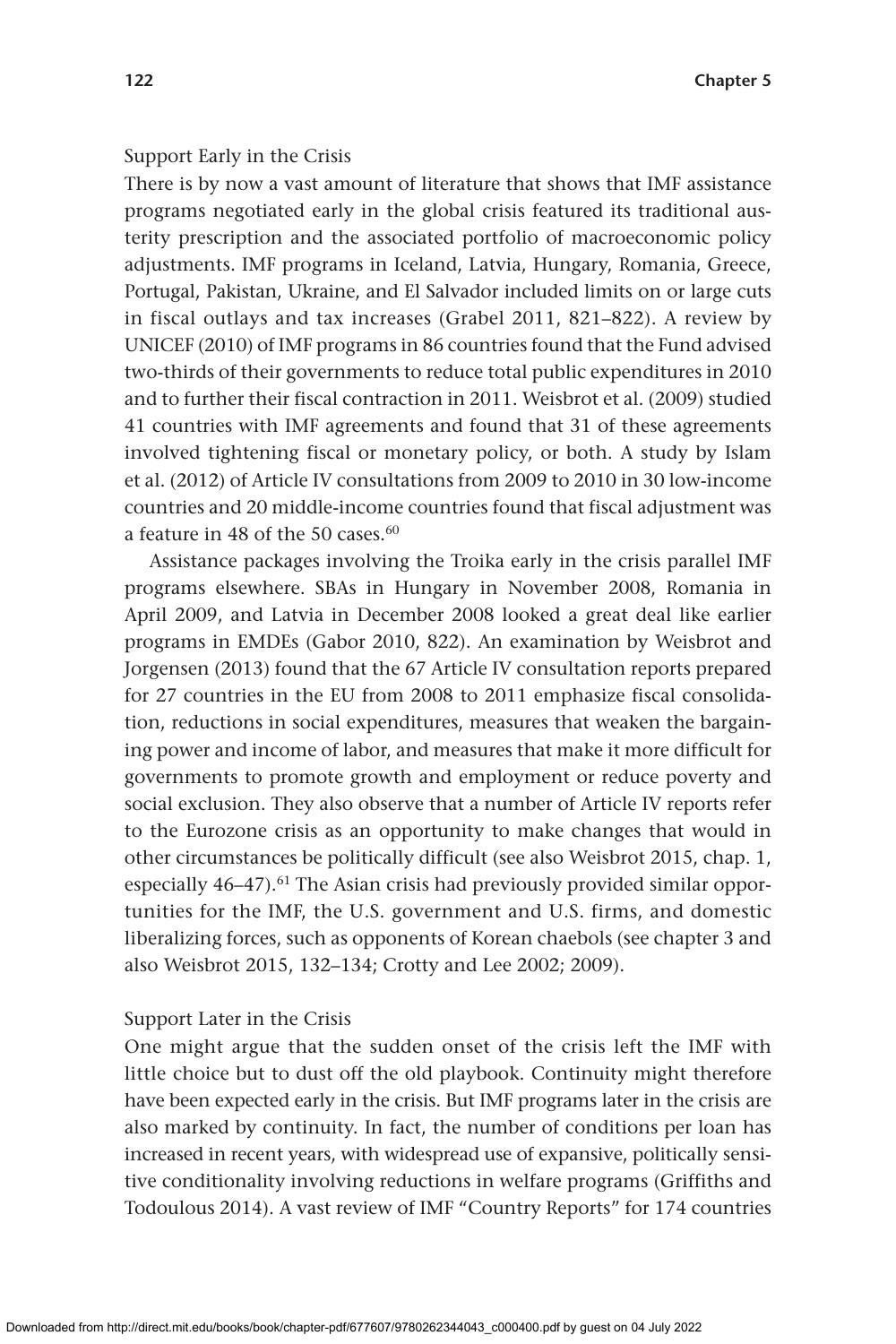from January 2010 to February 2013 by Ortiz and Cummins (2013) concludes that the IMF has contributed significantly to decisions to cut fiscal expenditures in EMDEs.<sup>62</sup> In their comprehensive examination of IMF conditionality in loan agreements involving 131 countries from 1985 to 2014, Kentikelenis, Stubbs, and King (2016) find unambiguous evidence of continuity in IMF conditionality across much of this period. They conclude that, despite its claims to the contrary, the IMF continues to advocate labor market liberalization and reductions in public sector employment and government wage spending. On this basis, the authors argue that the IMF has an "escalating commitment to hypocrisy."

Other research reaches similar conclusions. Ban (2013) found that in 2013 the IMF continued to demand fiscal constraint in Bulgaria, Romania, Hungary, Portugal, Lithuania, and Estonia. A September 2013 loan of US\$6.7 billion to Pakistan includes provisions for privatization and reductions in the fiscal deficit, principally through extending taxation. Hanieh (2015) and Mossallem (2015) find strong evidence of continuity in loans to several countries in the Middle East and North Africa despite a shift in IMF rhetoric toward social inclusion after the 2011 Arab Spring uprising.<sup>63</sup> Loans extended in 2016 continue the pattern. A US\$1.5 billion IMF loan to Sri Lanka in April 2016 highlights the need to curtail state-owned enterprises (SOEs) and subsidies and to liberalize trade; a US\$613 million loan to Bosnia in May 2016 calls on policymakers to address SOEs, cut taxes, and improve the business environment; a US\$2.9 billion loan to Tunisia in May 2016 emphasizes reduction of the fiscal deficit and subsidies, exchange rate flexibility, and SOE reform; and a US\$478 million loan to Suriname in May 2016 targets the elimination of electricity subsidies and increased tax revenues. A loan package of US\$12 billion to Egypt in November 2016 was conditioned on liberalization of the exchange rate, reduction in energy subsidies, introduction of a value-added tax, fiscal consolidation, reductions in the public sector wage bill, and a tightening of monetary policy.64

Several African countries have sought IMF assistance since 2014 as they grappled with commodity price weakness, capital outflows, and a slowdown of global and especially Chinese growth, FDI, and loans.<sup>65</sup> Some observers have suggested that African countries have returned to the IMF not just out of desperation but also out of a perception that it is less neoliberal than in the past (Pilling 2016). But the few recent agreements with African countries retain the IMF's usual focus on fiscal restraint and privatization. A US\$918 million loan to Ghana in April 2015 followed a 2014 Article IV report highlighting control of the wage bill and enforcement of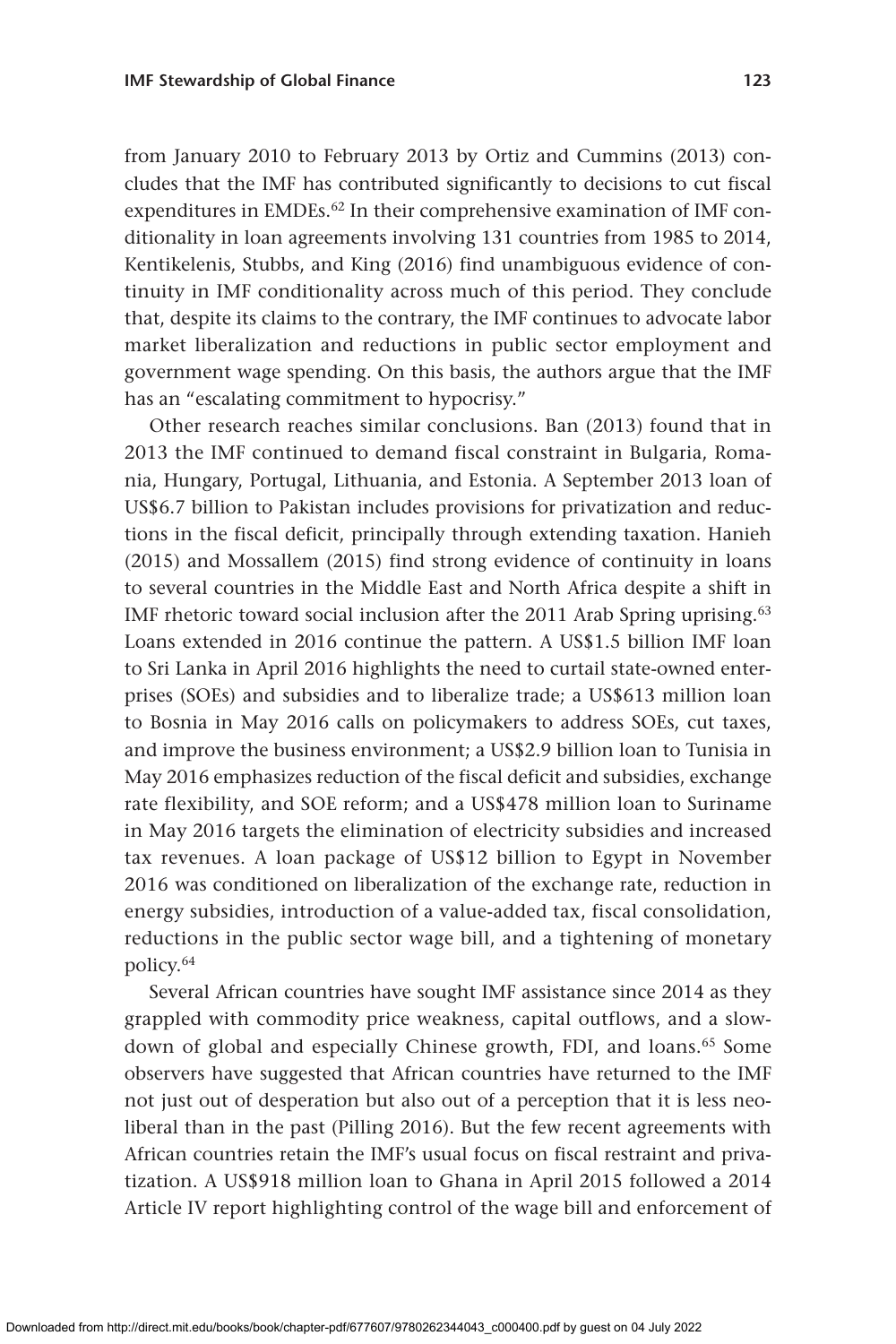a "no subsidy policy" on fuel and utilities (IMF 2014b, 17).<sup>66</sup> A US\$1.5 billion precautionary loan to Kenya in March 2016 followed a 2014 Article IV consultation that urged the government to contain the wage bill, widen the tax base, privatize SOEs, and reduce the number of parastatals (IMF 2014c).

#### **Discontinuity**

The most prominent discontinuity in IMF practices during the global crisis concerns its rhetoric and practice on capital controls. This matter warrants substantial attention and is explored at length in chapter 7. The IMF came to embrace controls on inflows but also on outflows. The change in IMF practice has contributed to the normalization of capital controls as a tool of prudential macroeconomic management. The revival of capital controls began haltingly after the Asian crisis. But it became far more significant and consistent during the global crisis. These changes are by no means irreversible, and indeed are a site of contestation. But, as we will see, the case of capital controls provides a window into the complicated dynamic of an IMF that has been racing to catch up with the policy decisions of increasingly autonomous EMDEs; changes in the material power of member states that hold diverse views on this instrument, some of which have worked through the IMF and/or the G-20 to press for greater policy autonomy in regards to capital controls; and changes in the ideas of prominent mainstream academic economists and some of the Fund's research staff.

Despite the studies cited regarding continuity in IMF conditionality, some observers find evidence of subtle discontinuities in its lending programs.67 Early in the crisis, Broome (2010) found that while IMF loans to Mexico, Belarus, and Iceland in late 2008 and early 2009 featured the usual procyclical policy targets, he argues that the institution demonstrated a more flexible approach to crisis management, as evidenced by its differentiated treatment of borrowers, the provision of precautionary financing to Mexico, and its tolerance for short-term capital controls. This conclusion is cautiously echoed by Bird (2009). Later in the crisis, Broome (2015) finds evidence of both continuity and discontinuity across 93 SBAs from 1985 to 2012. He concludes that SBAs negotiated during 2008–2012 are characterized by the IMF's usual mix of procyclical adjustments, but he argues that the institution moved away from promoting the structural reforms that were features of earlier SBAs. Broome speculates that discontinuities in Fund practices may stem from endogenous change at the IMF and exogenous change on the country level insofar as structural reforms such as trade liberalization have already been "locked in."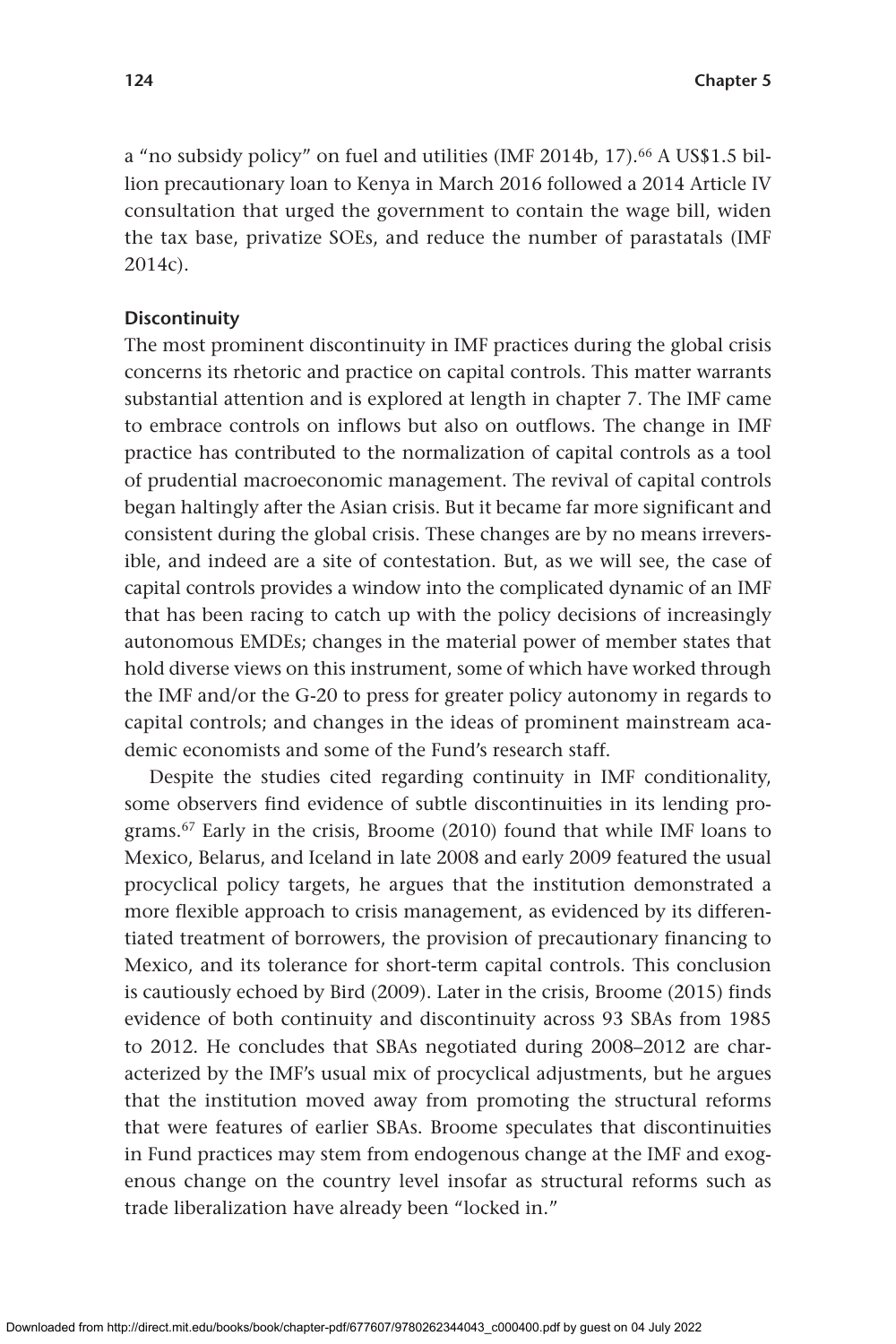### **Ambiguities: Discontinuities in Rhetoric and Research, Continuities in Practice**

Though the design of IMF assistance packages during the crisis reveals strong continuity with past practice, there are subtle departures in IMF rhetoric and less subtle departures in IMF research that bear noting. These gaps between practice on the one hand and rhetoric and research on the other can be dismissed as subterfuges designed to disarm critics. But a more nuanced reading highlights the tensions and ambiguities that are revealed by new rhetoric and research, and the potential that these gaps hold to expand policy space.

#### Narrowed Conditionality: Rhetoric versus Practice

Throughout the global crisis, the IMF intensively marketed the idea that it had narrowed the scope of conditionality. Toward this end, Fund reports and statements by key officials herald the "end of conditionality" and emphasize country ownership and national policymaker involvement in reform programs.68 The IMF's Lagarde distanced the institution from conditionality in a 2011 press briefing in which she said, "Structural adjustments? That was before my time. . . . We don't do that anymore" (quoted in Kentikelenis, Stubbs, and King 2016, 2).

What the IMF signaled as a radical rethinking of conditionality in fact predated the global crisis. Disdain for the IMF after the Asian crisis led staff to review conditionality in 2001 and then to adopt streamlined conditionality guidelines in September 2002 (IMF 2014a). Real change proved illusory, however. A 2007 study of conditionality by the IEO found that despite the adoption of streamlining guidelines in 2002, the number of structural conditions on Fund programs remained steady, and the Fund continued to promote conditions that were not necessary to achieve program goals. Moreover, the IEO found evidence of inconsistency in IMF conditionality (IEO 2007; 2009). Scholarly studies of the scope and terms of conditionality prior to the global crisis corroborate the IEO's findings (e.g., Best 2007; Bird 2009; Momani 2005; Steinwand and Stone 2008).69

The global crisis provided the IMF with another opportunity to inaugurate and then trumpet changes in its approach to conditionality. The purported end of conditionality was marked by the announcement in March 2009 that the Fund had eliminated "structural conditions" in lending programs as "performance criteria" and demoted them to the more flexible status of "benchmarks." Structural conditions are generally nonquantifiable measures, such as privatization, that alter the economy's underlying institutions and practices in ways deemed necessary for achieving program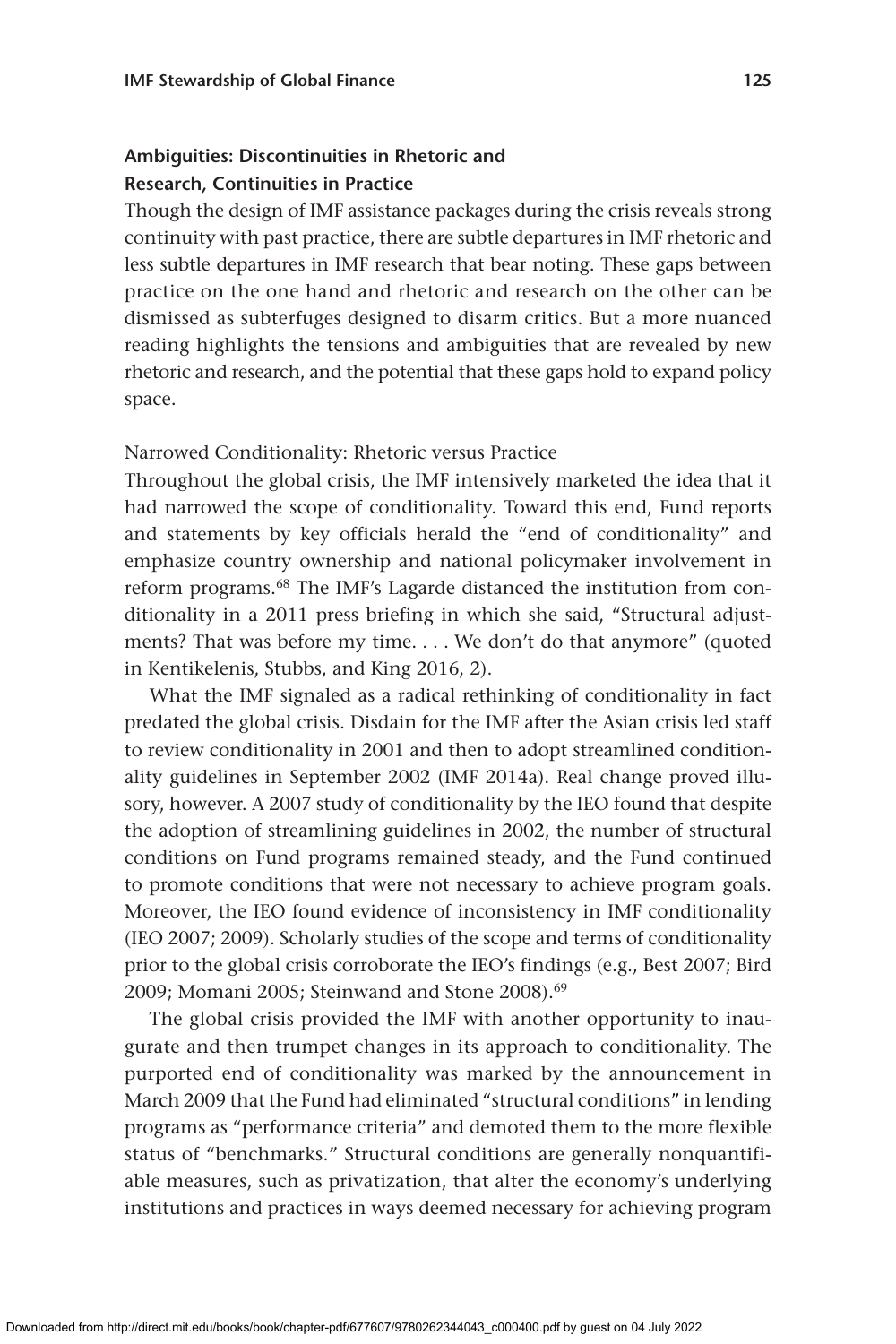goals. They can be binding or nonbinding. Performance criteria are specific, measurable quantifiable conditions, often relating to macroeconomic variables (Edwards and Hsieh 2011). They must be met in order for a borrower to receive installments of a loan beyond the first installment (Bird 2009). Violation of performance criteria automatically triggers program suspension unless the IMF's Executive Board approves a waiver. By contrast, benchmarks are enforced at staff discretion.

As the first wave of SBAs was being signed in Europe, it seemed that the IMF's forceful new rhetoric around conditionality would be matched by its practice. But the same package of structural reforms that has long been at the heart of IMF practice were essential features of European SBAs. The Greek programs of 2010 and 2012 contained benchmarks involving privatization and restructuring of state-owned assets. For instance, the 2010 program was conditioned on privatization and restructuring of the national railway, state holdings in road transportation, airports, ports, utilities, real estate, and gaming (IMF 2010d, 50, 69, 80). In fact, the number of structural conditions increased over the course of Greece's first program (IEO 2016, 31). The 2012 program was conditioned on reductions in minimum wages, changes in national collective bargaining arrangements, and measures that eliminate tenure and reduce employer contributions to social security programs (IMF 2012c, 21–23; Traynor 2012). In March 2014, the Troika insisted that the Greek government lower salaries for new public employees, reduce salaries for other civil servants, and retain the previously lowered minimum wage (Dabilis 2014). Many EMDE and European SBAs call for pension system and public sector reforms and elimination of subsidy programs. At the same time, SBAs continued to feature privatization as a structural condition in those cases where prior programs left some SOEs standing. Jamaica was one such case, and privatization of its national airline featured in its February 2010 SBA.

By now it is clear that the scope and content of conditionality in IMF assistance packages during the global crisis are consistent with those of previous crises (Grabel 2011, 821; Kentikelenis, Stubbs, and King 2016). Structural conditions remain central to the IMF's toolkit, even if some structural conditions have been downgraded to benchmarks. Indeed, the use of benchmarks has increased in recent years.70 The IMF reincorporated and widened the scope of many reforms, including structural reforms, as the crisis progressed after 2008. Agreements in 2014 had the highest number of benchmarks since this type of condition was introduced in the 1980s, and the number of conditions on loans rose during the global crisis. The numbers contradict the IMF's long-standing claims regarding its streamlined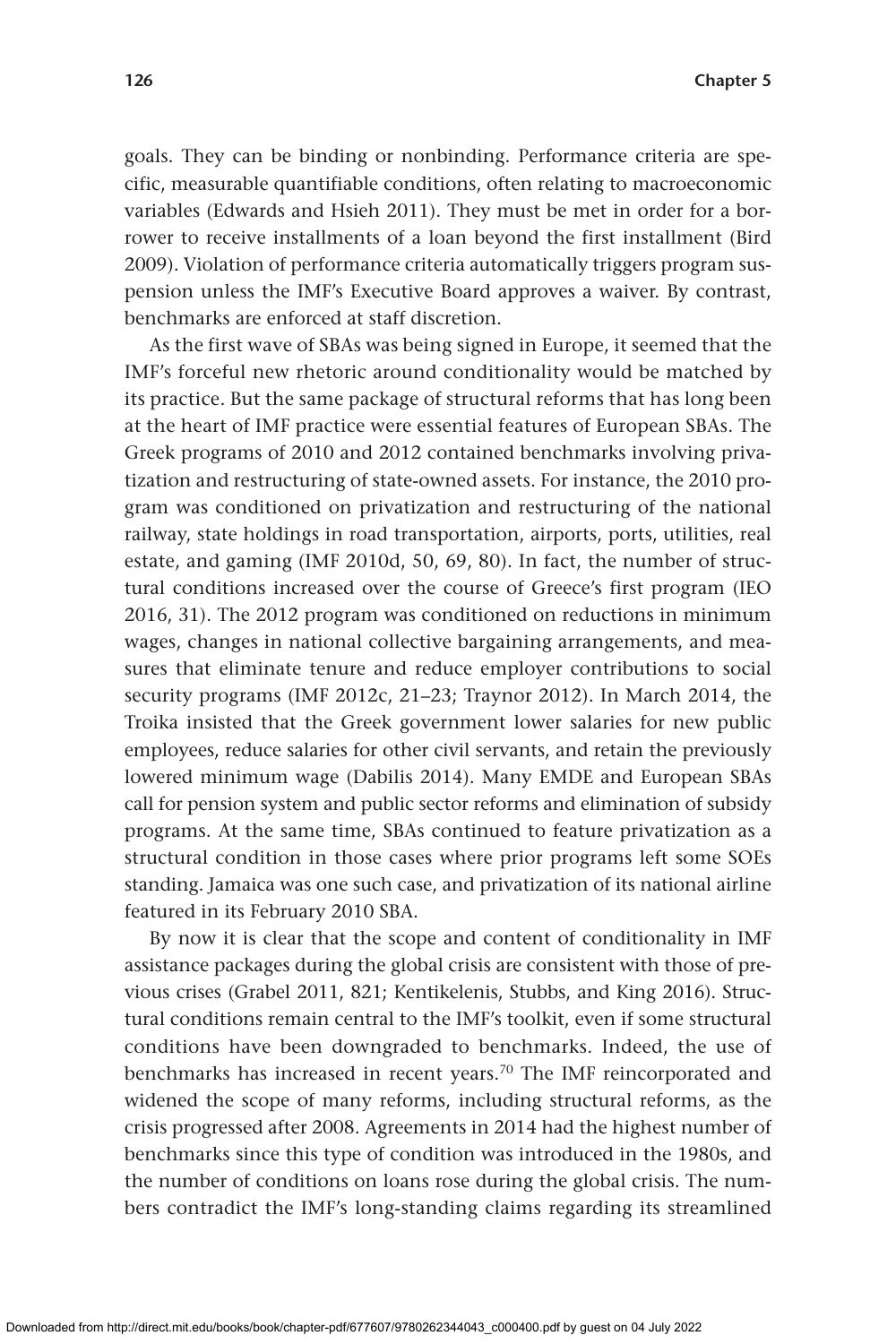approach to conditionality, let alone its more dramatic claims about the end of conditionality.

More broadly, borrower experience with IMF conditionality has not changed in any meaningful way since the crisis (Nelson 2014a, 165). The IMF's own review of conditionality in programs signed between 2002 and September 2011 shows that "the number of conditions per program has fallen since peaking in 2004—but only back to the 2002 level" (Nelson 2014a, 162–163; IMF 2012b). Nevertheless, recent reports by the institution's staff emphasize discontinuity by highlighting the reduction in the number of structural conditions in the SBAs of the global crisis (e.g., IMF 2012a; 2012b).

The shift in rhetoric regarding conditionality hung over one of the new instruments that the IMF introduced during the global crisis. In March 2009, the IMF introduced the FCL. The FCL is essentially a precautionary (one- to two-year) line of credit designed for countries that meet a demanding set of preconditions.71 To qualify, a country must demonstrate international capital market access and a sustainable external position; sound monetary, fiscal, and exchange rate fundamentals; a track record of sound policies and a credible commitment to their retention; the absence of bank solvency problems; and effective financial sector supervision. The criteria for policy soundness are so demanding as to render most EMDEs ineligible. Not surprisingly, few countries (namely, Mexico, Poland, and Colombia) have applied for and received FCLs.<sup>72</sup> The IMF was apparently disappointed that more countries did not apply (Henning 2016, 123). One observer characterizes the FCL as a "large insurance policy one never wishes to claim" (Güven 2012, 874). The IMF has cited the FCL as an example of its new, modernized conditionality. But the FCL transforms traditional structural ex post conditionality into a demanding ex ante conditionality that elevates precisely the same neoliberal policy and institutional agenda that the Fund has been promoting over the last three decades (Grabel 2011).

## Social Spending Targets and Attention to Vulnerable Groups in Support Packages

The IMF made much of its new commitment to social and pro-poor spending targets during the global crisis. Indeed, the support packages of the global crisis can be distinguished on paper from those of the Asian and prior crises by the IMF's new emphasis on social protection. This emphasis appears in many IMF reports—for example, one that surveyed 15 SBAs between July 2008 and September 2009 (IMF 2009d) and another that surveyed program packages in 19 low-income countries in the same period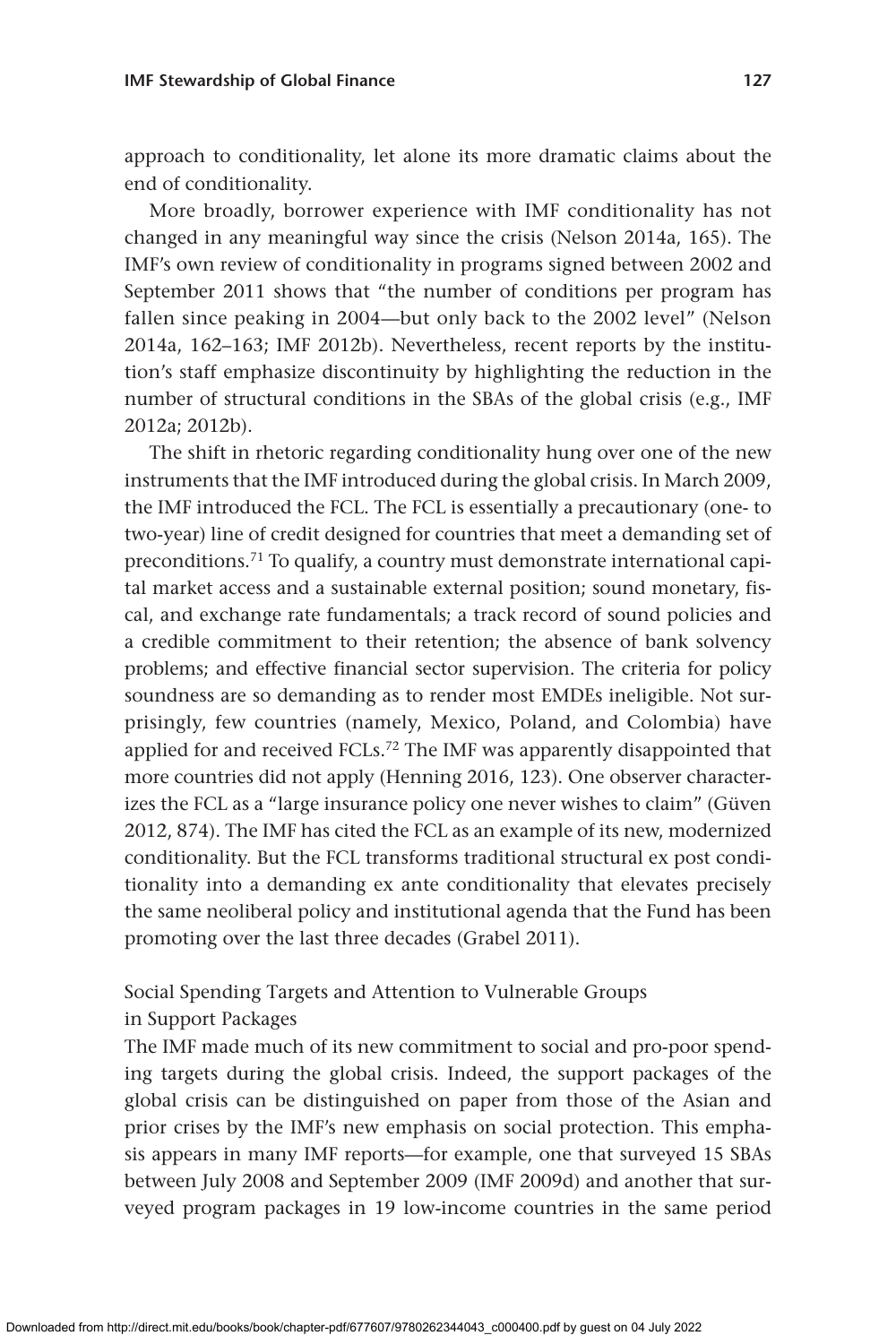(IMF 2009b, especially Annex 3; see also IMF 2014e). A 2009 report argues that social goals were supported in Fund programs and that social spending rose in some countries, such as Costa Rica (IMF 2009d). A 2011 IMF report goes further. It concludes that social spending as a percentage of total public spending rose in almost all program countries. More recently, the IMF has highlighted the ways in which its programs helped governments in EMDEs (including in low-income countries and countries in the Middle East) and in Greece to maintain or increase social spending and social assistance during the crisis (IMF 2015a; Clements, Gupta, and Nozaki 2013). The IMF has also claimed that program countries enjoyed increased spending on public health as a share of GDP (Clements, Gupta, and Nozaki 2014).<sup>73</sup>

One example of the IMF's increased attention to the most vulnerable during the crisis involves its stipulation that rather than eliminate the "13th month pension" in Hungary in response to fiscal difficulties, the government impose an income test to insulate poorer pensioners from the harshest effects of the crisis. A similar feature was incorporated into the SBAs with Latvia and Romania (Lütz and Kranke 2014).<sup>74</sup> In Greece, the IMF claims that it supported employment programs that target youth and jobless households and enhanced healthcare access for the uninsured via a voucher system, and that pension cuts targeted recipients of the highest pensions and supplemental pensions (IMF 2015a).

Critics contend that the ameliorative social policies that the IMF purports to have introduced have been inadequately or superficially incorporated into program design. For example, data from social expenditure targets in sub-Saharan Africa show that they have not been met half of the time, and that concerns regarding these targets remain secondary to the IMF's preoccupation with macroeconomic targets (Kentikelenis, Stubbs, and King 2016).

It is difficult to square the IMF's emphasis on protection of socially vulnerable groups with the severe fiscal constraints that are a key feature of so many of its recent programs. It is true that the decline in tax revenues and ODA has complicated the matter of financing social protection during the crisis. On the practical matter of where the funding for social protection is to come from, especially in the short run, the IMF has been largely silent. And in the case of Greece, for example, it is clear that IMF claims do not square with myriad indicators of severe social misery in the country during the crisis (Foy 2015; Galbraith 2016; Smith 2015). Its inconsistent opposition to the Troika's demands for Greek austerity pale in comparison with the extent of the dislocation that austerity has induced. Making matters worse, even when the IMF addressed the matter of financing social protection, its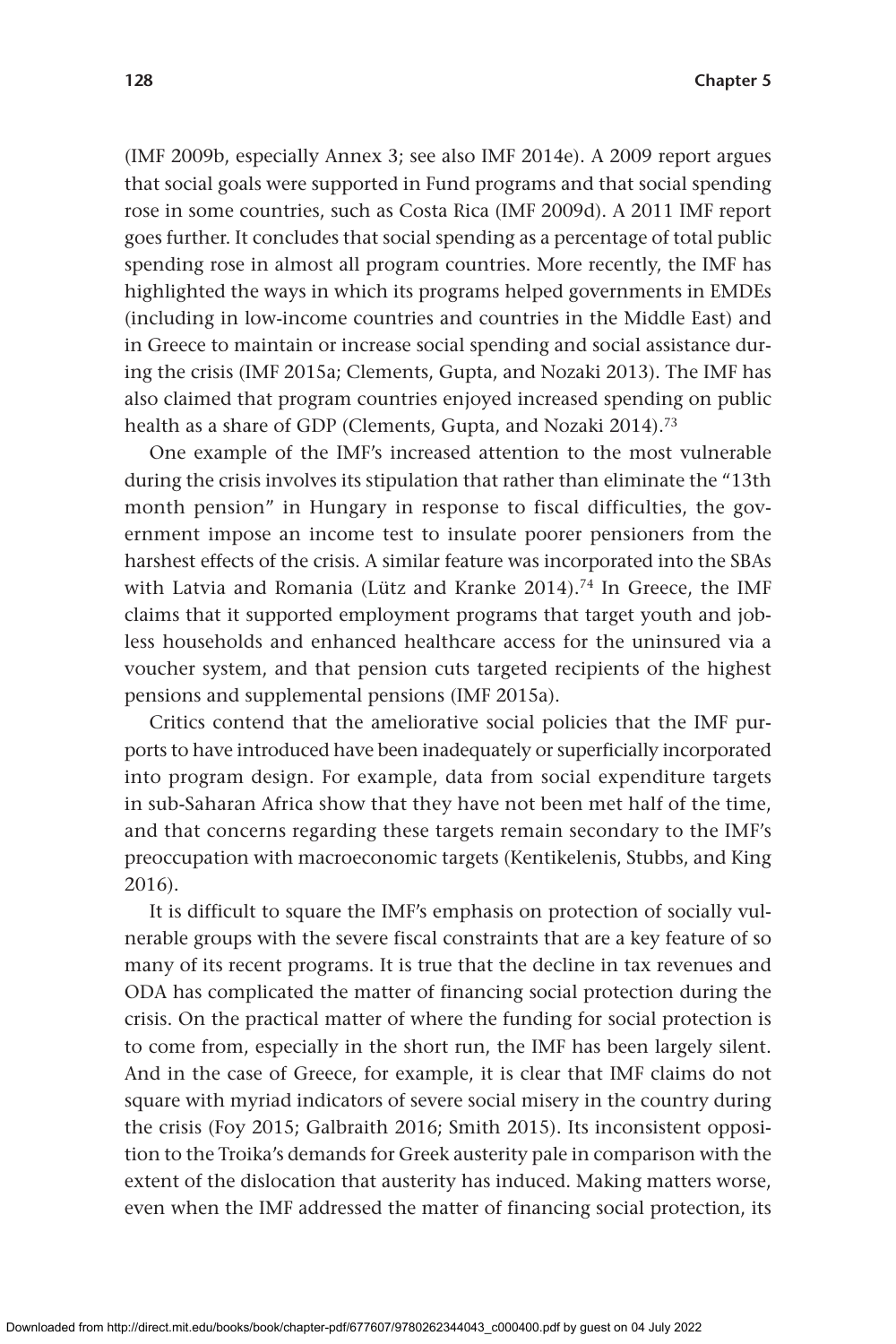claims strained credibility. For example, a 2016 program in Egypt calls for a strengthened social safety net that includes increased spending on food subsidies and cash transfers to be financed by savings from fiscal consolidation (IMF 2016e).

The gap between IMF rhetoric and practice on protecting the vulnerable in recent programs tracks prior failures to change IMF practices on poverty and inequality (on prior failures, see Momani 2010). IMF critics are right to demand much more of the institution, but it is important to recognize that the new rhetoric on pro-poor spending is not strictly reducible to a public relations offensive, ceremonialism, or outright misstatements. The IMF's failure to incorporate social spending targets reflects in part the challenges of changing organizational cultures in institutions comprising diverse stakeholders, embedded interests, familiar scripts, and continuity in staff. In that kind of environment, the incorporation of new principles, norms, goals, and strategies cannot be orderly or seamless (Vetterlein 2010).<sup>75</sup> Changing practice to incorporate new aspirations is complicated and difficult, and can be frustrated by staff that are ill prepared, resistant, and that operate with some degree of autonomy, and by constraints imposed by external actors (as per Park and Vetterlein 2010).

Growing Inconsistency on Austerity, Inequality,

and Fiscal Consolidation

In 2010, and especially after the fall of 2012, the IMF's key officials, reports, and research began to highlight the costs of extreme austerity, inequality, and fiscal consolidation. These messages reflected self-assessments by IMF staff of the institution's work, new staff research, and intra-Troika tensions. The IMF's gentler rhetorical stance after 2012 also reflected proactive efforts to protect the institution's restored franchise, as well as broader zeitgeist concerns about inequality.

On the matter of austerity, in late 2012, Lagarde nudged European Troika counterparts and especially the German government toward a more flexible position. She called them to task for what she termed "wishful thinking" in the Greek program (Reuters 2012a), while also pressing to curtail the austerity program at the annual IMF–World Bank meeting in Tokyo in October 2012. At the same meeting, Germany's Schäuble publicly rejected this challenge. A senior IMF official involved in the negotiation of Ireland's November 2010 program highlighted intra-Troika tensions over austerity in remarks in 2013 (Smyth 2013).

IMF economists expressed unease with radical austerity and severe inequality during the crisis, arguing that they were counterproductive to growth. In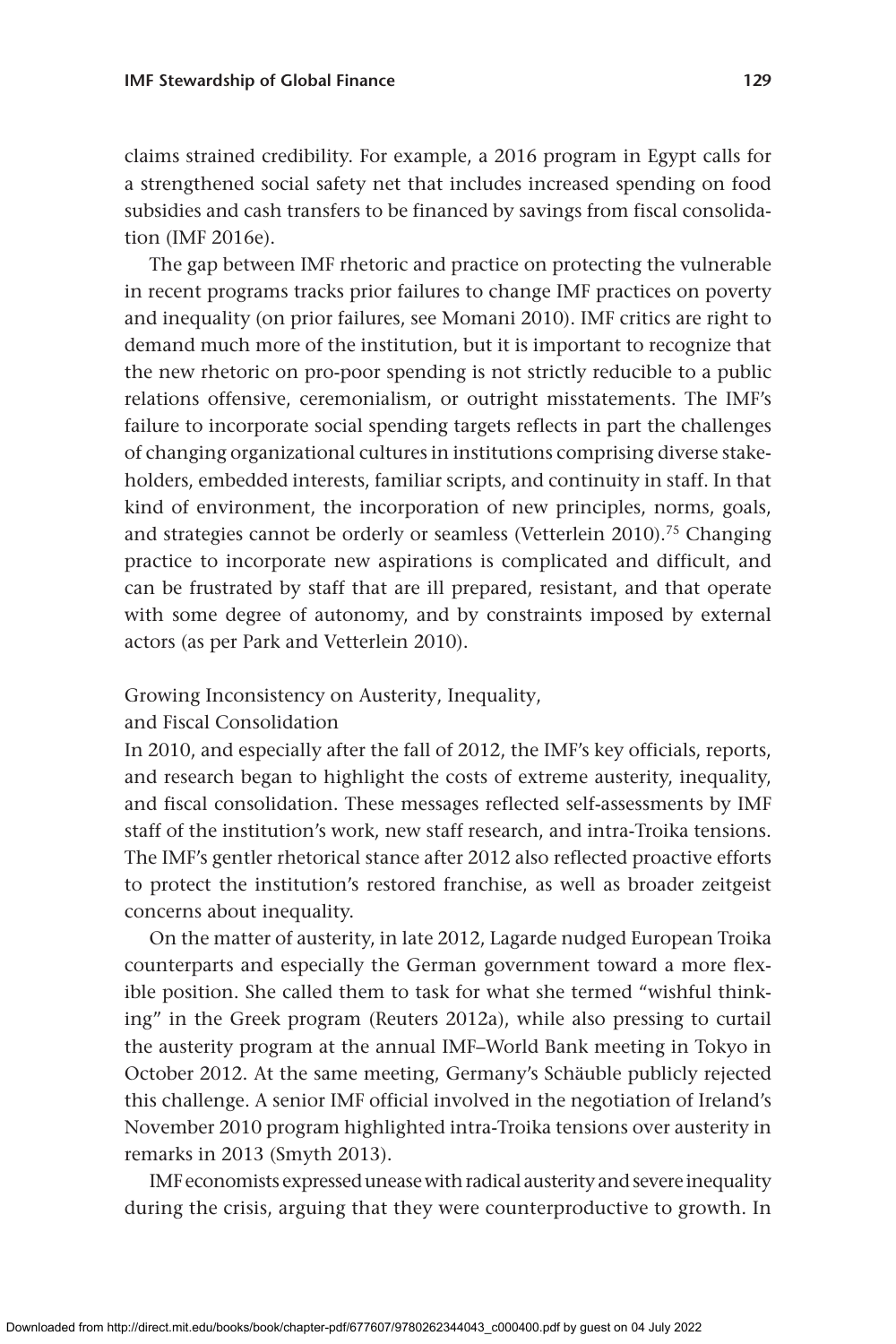2010, Daniel Leigh and his colleagues provided empirical refutation of the "expansionary austerity" thesis for AEs, as offered by Alesina and Ardagna (2009) and former ECB chair Jean-Claude Trichet, which holds that slashing spending during crises creates jobs. The research of Leigh et al. (2010) was featured in the IMF's October 2010 *World Economic Outlook*. It reflected early evidence of the costs of austerity in some of the first countries caught up in the global crisis.

Research by Blanchard and Leigh in 2012 and 2013 concluded that the fiscal multipliers that the IMF (and other researchers) used had seriously and consistently underestimated the negative effect of fiscal tightening on European growth early in the crisis (see, e.g., Blanchard and Leigh 2013).<sup>76</sup> This work first appeared in the October 2012 *World Economic Outlook* (IMF 2012g, especially box 1.1), and led to tense exchanges between Lagarde and European critics at the IMF–World Bank meeting in Tokyo. The EC shot back quickly and released a report that downplayed the effect of austerity on European growth (Spiegel 2012; EC 2012). But despite the high profile of Blanchard and Leigh's work, it had no noticeable effect on the IMF's practices in Europe or elsewhere. And even the authors themselves seemed disquieted by their own findings. They inexplicably defended the Fund's work in Europe as "mostly right" (Blanchard and Leigh 2013; IMF 2012g, especially box 1.1). In 2015, Blanchard defended the IMF's work in Greece, saying that "fiscal consolidation explains only a small fraction of the output decline" (IEO 2016, fn5). And in statements to the press, Blanchard spoke against stimulus policies and reversals of austerity (Weisbrot 2015, 163), and he supported the IMF's insistence on further fiscal consolidation (Mody 2016).

Research and public statements by key IMF staff in 2012 raised questions about the strategy of "fiscal consolidation," especially "front-loaded" consolidation, which the G-20 and the IMF promoted in 2010 and 2011. In the foreword to the April 2012 *World Economic Outlook*, Blanchard argued that financial markets do not react to fiscal consolidation as conventional economic theory assumes. Blanchard wrote, "Markets appear somewhat schizophrenic—they ask for fiscal consolidation but react badly when consolidation leads to lower growth" (IMF 2012h, xiv). Clift (2014) notes that the IMF's growing skepticism about extreme fiscal consolidation was a point of contention within the Troika. But he also observes that from 2010 onward the IMF advocated only a slower, somewhat more mindful procyclical fiscal policy than the EU and ECB had recommended (ibid.).<sup>77</sup>

Internal assessment of the IMF's work in Greece and broader research by the institution's staff in 2013 and 2014 continued to reflect tensions within the Troika and discomfort at the IMF with radical austerity and inequality.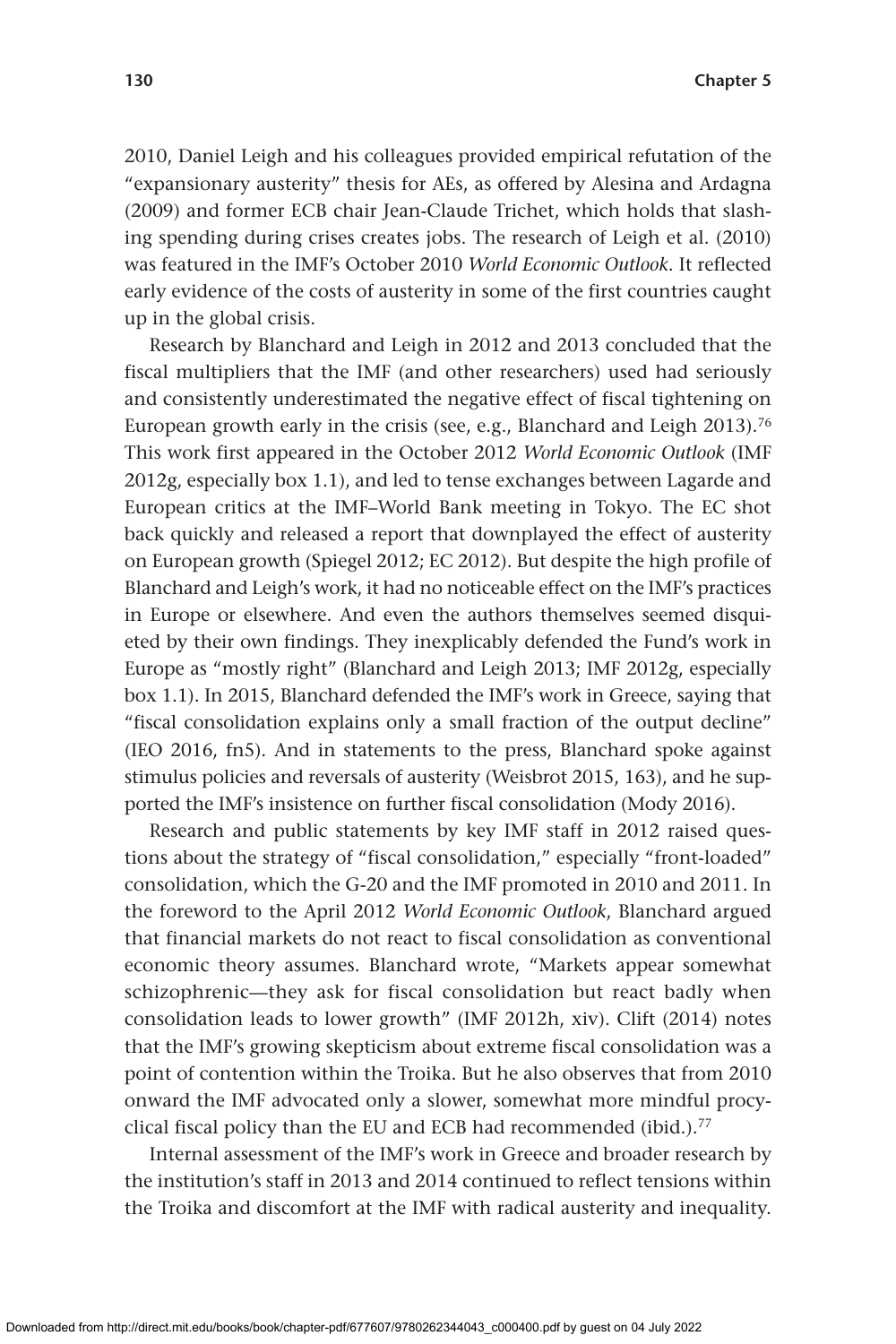The April 2013 *World Economic Outlook* took a sidelong glance at the obsession with fiscal rectitude and inflation by the European Troika and some G-20 members (IMF 2013e). The *World Economic Outlook* refers to inflation as the "dog that didn't bark" (ibid., chap. 3). Other Fund research published around this time evidences unease with extreme austerity. One study concludes that Northern Europe would need to accept more inflation if Southern Europe is expected to adjust (Blanchard, Jaumotte, and Loungani 2013), a theme that is obliquely echoed in the April 2014 *World Economic Outlook* (IMF 2014d, 54–55). In addition, a widely cited study by Ostry, Berg, and Tsangarides (2014) examined the costs of inequality for growth, political and economic stability, social cohesion, and progress in health and educational outcomes. It concludes that some redistributive policies can have benign or even beneficial effects on growth.78

The IMF's views on austerity, inequality, and fiscal consolidation evolved inconsistently during the crisis. Research by the institution's staff and public statements by key officials remained largely orthogonal to the institution's practice with client states (Ban 2013; Gabor 2010; Güven 2012; Ortiz and Cummins 2013). Ban (2015) characterizes the IMF's stance on fiscal matters as "hybridized . . . editing . . . a very modest recalibration" in which precrisis orthodoxy is overlaid with mildly Keynesian themes in its research and public statements in 2008–2009 and again after 2012. The IEO takes note of the perception that the IMF's advice on fiscal policy matters is evolving modestly and gradually, even while it continues to emphasize the primacy of fiscal space when considering the viability of short-term fiscal stimulus (IEO 2013; Reichmann 2013). In summing up interviews and surveys, especially among EMDE representatives, the IEO reports that there is "a shift in perceptions.  $\dots$  [A] common view  $\dots$  was that the IMF  $\dots$ abandoned its emphasis on fiscal adjustment and was . . . more attuned to . . . social and economic development . . . [and that] the IMF became a strong proponent of short-term fiscal stimulus, wherever fiscal space was available, further dampening its preoccupation with fiscal discipline" (IEO 2013, 11). In mid-2016, Lagarde continued to speak of her desire to have the institution go "deeper and further" in its work on inequality, but at the same time she acknowledged skepticism about the matter by outsiders and some within the institution (Donnan 2016a).<sup>79</sup>

For some observers, the new framing of outdated policies represents a desperate attempt by the IMF to burnish its image. But it is better to see the gap between research, rhetoric, and practice as one among several ambiguities—resulting in part from the IMF's "silo-like" organizational culture (as per Nelson 2017, 205)—that reflect a contested, uneven, and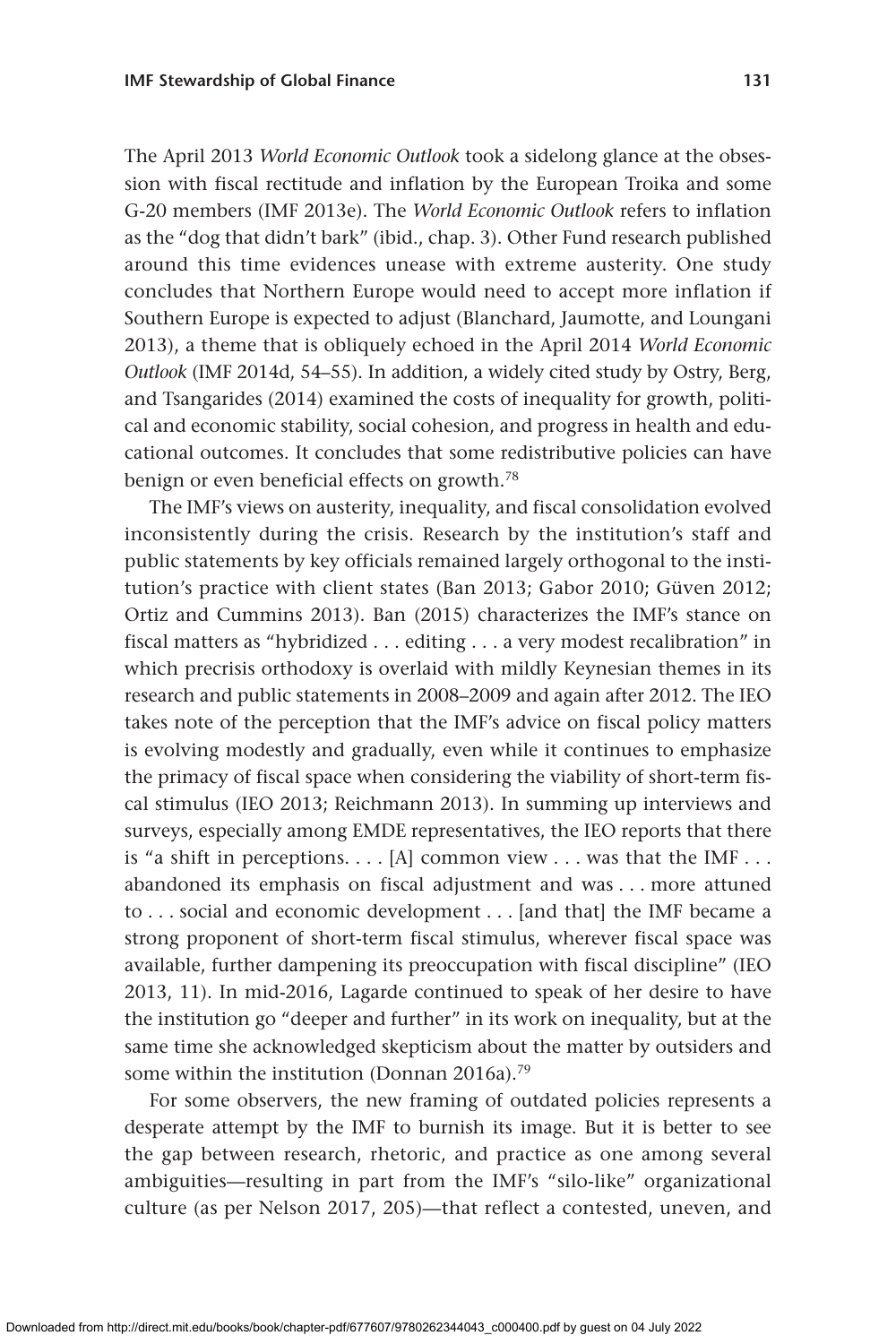ultimately uncertain process of change being negotiated within an extraordinarily complex international organization.<sup>80</sup>

This discussion sustains the following tentative conclusions. The IMF's response to the global crisis diverges in some respects from, and is less coherent than, its response to the Asian crisis and prior crises. IMF practice concerning macroeconomic adjustment evidences strong policy continuity with that of previous crises, despite new research by the institution's economists, a multifaceted rhetoric of change, and Keynesian-inflected concerns during the early moments of the crisis. The IMF continues to apply pressure to secure compliance with stringent fiscal policy targets and expansive conditionality.81 To a limited extent, the Fund now emphasizes the need to protect social spending targets and the dispossessed while moderating the pace of fiscal consolidation and austerity. Although it has failed to move much beyond aspirations in these areas, the new rhetoric and research mark important breaks with the past that legitimize a concern for the poor and for the social costs of inequality and austerity. Though it is certainly not the IMF's intent to do so, the new rhetoric is empowering external actors to hold the institution accountable to IMF-sanctioned normative criteria and concerns that had largely been missing from the IMF platform. In addition, the rhetorical turn exposes the long-held neoliberal script to contestation from IMF insiders, such as IEO researchers who have proven themselves willing and able to indict the institution. Indeed, for the first time in decades, there is growing overlap between the insights of IMF insiders and outside researchers on IMF failures.

#### **Conclusion**

The question is not "do we have a new IMF?" as some observers, such as Weisbrot (2015, 160), have bluntly put the matter. For him, the question can easily be answered in the negative. Proof of concept is found in the scope and severity of conditionality, the influence of key member states and the failed ideas they advance, and IMF hypocrisy (ibid., 160, 163). Weisbrot presses the matter further in asserting, with equal certainty, that there will be no significant change in the future (ibid., 239). He predicts that the IMF will be less important to EMDEs as China gives countries more and better options (ibid.), but he doesn't recognize that this shifting landscape will alter IMF governance and practice.82

In my view, the matter is far more complex than other analysts will allow. The IMF has been and is evolving in ways that bear centrally on global financial flows and governance. In some domains, we find clear and compelling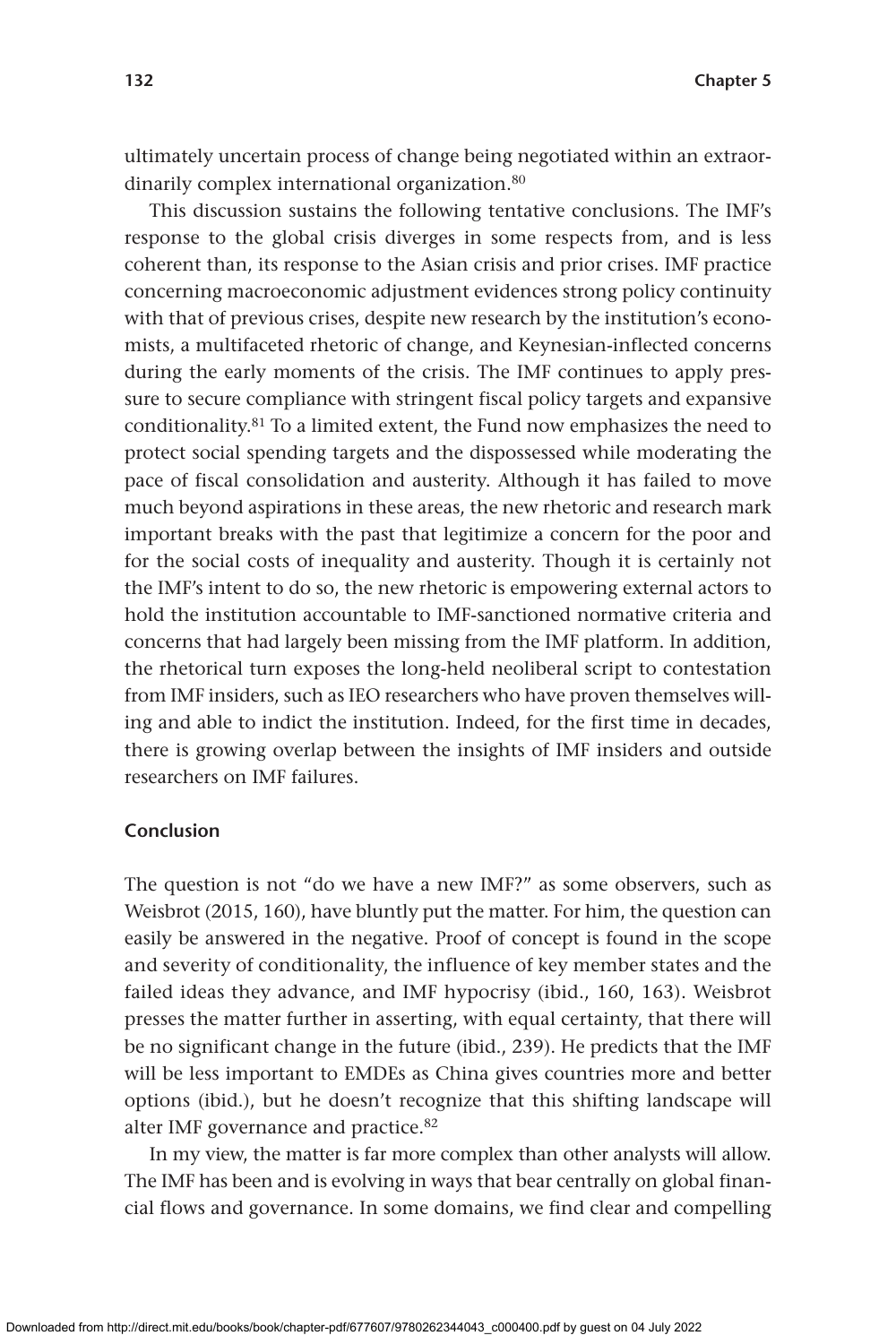evidence of continuity. In others, especially as concerns capital controls, we find consequential discontinuities (see chapter 7). And in still others, we find mounting evidence of inconsistencies and ambiguities that involve substantive gaps between the rhetoric, research, and policy practice. As is clear by now, I treat change at the IMF in a manner that is in keeping with subtler treatments that emphasize unevenness, discontinuity, and incrementalism.83 The conclusion to be drawn is that there has been partial and inconsistent though meaningful change at the IMF, despite evidence of continuity.84 This finding is driven by the empirical record when read through a Hirschmanian lens—one that recognizes that institutional evolution is typically contingent, messy, and contested, and that though historical developments are path dependent, the future is fundamentally unscripted.

In seeking to come to some conclusion about whether the IMF has actually changed, many observers scrutinized a widely circulated 2016 essay in the IMF's *Finance and Development* magazine. The essay "Neoliberalism Oversold?" by IMF economists Jonathan Ostry, Prakash Loungani, and Davide Furceri (Ostry, Loungani, and Furceri 2016) reflects on the implications of their own and their colleagues' recent research on austerity, inequality, and fiscal consolidation. Some IMF watchers seized on the essay to support the case that the IMF had changed fundamentally. Others emphasized its affirmation of central doctrines of neoliberal policy as evidence that the change is more apparent than real. In reality, the essay exemplifies an internally contested, inconsistent, and still evolving process of change at the IMF during the global crisis. On the one hand, Ostry, Loungani, and Furceri state that "there is much to cheer in the neoliberal agenda" (ibid., 38). They affirm the IMF's traditional view in stating that many countries have little choice but to engage in fiscal consolidation because markets will not let them borrow, and they emphasize the benefits of privatization, trade expansion, liberalization, and FDI. But they also argue that aspects of the neoliberal agenda "have not delivered as expected" (ibid.). In making this case, they cite recent research that shows that countries with "ample fiscal space" would do better to live with debt; that expansionary fiscal consolidation has been discredited; and that the short-run costs of fiscal consolidation have been underplayed.85 In a subsequent *Financial Times* article, Ostry notes the simultaneous wariness and new openness at the IMF, stating that the essay "did not reflect 'mainstream culture' at the IMF and would not have made it into a fund publication as recently as five years ago" (Donnan 2016b). In the same article, Rodrik quips, "What the hell is going on?" He notes that " 'there is definitely a gap' between the IMF's research arm and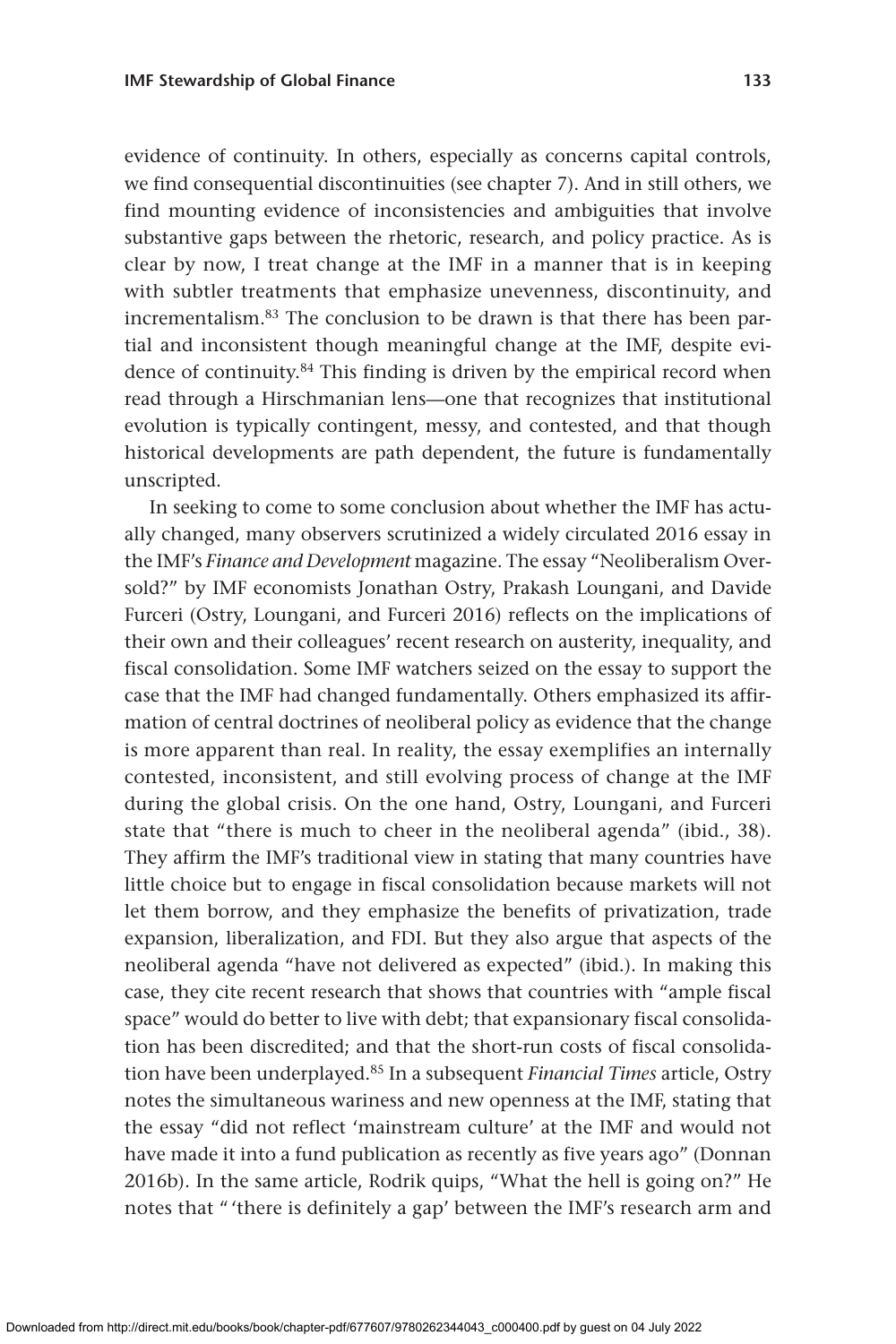other parts of the institution. 'The operational side . . . is typically more orthodox. . . . There the change is slower and is lagging behind the thinking'" (quoted in Donnan 2016b). Rodrik also observes that the IMF's push for debt relief in Greece suggests that research by Ostry and others is influencing IMF policy. In an interview on the Ostry, Loungani, and Furceri essay, the IMF's Obstfeld describes the process of change at the IMF as "evolution not revolution" (IMF 2016b, 1). This seems a reasonable interpretation of how change occurs in a complex organization comprising diverse internal and external stakeholders with conflicting interests and competing views about prudent economic policy.

As events in Europe demonstrate, for the first time in decades, the IMF's role as the central driver of crisis response activities is in question. The centrality of the IMF will depend on its continued ability to retain the financial vitality and authority it regained during the global crisis, and on whether EMDEs are willing or are forced to turn to the IMF in the coming years. The latter, in turn, depends very much on the ability of EMDEs to navigate future global turbulence, and on whether emerging institutions in these countries develop the capacity to compete with the IMF or evolve in ways that create linkages with the institution that are distinct from those that characterize the Troika. For now, the IMF has many "unmet challenges," as Eichengreen and Woods (2016) have recently argued. These include addressing the content and lack of evenhandedness of conditionality and surveillance, addressing the long-identified absence of a sovereign debt restructuring mechanism, and making significant progress on governance (ibid.). Failure to take on these challenges will reinforce deep concerns about its competence, credibility, and legitimacy (Eichengreen and Woods 2016; Nelson 2014a).

That said, crisis-induced transformations in global financial governance provide the IMF with yet another opportunity for reinvention. One path entails an effort to reassert itself as the driver of institutional and policy coherence across the EMDEs (and those AEs that are unfortunate enough to face IMF conditionality). That path will be difficult to tread given increased EMDE autonomy and assertiveness during and since the crisis, and the erosion in confidence in the simplistic neoliberal script. The other path leads toward recognition of the legitimacy and necessity of policy autonomy, where the IMF coordinates activities with established and emerging EMDE institutions of financial governance to mediate institutional and policy diversity rather than imposing conformity (see chapters 6–8). This task is perhaps less appealing to economists trained during the latter decades of the twentieth century, who were socialized to theorize and engineer a globally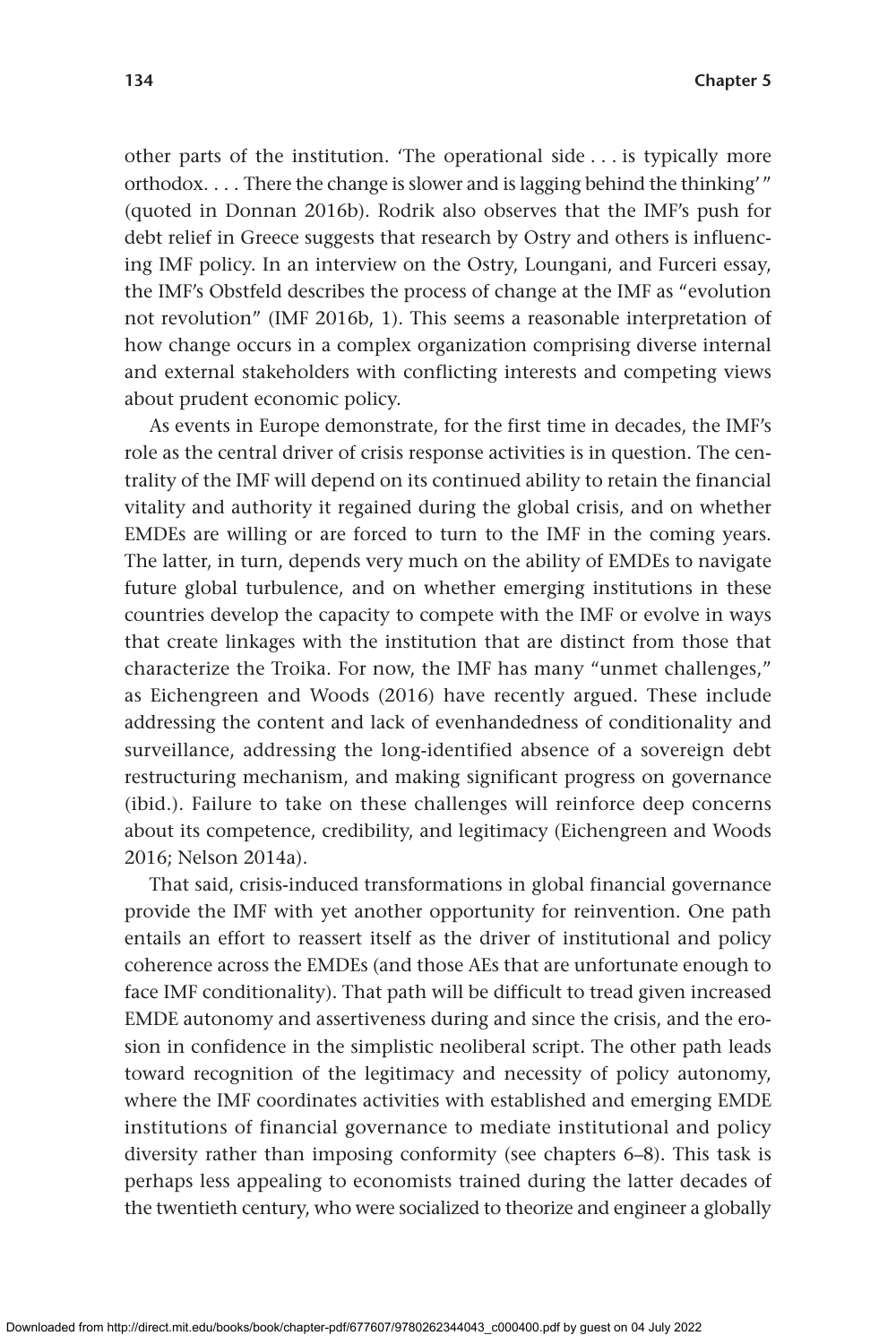coherent regime that infused national economies while spanning national borders. It may require a Hirschmanian shift in weltanschauung that encompasses a new vision of the role of economists in the development process.

If we widen our gaze beyond the IMF to consider the EMDEs themselves, we find widespread experimentation and an increased density in the landscape of institutions that provide liquidity support and development finance. Existing institutions have been given new life by the global crisis, and entirely new institutions have been created. Some of these initiatives, especially the largest, which feature China as the key driver, are already having significant impacts on the BWIs. In this context, some observers, such as Ocampo (2010c), have called for the IMF to take on new roles in coordinating or supporting the evolving, dense geometry of global financial governance. In the next chapter, we turn to the new emerging landscape.